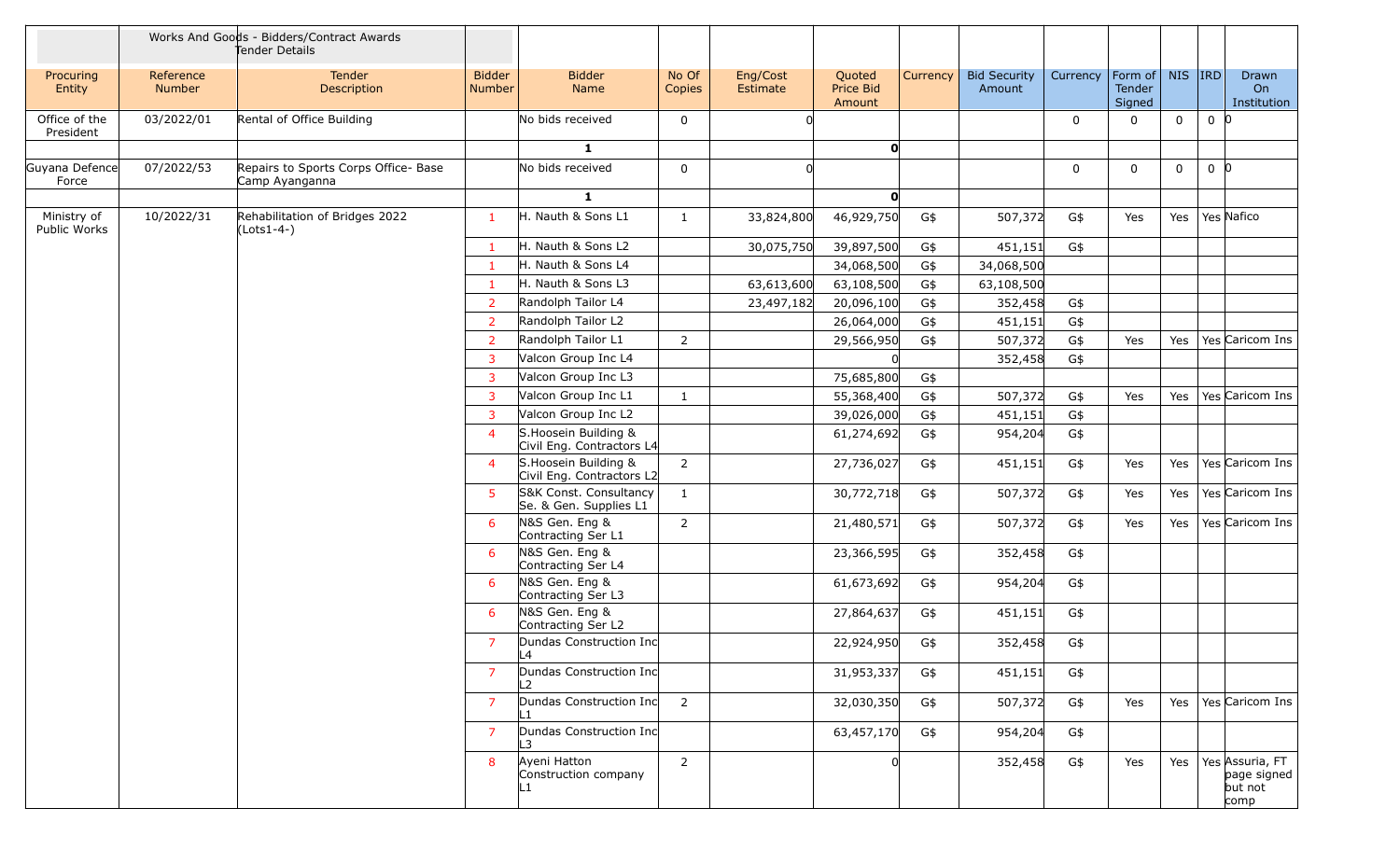|                     |                            | Works And Goods - Bidders/Contract Awards<br>Tender Details |                                |                                                       |                 |                      |                               |          |                               |          |                             |           |                            |
|---------------------|----------------------------|-------------------------------------------------------------|--------------------------------|-------------------------------------------------------|-----------------|----------------------|-------------------------------|----------|-------------------------------|----------|-----------------------------|-----------|----------------------------|
| Procuring<br>Entity | Reference<br><b>Number</b> | Tender<br>Description                                       | <b>Bidder</b><br><b>Number</b> | <b>Bidder</b><br>Name                                 | No Of<br>Copies | Eng/Cost<br>Estimate | Quoted<br>Price Bid<br>Amount | Currency | <b>Bid Security</b><br>Amount | Currency | Form of<br>Tender<br>Signed | $NIS$ IRD | Drawn<br>On<br>Institution |
|                     | 10/2022/31                 |                                                             | 8                              | Ayeni Hatton<br>Construction company<br>$\mathcal{L}$ |                 |                      | 28,296,250                    | G\$      | 451,151                       | G\$      |                             |           |                            |
|                     |                            |                                                             | 9                              | Faizal Alli Contracting L2                            | $\overline{2}$  |                      | 25,178,525                    | G\$      | 451,151                       | G\$      | Yes                         | Yes       | Yes Premier Ins            |
|                     |                            |                                                             | 9                              | Faizal Alli Contracting L3                            |                 |                      | 53,909,000                    | G\$      | 954,204                       |          |                             |           |                            |
|                     |                            |                                                             | 10                             | Raico Timbers L1                                      | $\overline{2}$  |                      | 32,131,365                    | G\$      | 352,458                       |          |                             |           |                            |
|                     |                            |                                                             | 11                             | K&P Project<br>Management L2                          |                 |                      | 25,430,000                    | G\$      | 451,151                       | G\$      |                             |           |                            |
|                     |                            |                                                             | 11                             | K&P Project<br>Management L4                          |                 |                      | 21,853,000                    | G\$      | 352,458                       | G\$      |                             |           |                            |
|                     |                            |                                                             | 11                             | K&P Project<br>Management L1                          | $\overline{2}$  |                      | 30,538,935                    | G\$      | 507,372                       | G\$      | Yes                         | Yes       | Yes Premier Ins            |
|                     |                            |                                                             | 11                             | K&P Project<br>Management L3                          |                 |                      | 58,563,400                    | G\$      | 954,204                       | G\$      |                             |           |                            |
|                     |                            |                                                             | 12                             | M. Sukhai Contracting<br>Services L4                  |                 |                      | 31,417,100                    | G\$      | 352,458                       | G\$      |                             |           |                            |
|                     |                            |                                                             | 12                             | M. Sukhai Contracting<br>Services L1                  | $\mathbf{1}$    |                      | 39,622,880                    | G\$      | 507,372                       | G\$      | Yes                         | Yes       | Yes Assuria                |
|                     |                            |                                                             | 13                             | Civcon Engineering<br>Contractors L4                  |                 |                      | 24,536,000                    | G\$      | 352,458                       | G\$      |                             |           |                            |
|                     |                            |                                                             | 13                             | Civcon Engineering<br>Contractors L1                  | $\overline{2}$  |                      | 25,709,450                    | G\$      | 507,372                       | G\$      | Yes                         | Yes       | Yes Caricom Ins            |
|                     |                            |                                                             | 14                             | Arjune Construction Inc<br>3                          |                 |                      | 64,587,337                    | G\$      | 954,204                       | G\$      |                             |           |                            |
|                     |                            |                                                             | 14                             | Arjune Construction Inc                               | $\overline{2}$  |                      | 36,023,778                    | G\$      | 507,372                       | G\$      | Yes                         | Yes       | Yes Assuria                |
|                     |                            |                                                             | 14                             | Arjune Construction Inc                               |                 |                      | 30,479,318                    | G\$      | 451,151                       | G\$      |                             |           |                            |
|                     |                            |                                                             | 14                             | Arjune Construction Inc<br>$\overline{4}$             |                 |                      | 26,341,980                    | G\$      | 352,458                       | G\$      |                             |           |                            |
|                     |                            |                                                             | 15                             | O&O General<br>Contracting Services L4                |                 |                      | 22,127,910                    | G\$      | 352,458                       | G\$      |                             |           |                            |
|                     |                            |                                                             | 15                             | O&O General<br>Contracting Services L2                |                 |                      | 27,270,075                    | G\$      | 451,151                       | G\$      |                             |           |                            |
|                     |                            |                                                             | 15                             | O&O General<br>Contracting Services L1                | $\overline{2}$  |                      | 28,704,800                    | G\$      | 507,372                       | G\$      | Yes                         | Yes       | Caricom ins                |
|                     |                            |                                                             | 16                             | LGS Barns Const & Civil<br>Engineering L4             |                 |                      | 26,203,000                    | G\$      | 352,458                       | G\$      |                             |           |                            |
|                     |                            |                                                             | 16                             | LGS Barns Const & Civil<br>Engineering L3             |                 |                      | 30,175,000                    | G\$      | 954,204                       | G\$      |                             |           |                            |
|                     |                            |                                                             | 16                             | LGS Barns Const & Civil<br>Engineering L2             |                 |                      | 13,122,500                    | G\$      | 451,151                       | G\$      |                             |           |                            |
|                     |                            |                                                             | 16                             | LGS Barns Const & Civil<br>Engineering L1             | $\overline{2}$  |                      | 28,109,445                    | G\$      | 507,372                       | G\$      | Yes                         | Yes       | Yes Caricom Ins            |
|                     |                            |                                                             | 17                             | International Import &<br>Supplies L1                 | $\overline{2}$  |                      | 49,831,987                    | G\$      | 507,372                       | G\$      | Yes                         | Yes       | Yes Premier Ins            |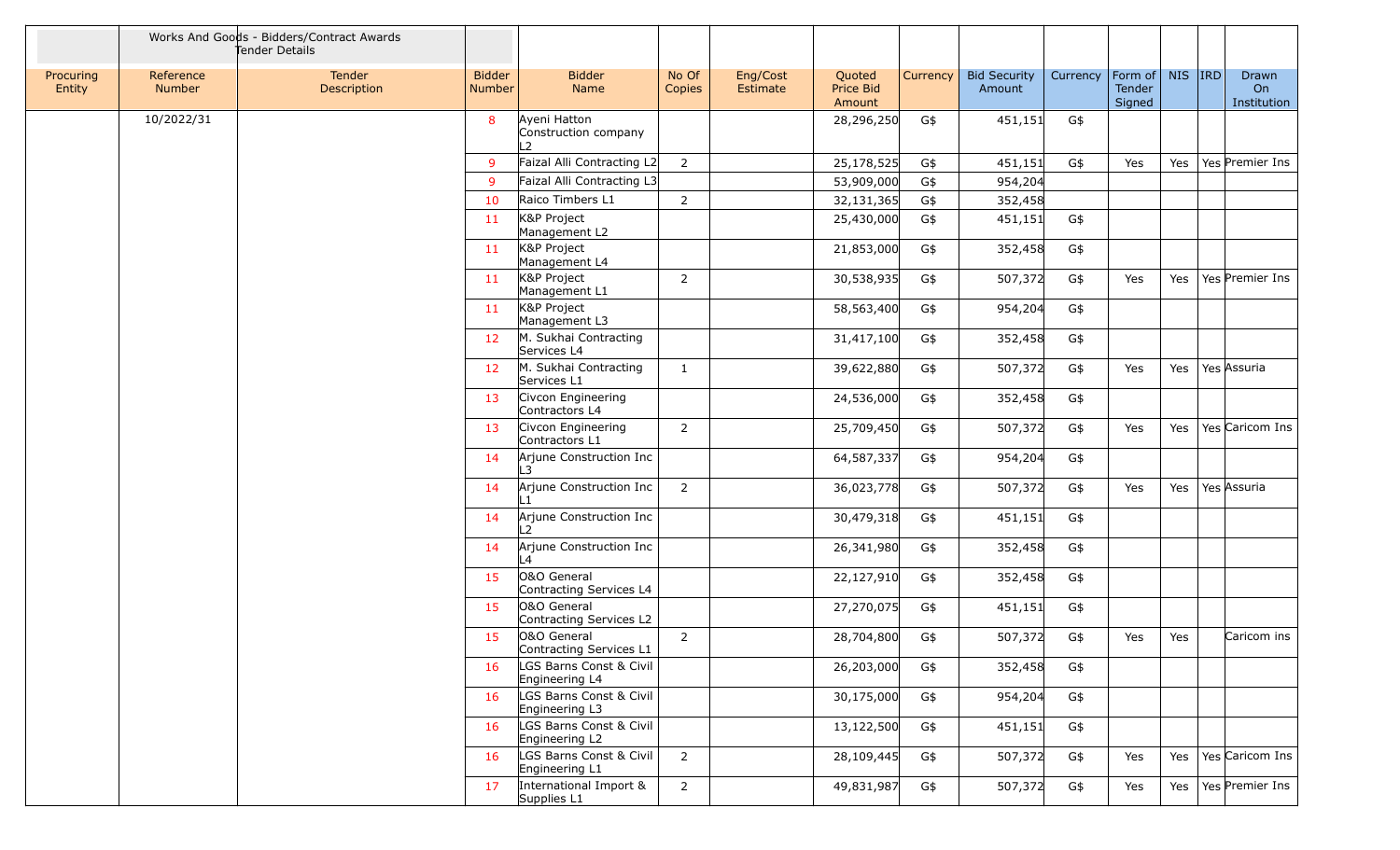|                     |                     | Works And Goods - Bidders/Contract Awards<br>Tender Details |                                |                                                            |                 |                             |                               |          |                               |          |                             |         |     |                                       |
|---------------------|---------------------|-------------------------------------------------------------|--------------------------------|------------------------------------------------------------|-----------------|-----------------------------|-------------------------------|----------|-------------------------------|----------|-----------------------------|---------|-----|---------------------------------------|
| Procuring<br>Entity | Reference<br>Number | Tender<br>Description                                       | <b>Bidder</b><br><b>Number</b> | <b>Bidder</b><br>Name                                      | No Of<br>Copies | Eng/Cost<br><b>Estimate</b> | Quoted<br>Price Bid<br>Amount | Currency | <b>Bid Security</b><br>Amount | Currency | Form of<br>Tender<br>Signed | NIS IRD |     | Drawn<br>On<br>Institution            |
|                     | 10/2022/31          |                                                             | 18                             | Navin & Sons<br>Construction L2                            |                 |                             | 25,321,000                    | G\$      | 451,151                       | G\$      |                             |         |     |                                       |
|                     |                     |                                                             | -18                            | Navin & Sons<br>Construction L3                            |                 |                             | 58,626,000                    | G\$      | 954,204                       | G\$      |                             |         |     |                                       |
|                     |                     |                                                             | 18                             | Navin & Sons<br>Construction L4                            |                 |                             | 25,574,900                    | G\$      | 352,458                       | G\$      |                             |         |     |                                       |
|                     |                     |                                                             | 18                             | Navin & Sons<br>Construction L1                            | 2               |                             | 21,105,475                    | G\$      | 507,372                       | G\$      | Yes                         | Yes     |     | Yes Assuria                           |
|                     |                     |                                                             | 19                             | Khans Const &<br>Transportation Ser Inc.<br>$-4$           |                 |                             |                               |          | 954,204                       | G\$      |                             |         |     | Nafico, FT<br>Signed not<br>Comp.     |
|                     |                     |                                                             | 19                             | Khans Const &<br>Transportation Ser Inc.<br>$\overline{1}$ | 2               |                             |                               |          | 507,372                       | G\$      | No                          | Yes     |     | Yes Nafico, FT<br>Signed not<br>Comp. |
|                     |                     |                                                             | 20                             | JBS Investment L2                                          |                 |                             | 24,794,031                    | G\$      | 451,151                       | G\$      |                             |         |     |                                       |
|                     |                     |                                                             | 20                             | JBS Investment L1                                          | 1               |                             | 33,468,796                    | G\$      | 507,372                       | G\$      | Yes                         | Yes     |     | Yes Diamond<br>Ins                    |
|                     |                     |                                                             | 21                             | DR Construction Inc L2                                     | 2               |                             | 28,515,250                    | G\$      | 451,151                       | G\$      | Yes                         | Yes     |     | Yes Caricom Ins                       |
|                     |                     |                                                             | 21                             | DR Construction Inc L3                                     |                 |                             | 59,427,650                    | G\$      | 954,204                       | G\$      |                             |         |     |                                       |
|                     |                     |                                                             | 22                             | SJ Construction<br>Developemt L4                           |                 |                             | 22,519,300                    | G\$      | 352,458                       | G\$      |                             |         |     |                                       |
|                     |                     |                                                             | 22                             | SJ Construction<br>Developemt L3                           |                 |                             | 61,251,000                    | G\$      | 954,204                       | G\$      |                             |         |     |                                       |
|                     |                     |                                                             | 22                             | SJ Construction<br>Developemt L2                           |                 |                             | 29,057,500                    | G\$      | 451,151                       | G\$      | Yes                         | Yes     | Yes |                                       |
|                     |                     |                                                             | 22                             | SJ Construction<br>Developemt L1                           | 2               |                             | 32,160,225                    | G\$      | 507,372                       | G\$      | Yes                         | Yes     |     | Yes Caricom<br>Ins                    |
|                     |                     |                                                             | 23                             | Well Built Construction<br>Service L1                      | $\overline{2}$  |                             | 31,601,013                    | G\$      | 507,372                       | G\$      | Yes                         | Yes     |     | Yes Caricom                           |
|                     |                     |                                                             | 24                             | Fyuse Hoosain<br>Construction L1                           | 2               |                             | 26,757,355                    | G\$      | 507,372                       | G\$      | Yes                         | Yes     |     | Yes Nafico                            |
|                     |                     |                                                             | 25                             | Devcon Const. &<br>Contractimg Ser. L4                     |                 |                             | 22,071,989                    | G\$      | 352,458                       | G\$      |                             |         |     |                                       |
|                     |                     |                                                             | 25                             | Devcon Const. &<br>Contractimg Ser. L3                     |                 |                             | 63,450,083                    | G\$      | 954,204                       | G\$      |                             |         |     |                                       |
|                     |                     |                                                             |                                | Devcon Const. &<br>Contractimg Ser. L2                     |                 |                             | 29,777,171                    | G\$      | 451,151                       | G\$      |                             |         |     |                                       |
|                     |                     |                                                             | 25                             | Devcon Const. &<br>Contractimg Ser. L1                     | $\overline{2}$  |                             | 32,545,296                    | G\$      | 507,372                       | G\$      | Yes                         | Yes     |     | Yes Nafico                            |
|                     |                     |                                                             | 26                             | <b>VN Contracting Service</b><br>L4                        |                 |                             | 23,456,500                    | G\$      | 352,458                       | G\$      |                             |         |     |                                       |
|                     |                     |                                                             | 26                             | VN Contracting Service<br>L3.                              |                 |                             | 57,817,000                    | G\$      | 954,204                       | G\$      |                             |         |     |                                       |
|                     |                     |                                                             | 26                             | <b>VN Contracting Service</b><br>L2                        |                 |                             | 26,456,250                    | G\$      | 451,151                       | G\$      |                             |         |     |                                       |
|                     |                     |                                                             | 26                             | VN Contracting Service                                     | $\overline{2}$  |                             | 25,512,060                    | G\$      | 507,372                       | G\$      | Yes                         | Yes     |     | Yes Diamond<br>Ins                    |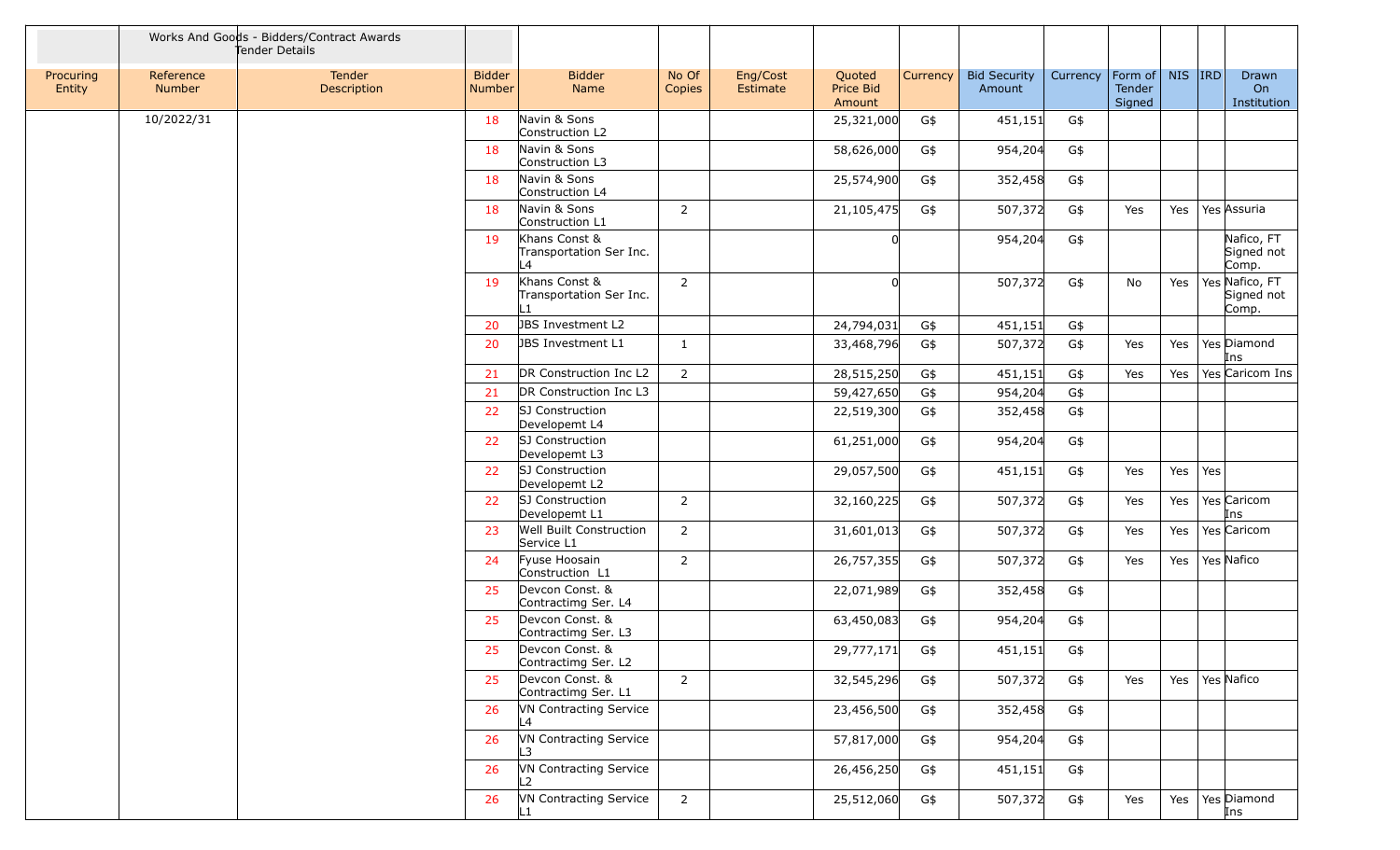|                     |                            | Works And Goods - Bidders/Contract Awards<br>Tender Details |                                |                                                   |                 |                      |                               |          |                               |          |                             |        |     |                            |
|---------------------|----------------------------|-------------------------------------------------------------|--------------------------------|---------------------------------------------------|-----------------|----------------------|-------------------------------|----------|-------------------------------|----------|-----------------------------|--------|-----|----------------------------|
| Procuring<br>Entity | Reference<br><b>Number</b> | Tender<br>Description                                       | <b>Bidder</b><br><b>Number</b> | <b>Bidder</b><br>Name                             | No Of<br>Copies | Eng/Cost<br>Estimate | Quoted<br>Price Bid<br>Amount | Currency | <b>Bid Security</b><br>Amount | Currency | Form of<br>Tender<br>Signed | NIS RD |     | Drawn<br>On<br>Institution |
|                     | 10/2022/31                 |                                                             | 27                             | Pantheon Construction<br>Inc L4                   |                 |                      | 23,322,000                    | G\$      | 352,458                       | G\$      |                             |        |     |                            |
|                     |                            |                                                             | 27                             | Pantheon Construction<br>Inc $L3$                 |                 |                      | 57,017,000                    | G\$      | 954,204                       | G\$      |                             |        |     |                            |
|                     |                            |                                                             | 27                             | Pantheon Construction<br>Inc L <sub>2</sub>       |                 |                      | 27,222,000                    | G\$      | 451,151                       | G\$      |                             |        |     |                            |
|                     |                            |                                                             | 27                             | Pantheon Construction<br>Inc $L1$                 | 1               |                      | 30,436,928                    | G\$      | 507,372                       | G\$      | Yes                         | Yes    |     | Yes Premier Ins            |
|                     |                            |                                                             | 28                             | C&L Construction Inc.<br>L4                       |                 |                      | 23,456,500                    | G\$      | 352,458                       | G\$      |                             |        |     |                            |
|                     |                            |                                                             | 28                             | C&L Construction Inc.<br>L3.                      |                 |                      | 57,817,000                    | G\$      | 954,204                       | G\$      |                             |        |     |                            |
|                     |                            |                                                             | 28                             | C&L Construction Inc.<br>$\mathcal{L}$            |                 |                      | 27,272,000                    | G\$      | 451,151                       | G\$      |                             |        |     |                            |
|                     |                            |                                                             | 28                             | C&L Construction Inc.<br>$\parallel$ 1            | $\overline{2}$  |                      | 29,337,550                    | G\$      | 507,372                       | G\$      | Yes                         | Yes    |     | Yes Premier Ins            |
|                     |                            |                                                             | 29                             | Ideal Engineering<br>Service L4                   |                 |                      | 28,060,095                    | G\$      | 352,458                       | G\$      |                             |        |     |                            |
|                     |                            |                                                             | 29                             | Ideal Engineering<br>Service L3                   |                 |                      | 56,060,337                    | G\$      | 954,204                       | G\$      |                             |        |     |                            |
|                     |                            |                                                             | 29                             | Ideal Engineering<br>Service L2                   |                 |                      | 28,081,988                    | G\$      | 451,151                       | G\$      |                             |        |     |                            |
|                     |                            |                                                             | 29                             | Ideal Engineering<br>Service L1                   | 1               |                      | 32,474,978                    | G\$      | 507,372                       | G\$      | Yes                         | Yes    |     | Yes Assuria                |
|                     |                            |                                                             | 30                             | MK Hnif Construction<br>Service                   | $\overline{2}$  |                      | 30,116,940                    | G\$      | 507,372                       | G\$      | Yes                         | Yes    |     | Yes Caricom Ins            |
|                     |                            |                                                             |                                | 84                                                |                 |                      | $\mathbf{o}$                  |          |                               |          |                             |        |     |                            |
|                     | 11/2022/31                 | Infrastructural Development (Lots 1-4)                      | $\mathbf{1}$                   | Singh & Son<br>Construction L1                    | 2               | 80,223,535           | 76,643,221                    | G\$      | 1,245,000                     | G\$      | Yes                         | Yes    |     | Yes Assuria                |
|                     |                            |                                                             | -1                             | Singh & Son<br>Construction L2                    |                 | 40,145,263           | 21,670,688                    | G\$      | 360,000                       | G\$      | Yes                         | Yes    |     | Yes Assuria                |
|                     |                            |                                                             | 2                              | Platinum Investment L4                            |                 | 23,719,060           | 30,464,606                    | G\$      | 360,000                       | G\$      | Yes                         | Yes    | Yes |                            |
|                     |                            |                                                             | 2                              | Platinum Investment L3                            |                 | 90,123,516           | 86,926,350                    | G\$      | 1,350,000                     | G\$      | Yes                         | Yes    | Yes |                            |
|                     |                            |                                                             | $\overline{2}$                 | Platinum Investment L2                            | 2               |                      | 39,887,243                    | G\$      | 600,000                       | G\$      | Yes                         | Yes    |     | Yes Caricom                |
|                     |                            |                                                             | 3                              | Builders Hardware<br>General Sup. & Const.<br>l 4 |                 |                      | 83,760,600                    | G\$      | 360,000                       | G\$      |                             |        |     |                            |
|                     |                            |                                                             | $\overline{3}$                 | Builders Hardware<br>General Sup. & Const.<br>L2  |                 |                      | 38,066,490                    | G\$      | 600,000                       | G\$      | Yes                         | Yes    | Yes |                            |
|                     |                            |                                                             | $\overline{3}$                 | Builders Hardware<br>General Sup. & Const.<br>IL1 | $\mathbf{1}$    |                      | 82,662,652                    | G\$      | 1,245,000                     | G\$      | Yes                         | Yes    |     | Yes Assuria                |
|                     |                            |                                                             | $\overline{4}$                 | Builders Eng. & Arch.<br>Consultancy L4           |                 |                      | 21,520,826                    | G\$      | 360,000                       | G\$      |                             |        |     |                            |
|                     |                            |                                                             | $\overline{4}$                 | Builders Eng. & Arch.<br>Consultancy L3           |                 |                      | 82,001,050                    | G\$      | 1,350,000                     |          |                             |        |     |                            |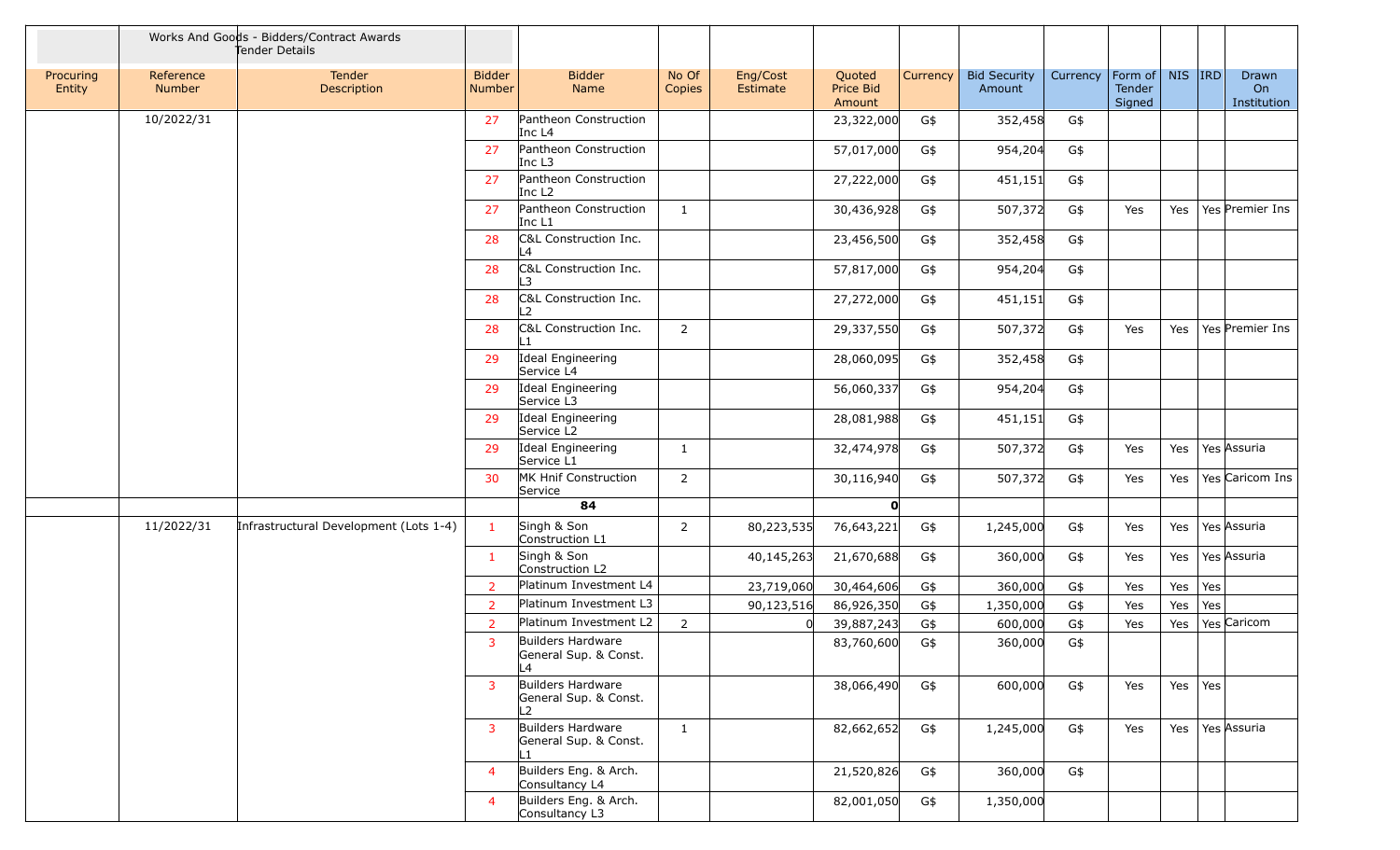|                     |                            | Works And Goods - Bidders/Contract Awards<br>Tender Details |                         |                                             |                 |                      |                               |          |                               |          |                             |         |     |                                                      |
|---------------------|----------------------------|-------------------------------------------------------------|-------------------------|---------------------------------------------|-----------------|----------------------|-------------------------------|----------|-------------------------------|----------|-----------------------------|---------|-----|------------------------------------------------------|
| Procuring<br>Entity | Reference<br><b>Number</b> | Tender<br><b>Description</b>                                | <b>Bidder</b><br>Number | <b>Bidder</b><br>Name                       | No Of<br>Copies | Eng/Cost<br>Estimate | Quoted<br>Price Bid<br>Amount | Currency | <b>Bid Security</b><br>Amount | Currency | Form of<br>Tender<br>Signed | NIS IRD |     | Drawn<br>On<br>Institution                           |
|                     | 11/2022/31                 |                                                             | $\overline{4}$          | Builders Eng. & Arch.<br>Consultancy L2     |                 |                      | 37,826,854                    | G\$      | 600,000                       | G\$      |                             |         |     |                                                      |
|                     |                            |                                                             | $\overline{4}$          | Builders Eng. & Arch.<br>Consultancy L1     | $\overline{2}$  |                      | 82,928,879                    | G\$      | 1,245,000                     | G\$      | Yes                         | Yes     |     | Yes Assuria                                          |
|                     |                            |                                                             | 5                       | Builders Eng. & Arch.<br>Consultancy L4     |                 |                      | 42,693,525                    | G\$      | 360,000                       | G\$      |                             |         |     |                                                      |
|                     |                            |                                                             | 5                       | Builders Eng. & Arch.<br>Consultancy L3     |                 |                      | 83,829,375                    | G\$      | 1,350,000                     | G\$      |                             |         |     |                                                      |
|                     |                            |                                                             | 5 <sup>1</sup>          | H. Nauth & Sons Civil<br>Eng. Contractor L2 |                 |                      | 59,045,900                    | G\$      | 600,000                       | G\$      | Yes                         | Yes     |     | Yes NAFICO                                           |
|                     |                            |                                                             | 6                       | Modern Const &<br>Trucking Services L4      |                 |                      | 22,926,553                    | G\$      | 360,000                       | G\$      |                             |         |     |                                                      |
|                     |                            |                                                             | 6                       | Modern Const &<br>Trucking Services L3      |                 |                      | 89,614,728                    | G\$      | 1,350,000                     | G\$      |                             |         |     |                                                      |
|                     |                            |                                                             | 6                       | Modern Const &<br>Trucking Services L2      |                 |                      | 38,231,487                    | G\$      | 600,000                       | G\$      | Yes                         | Yes     |     | Yes Assuria                                          |
|                     |                            |                                                             | $\overline{7}$          | Centaura Invest. Inc L4                     |                 |                      |                               |          | 360,000                       | G\$      |                             |         |     | Premier Ins<br>FT page not<br>comp. or<br>signed     |
|                     |                            |                                                             | $\overline{7}$          | Centaura Invest. Inc L2                     |                 |                      |                               |          | 600,000                       | G\$      | Yes                         | Yes     |     | Yes Premier Ins<br>FT page not<br>comp. or<br>signed |
|                     |                            |                                                             | 8                       | Dandus Construction Inc<br>L4               |                 |                      | 24,100,755                    | G\$      | 360,000                       | G\$      |                             |         |     |                                                      |
|                     |                            |                                                             | 8                       | Dandus Construction Inc<br>_3               |                 |                      | 89,288,850                    | G\$      | 1,350,000                     | G\$      |                             |         |     |                                                      |
|                     |                            |                                                             | 8                       | Dandus Construction Inc<br>$\mathcal{P}$    |                 |                      | 33,716,970                    | G\$      | 600,000                       | G\$      |                             |         |     |                                                      |
|                     |                            |                                                             | 8                       | Dandus Construction Inc<br>L1               |                 |                      | 84,605,703                    | G\$      | 1,245,000                     | G\$      | Yes                         | Yes     |     | Yes Caricom Ins                                      |
|                     |                            |                                                             | 9                       | Mohamed Escavating<br>Const Inc L1          |                 |                      | 84,284,235                    | G\$      | 1,350,000                     | G\$      | Yes                         | Yes     |     | Yes Assuria                                          |
|                     |                            |                                                             | 10                      | M. Sukhai Contracting<br>L1                 |                 |                      | 133,857,723                   | G\$      | 1,245,000                     | G\$      | Yes                         | Yes     |     | Yes Assuria                                          |
|                     |                            |                                                             | 11                      | Eron Lall Civil<br>Engineering L4           |                 |                      | 24,858,015                    | G\$      | 360,000                       | G\$      |                             |         |     |                                                      |
|                     |                            |                                                             | 11                      | Eron Lall Civil<br>Engineering L2           | $\overline{2}$  |                      | 37,457,070                    | G\$      | 600,000                       | G\$      | Yes                         | Yes     |     | Yes Assuria                                          |
|                     |                            |                                                             | 11                      | Eron Lall Civil<br>Engineering L3           |                 |                      | 88,044,495                    | G\$      | 1,350,000                     | G\$      |                             |         |     |                                                      |
|                     |                            |                                                             | 12                      | B&J Civil Works L3                          |                 |                      | 91,964,775                    | G\$      | 1,350,000                     | G\$      | Yes                         | Yes     |     | Yes Assuria                                          |
|                     |                            |                                                             | 13                      | LGS Barns Gen. Building<br>& const L4       |                 |                      | 27,927,480                    | G\$      | 360,000                       | G\$      | Yes                         | Yes     | Yes |                                                      |
|                     |                            |                                                             | 13                      | LGS Barns Gen. Building<br>& const L3       | $\overline{2}$  |                      | 82,225,920                    | G\$      | 1,350,000                     | G\$      |                             |         |     |                                                      |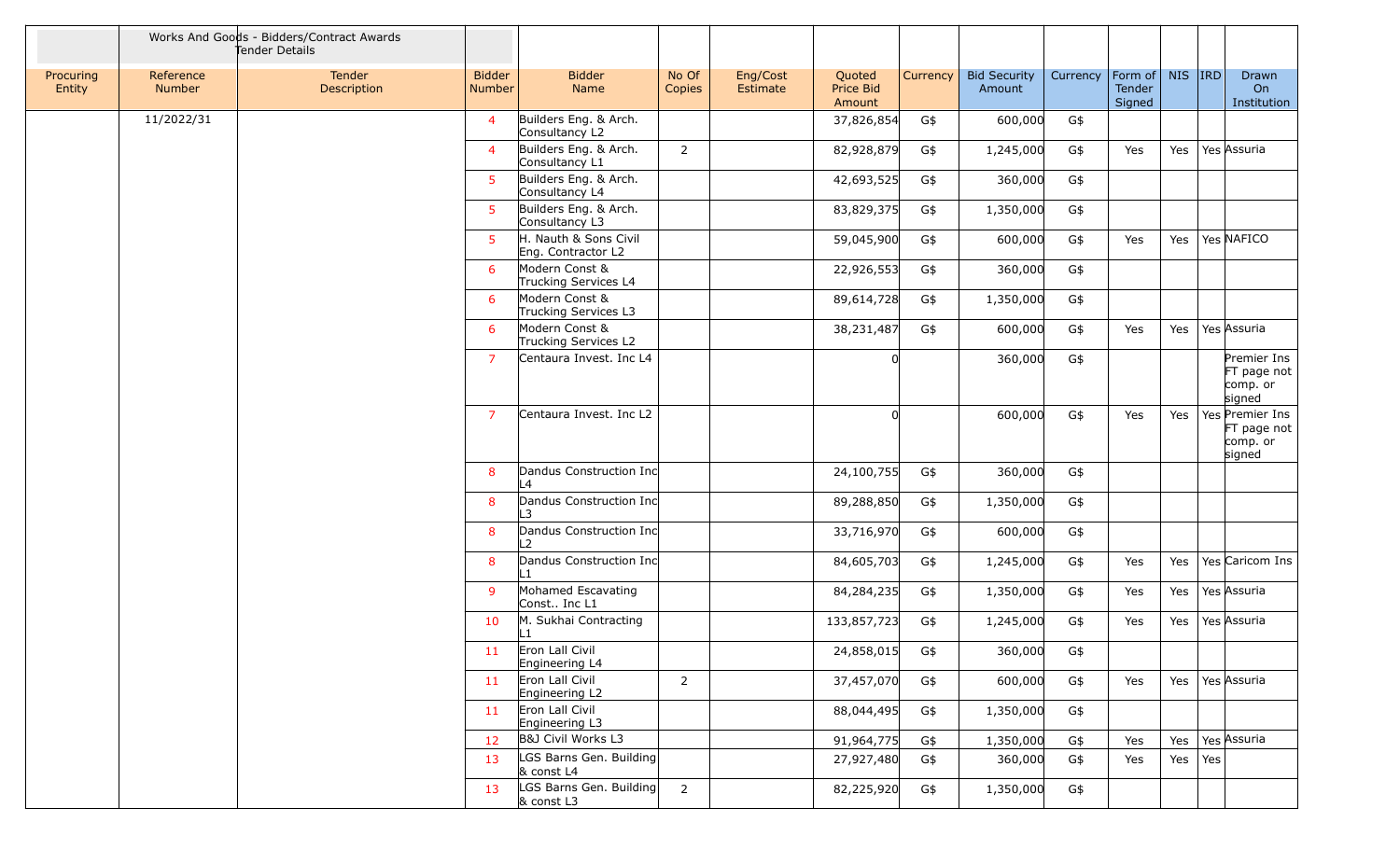|                     |                     | Works And Goods - Bidders/Contract Awards<br>Tender Details |                                |                                              |                 |                      |                               |          |                               |          |                             |         |     |                                   |
|---------------------|---------------------|-------------------------------------------------------------|--------------------------------|----------------------------------------------|-----------------|----------------------|-------------------------------|----------|-------------------------------|----------|-----------------------------|---------|-----|-----------------------------------|
| Procuring<br>Entity | Reference<br>Number | Tender<br>Description                                       | <b>Bidder</b><br><b>Number</b> | <b>Bidder</b><br>Name                        | No Of<br>Copies | Eng/Cost<br>Estimate | Quoted<br>Price Bid<br>Amount | Currency | <b>Bid Security</b><br>Amount | Currency | Form of<br>Tender<br>Signed | NIS IRD |     | Drawn<br>On<br>Institution        |
|                     | 11/2022/31          |                                                             | 13                             | LGS Barns Gen. Building<br>& const L2        |                 |                      | 20,510,196                    | G\$      | 600,000                       | G\$      | Yes                         | Yes     |     | Yes Caricom                       |
|                     |                     |                                                             | 14                             | Deodat Sewkumar<br>Charran Const L3          |                 |                      | 65,158,275                    | G\$      | 1,350,000                     | G\$      | Yes                         | Yes     | Yes |                                   |
|                     |                     |                                                             | 14                             | Deodat Sewkumar<br>Charran Const L2          | $\overline{2}$  |                      | 38,076,150                    | G\$      | 600,000                       | G\$      | Yes                         | Yes     |     | Yes Diamond<br>Ins                |
|                     |                     |                                                             | 15                             | A Nazier & Sons Const.<br>& Gen Supplies L1  | $\overline{2}$  |                      | 81,702,226                    | G\$      | 1,245,000                     | G\$      | Yes                         | Yes     |     | Yes Caricom Ins                   |
|                     |                     |                                                             | 16                             | Pooran Manman Gen<br>contracting Services L3 |                 |                      | 81,887,190                    | G\$      | 1,350,000                     | G\$      | Yes                         | Yes     | Yes |                                   |
|                     |                     |                                                             | 16                             | Pooran Manman Gen<br>contracting Services L2 | 1               |                      | 58,666,758                    | G\$      | 600,000                       | G\$      | Yes                         | Yes     |     | Yes Caricom Ins                   |
|                     |                     |                                                             | 17                             | R&R Supplies &<br>Contractig Ser L4          | 2               |                      | 21,014,595                    | G\$      | 360,000                       | G\$      | Yes                         | Yes     |     | Yes Caricom Ins                   |
|                     |                     |                                                             | 18                             | Navin & sons Const L2                        |                 |                      | 48,629,606                    | G\$      | 600,000                       | G\$      |                             |         |     |                                   |
|                     |                     |                                                             | 18                             | Navin & sons Const L1                        | $\mathbf{1}$    |                      | 83,687,669                    | G\$      | 1,245,000                     | G\$      | Yes                         | Yes     |     | Yes Assuria                       |
|                     |                     |                                                             | 18                             | Navin & sons Const L4                        |                 |                      | 31,251,381                    | G\$      | 350,000                       | G\$      |                             |         |     |                                   |
|                     |                     |                                                             | 18                             | Navin & sons Const L3                        |                 |                      | 81,656,090                    | G\$      |                               |          |                             |         |     |                                   |
|                     |                     |                                                             | 19                             | Navin & sons Const L4                        |                 |                      | 22,252,335                    | G\$      | 350,000                       | G\$      |                             |         |     |                                   |
|                     |                     |                                                             | 19                             | Navin & sons Const L3                        |                 |                      | 88,197,585                    | G\$      | 1,350,000                     | G\$      |                             |         |     |                                   |
|                     |                     |                                                             | 19                             | N&S Gen. Eng. &<br>Contracting Ser L 1       | 2               |                      | 81,430,655                    | G\$      | 1,245,000                     | G\$      | Yes                         | Yes     |     | Yes Caricom Ins                   |
|                     |                     |                                                             | 20                             | A&A Engineering<br>Services L4               |                 |                      | 21,981,310                    | G\$      | 360,000                       | G\$      |                             |         |     |                                   |
|                     |                     |                                                             | 20                             | A&A Engineering<br>Services L3               | 2               |                      | 81,266,535                    | G\$      | 1,350,000                     | G\$      | Yes                         | Yes     |     | Yes Nafico                        |
|                     |                     |                                                             | 21                             | SJ Const. &<br>Development L4                |                 |                      | 22,598,262                    | G\$      | 360,000                       | G\$      |                             |         |     |                                   |
|                     |                     |                                                             | 21                             | SJ Const. &<br>Development L3                |                 |                      | 84,773,850                    | G\$      | 1,350,000                     | G\$      |                             |         |     |                                   |
|                     |                     |                                                             | 21                             | SJ Const. &<br>Development L2                | $\overline{2}$  |                      | 37,577,980                    | G\$      | 1,350,000                     | G\$      | Yes                         | Yes     |     | Yes Caricom                       |
|                     |                     |                                                             | 22                             | XL Engineering L1                            | 2               |                      | 90,000,000                    | G\$      | 1,245,000                     | G\$      | Yes                         | Yes     |     | Yes Premier Ins                   |
|                     |                     |                                                             | 23                             | NK Engieering L4                             |                 |                      | 25,617,270                    | G\$      | 360,000                       | G\$      |                             |         |     |                                   |
|                     |                     |                                                             | 23                             | NK Engieering L2                             | 2               |                      | 42,977,844                    | G\$      | 600,000                       | G\$      | Yes                         | Yes     |     | Yes Nafico                        |
|                     |                     |                                                             | 24                             | MK Hanif Const Ser. L2                       | $\overline{2}$  |                      | 37,192,001                    | G\$      | 1,245,000                     | G\$      | Yes                         | Yes     |     | Yes Caricom Ins                   |
|                     |                     |                                                             | 25                             | A Ograsein & Sons L4                         |                 |                      | 24,350,655                    | G\$      | 360,000                       | G\$      |                             |         |     | Premier                           |
|                     |                     |                                                             | 25                             | A Ograsein & Sons L2                         |                 |                      |                               |          |                               |          |                             |         |     | TF signed<br> not<br>completed    |
|                     |                     |                                                             | 25                             | A Ograsein & Sons L1                         | $\mathbf{1}$    |                      |                               |          |                               |          | Yes                         | Yes     |     | Yes TF signed<br>not<br>completed |
|                     |                     |                                                             | 26                             | Extreme Gen. Const &<br>Supplies. L4         |                 |                      | 22,336,513                    | G\$      | 360,000                       | G\$      |                             |         |     |                                   |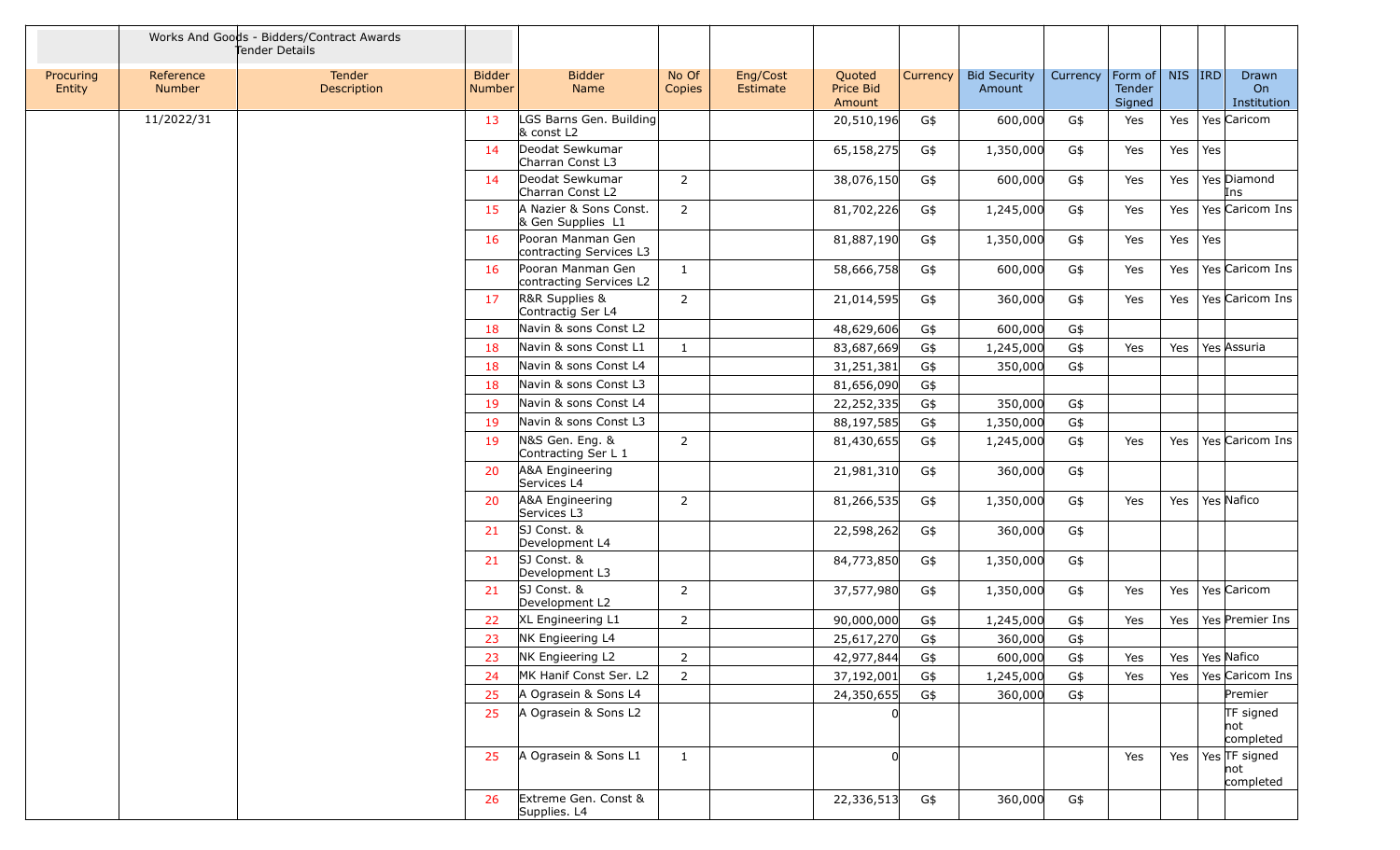|                     |                     | Works And Goods - Bidders/Contract Awards<br>Tender Details |                                |                                              |                 |                      |                               |             |                               |          |                             |        |                                                     |
|---------------------|---------------------|-------------------------------------------------------------|--------------------------------|----------------------------------------------|-----------------|----------------------|-------------------------------|-------------|-------------------------------|----------|-----------------------------|--------|-----------------------------------------------------|
| Procuring<br>Entity | Reference<br>Number | Tender<br>Description                                       | <b>Bidder</b><br><b>Number</b> | <b>Bidder</b><br>Name                        | No Of<br>Copies | Eng/Cost<br>Estimate | Quoted<br>Price Bid<br>Amount | Currency    | <b>Bid Security</b><br>Amount | Currency | Form of<br>Tender<br>Signed | NIS RD | Drawn<br>On<br>Institution                          |
|                     | 11/2022/31          |                                                             | -26                            | Extreme Gen. Const &<br>Supplies. L2         | $\overline{2}$  |                      | 37,992,801                    | G\$         | 600,000                       | G\$      | Yes                         | Yes    | Yes Caricom Inc                                     |
|                     |                     |                                                             | 27                             | Construct It L4                              | $\overline{2}$  |                      | 26,653,567                    | G\$         | 360,000                       | G\$      | Yes                         | Yes    | Yes Nafico                                          |
|                     |                     |                                                             | 28                             | Manohar Service L4                           |                 |                      | 34,876,800                    | G\$         | 360,000                       | G\$      |                             |        |                                                     |
|                     |                     |                                                             | 28                             | Manohar Service L2                           | $\mathbf{1}$    |                      | 55,910,862                    | G\$         | 600,000                       | G\$      | Yes                         | Yes    | Yes Assuria                                         |
|                     |                     |                                                             | 29                             | Spectre Construction L4                      | $\overline{2}$  |                      | 24,815,235                    | G\$         | 360,000                       | G\$      | Yes                         | Yes    | Yes Nafico                                          |
|                     |                     |                                                             | 30                             | JPM Gen. Const & Eng<br>Ser. L4              |                 |                      | 23,278,593                    | G\$         | 360,000                       | G\$      |                             |        |                                                     |
|                     |                     |                                                             | 30                             | JPM Gen. Const & Eng<br>Ser. L3              |                 |                      | 65,180,298                    | G\$         | 1,350,000                     | G\$      |                             |        |                                                     |
|                     |                     |                                                             | 30                             | JPM Gen. Const & Eng<br>Ser. L2              | $\overline{2}$  |                      | 39,318,688                    | G\$         | 600,000                       | G\$      | Yes                         | Yes    | Yes Diamond<br>Ins                                  |
|                     |                     |                                                             | 31                             | Caribbean Const &<br>Consult. Int. Inc L1    |                 |                      | 108,034,022                   | G\$         | 1,245,000                     | G\$      |                             |        |                                                     |
|                     |                     |                                                             | 31                             | Caribbean Const &<br>Consult. Int. Inc L4    | 1               |                      | 28,689,682                    | G\$         | 360,000                       | G\$      | Yes                         | Yes    | Yes Assuria                                         |
|                     |                     |                                                             | 32                             | AMIC Gen Contracting<br>Service L4           |                 |                      | 25,581,570                    | G\$         | 360,000                       | G\$      |                             |        |                                                     |
|                     |                     |                                                             | 32                             | AMIC Gen Contracting<br>Service L2           | $\overline{2}$  |                      | 28,689,682                    | G\$         | 600,000                       | G\$      | Yes                         | Yes    | Yes Assuria                                         |
|                     |                     |                                                             | 33                             | S&K Consultancy & Gen<br>Ser. L4             |                 |                      | 29,960,329                    | G\$         | 360,000                       | G\$      |                             |        |                                                     |
|                     |                     |                                                             | 33                             | S&K Consultancy & Gen<br>Ser. L <sub>2</sub> | $\overline{2}$  |                      | 38,839,500                    | G\$         | 600,000                       | G\$      | Yes                         | Yes    | Yes Carico Ins                                      |
|                     |                     |                                                             |                                | 73                                           |                 |                      | O                             |             |                               |          |                             |        |                                                     |
|                     | 12/2022/31          | Infrastructural Development (Lots 5&6)                      | $\mathbf{1}$                   | Shekinah's<br>Establishment L6               |                 | 40,871,954           |                               |             |                               |          |                             |        | FT not<br>completed<br>or Signed                    |
|                     |                     |                                                             | $\mathbf{1}$                   | Shekinah's<br>Establishment L5               | 2               | 38,620,533           | 0l.                           | $\mathbf 0$ | 579,000                       | G\$      | No                          | Yes    | Yes Diamond Ins<br>FT not<br>completed<br>or Signed |
|                     |                     |                                                             | $\overline{2}$                 | Skytec Enterprise Int.<br>Inc L <sub>6</sub> |                 |                      | 31,686,663                    | G\$         |                               |          |                             |        |                                                     |
|                     |                     |                                                             | $\overline{2}$                 | Skytec Enterprise Int.<br>Inc L5             | 2               |                      | 31,629,228                    | G\$         | 613,500                       | G\$      | Yes                         | Yes    | Yes Nafico                                          |
|                     |                     |                                                             | 3                              | Ramoutar & Sons<br>Contracting service L6    |                 |                      | 40,420,139                    | G\$         |                               |          |                             |        |                                                     |
|                     |                     |                                                             | $\mathbf{3}$                   | Ramoutar & Sons<br>Contracting service L5    | $\overline{2}$  |                      | 38,040,408                    | G\$         | 613,500                       | G\$      | Yes                         | Yes    | Yes Assuria                                         |
|                     |                     |                                                             | $\mathbf{3}$                   | Ramoutar & Sons<br>Contracting service L5    | $\overline{2}$  |                      | 38,040,408                    | G\$         | 613,500                       | G\$      | Yes                         | Yes    | Yes Assuria                                         |
|                     |                     |                                                             | $\overline{4}$                 | Tel's Engineering<br>Service L6              |                 |                      | 47,459,737                    | G\$         |                               |          |                             |        |                                                     |
|                     |                     |                                                             | $\overline{4}$                 | Tel's Engineering<br>Service L5              | $\overline{2}$  |                      | 44,829,487                    | G\$         | 613,500                       | G\$      | Yes                         | Yes    | Yes Assuria                                         |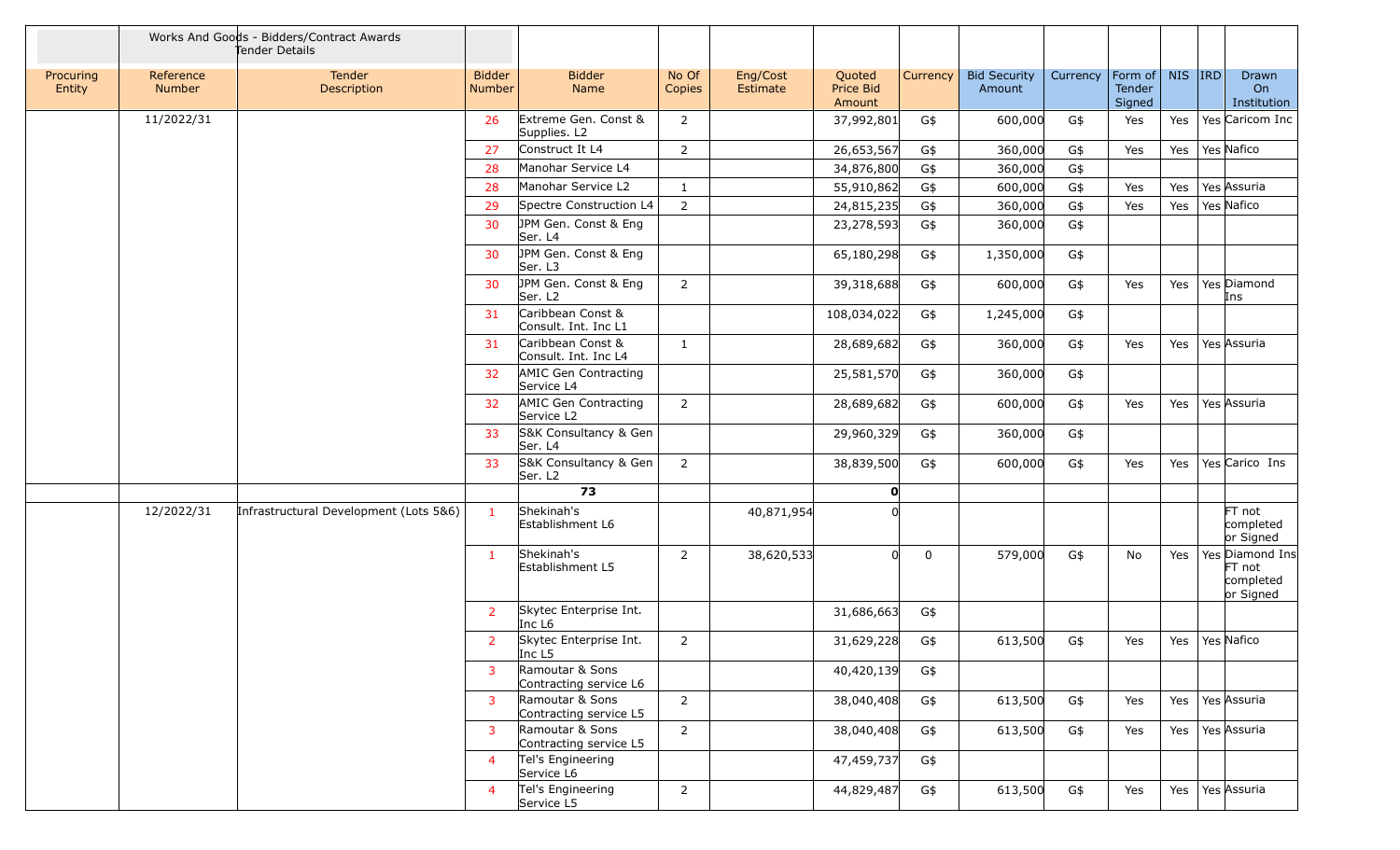|                     |                     | Works And Goods - Bidders/Contract Awards<br>Tender Details                                                                       |                                |                                                     |                 |                      |                               |          |                               |          |                             |            |            |                            |
|---------------------|---------------------|-----------------------------------------------------------------------------------------------------------------------------------|--------------------------------|-----------------------------------------------------|-----------------|----------------------|-------------------------------|----------|-------------------------------|----------|-----------------------------|------------|------------|----------------------------|
| Procuring<br>Entity | Reference<br>Number | Tender<br>Description                                                                                                             | <b>Bidder</b><br><b>Number</b> | <b>Bidder</b><br>Name                               | No Of<br>Copies | Eng/Cost<br>Estimate | Quoted<br>Price Bid<br>Amount | Currency | <b>Bid Security</b><br>Amount | Currency | Form of<br>Tender<br>Signed | <b>NIS</b> | <b>IRD</b> | Drawn<br>On<br>Institution |
|                     | 12/2022/31          |                                                                                                                                   | $5^{\circ}$                    | [JJ Electrical Construction<br>-6                   |                 |                      | 45,203,390                    | G\$      |                               |          |                             |            |            |                            |
|                     |                     |                                                                                                                                   | $5^{\circ}$                    | JJ Electrical Construction<br>$\overline{5}$        | $\overline{2}$  |                      | 43,328,985                    | G\$      | 613,500                       | G\$      | Yes                         | Yes        |            | Yes Caricom Ins            |
|                     |                     |                                                                                                                                   | 6                              | Cummings Electrical<br>Company Ltd L6               |                 |                      | 32,604,714                    | G\$      |                               |          |                             |            |            |                            |
|                     |                     |                                                                                                                                   | 6                              | Cummings Electrical<br>Company Ltd L5               | $\overline{2}$  |                      | 30,770,599                    | G\$      | 613,500                       | G\$      | Yes                         | Yes        |            | Yes Nafico                 |
|                     |                     |                                                                                                                                   | $\overline{7}$                 | LGS Barns Gen. Building<br>Const & Civil Eng L6     |                 |                      | 74,705,820                    | G\$      |                               |          |                             |            |            |                            |
|                     |                     |                                                                                                                                   | $\overline{7}$                 | LGS Barns Gen. Building<br>Const & Civil Eng L5     | $\overline{2}$  |                      | 61,341,000                    | G\$      | 613,500                       | G\$      | Yes                         | Yes        |            | Yes Caricom Ins            |
|                     |                     |                                                                                                                                   | 8                              | N.Balgobin Contracting<br>Ser & Electrical Sup. L6  |                 |                      | 35,862,099                    | G\$      |                               |          |                             |            |            |                            |
|                     |                     |                                                                                                                                   | 8                              | N.Balgobin Contracting<br>Ser & Electrical Sup. L5  | 2               |                      | 33,600,535                    | G\$      | 613,500                       | G\$      | Yes                         | Yes        |            | Yes Assuria                |
|                     |                     |                                                                                                                                   |                                | 17                                                  |                 |                      | 0                             |          |                               |          |                             |            |            |                            |
|                     | 13/2022/31          | Lot 1- Rehabilitation of Hubu Main<br>Access Road, Region No. 3<br>Lot 2- Rehabilitation of Hubu Main<br>Access Road Region No. 3 | -1                             | VR Construction Inc L2                              | $\mathbf 0$     | 130,027,307          | 135,034,463                   | G\$      | 1,950,000                     | G\$      | Yes                         | Yes        |            | Yes Caricom Ins            |
|                     |                     |                                                                                                                                   | -1                             | VR Construction Inc L1                              | $\overline{2}$  | 220,866,870          | 211,391,943                   | G\$      |                               | 0        | Yes                         | Yes        | Yes $ 0 $  |                            |
|                     |                     |                                                                                                                                   | 2                              | Bk Internationl Inc L2                              |                 |                      | 193,288,620                   | G\$      | 1,950,000                     | G\$      |                             |            |            |                            |
|                     |                     |                                                                                                                                   | $\overline{2}$                 | Bk Internationl Inc L1                              | $\overline{2}$  |                      | 301,394,520                   | G\$      | 3,300,000                     | G\$      | Yes                         | Yes        |            | Yes Nafico                 |
|                     |                     |                                                                                                                                   | 3                              | Eagle Transportation &<br>Gen. Sup. L2              |                 |                      | 143,877,300                   | G\$      | 1,950,000                     | G\$      | Yes                         | Yes        | Yes        |                            |
|                     |                     |                                                                                                                                   | 3                              | Eagle Transportation &<br>Gen. Sup. L1              | 2               |                      | 240,114,998                   | G\$      | 3,300,000                     | G\$      | Yes                         | Yes        |            | Yes Caricom Ins            |
|                     |                     |                                                                                                                                   | $\overline{4}$                 | Navin & Sons<br>Constructin L2                      |                 |                      | 118,244,280                   | G\$      | 1,950,000                     | G\$      |                             |            |            |                            |
|                     |                     |                                                                                                                                   | $\overline{4}$                 | Navin & Sons<br>Constructin L1                      | 2               |                      | 209,465,235                   | G\$      | 3,300,000                     | G\$      | Yes                         | Yes        |            | Yes Assuria                |
|                     |                     |                                                                                                                                   | 5                              | United Construction &<br>Supplies L2                |                 |                      | 127,397,844                   | G\$      | 1,950,000                     | G\$      | Yes                         | Yes        | Yes        |                            |
|                     |                     |                                                                                                                                   | $5^{\circ}$                    | United Construction &<br>Supplies L1                | $\overline{2}$  |                      | 219,881,846                   | G\$      | 3,300,000                     | G\$      | Yes                         | Yes        |            | Yes Caricom Ins            |
|                     |                     |                                                                                                                                   | 6                              | Surrey Paving<br>Aggregate Company<br>Guyana Inc L2 |                 |                      | 153,979,308                   | G\$      | 1,950,000                     | G\$      |                             |            |            |                            |
|                     |                     |                                                                                                                                   | 6                              | Surrey Paving<br>Aggregate Company<br>Guyana Inc L1 | $\overline{2}$  |                      | 250,568,161                   | G\$      | 3,300,000                     | G\$      | Yes                         | Yes        |            | Yes Assuria                |
|                     |                     |                                                                                                                                   | $\overline{7}$                 | H. Nauth & Sons L2                                  |                 |                      | 141,925,035                   | G\$      | 1,950,000                     | G\$      |                             |            |            |                            |
|                     |                     |                                                                                                                                   | <sup>7</sup>                   | H. Nauth & Sons L1                                  | $2^{\circ}$     |                      | 250,568,161                   | G\$      | 3,300,000                     | G\$      | Yes                         | Yes        |            | Yes Assuria                |
|                     |                     |                                                                                                                                   | 8                              | Ace Const. Ser. &<br>Investment Inc L2              |                 |                      | 116,936,820                   | G\$      | 1,950,000                     | G\$      | Yes                         | Yes        | Yes        |                            |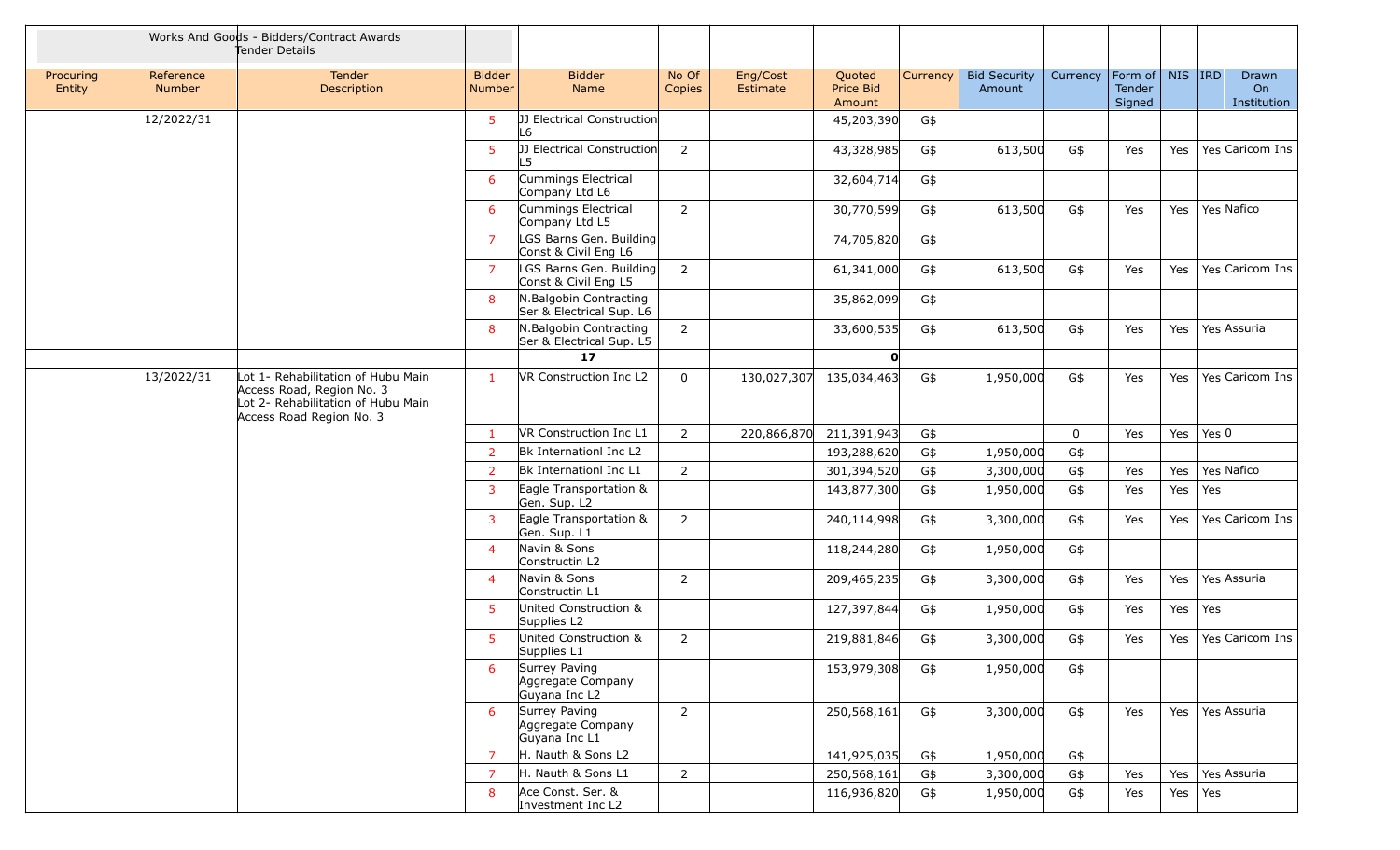|                     |                            | Works And Goods - Bidders/Contract Awards<br>Tender Details |                                |                                                  |                 |                      |                               |                 |                               |          |                             |         |     |                            |
|---------------------|----------------------------|-------------------------------------------------------------|--------------------------------|--------------------------------------------------|-----------------|----------------------|-------------------------------|-----------------|-------------------------------|----------|-----------------------------|---------|-----|----------------------------|
| Procuring<br>Entity | Reference<br><b>Number</b> | Tender<br>Description                                       | <b>Bidder</b><br><b>Number</b> | <b>Bidder</b><br>Name                            | No Of<br>Copies | Eng/Cost<br>Estimate | Quoted<br>Price Bid<br>Amount | <b>Currency</b> | <b>Bid Security</b><br>Amount | Currency | Form of<br>Tender<br>Signed | NIS IRD |     | Drawn<br>On<br>Institution |
|                     | 13/2022/31                 |                                                             | 8                              | Ace Const. Ser. &<br>Investment Inc L1           | $\overline{2}$  |                      | 211,920,607                   | G\$             | 3,300,000                     | G\$      | Yes                         | Yes     |     | Yes Premier Ins            |
|                     |                            |                                                             | 9                              | Vals Construction L2                             |                 |                      | 162,592,605                   | G\$             | 1,950,000                     | G\$      | Yes                         | Yes     | Yes |                            |
|                     |                            |                                                             | 9                              | Vals Construction L1                             | $\overline{2}$  |                      | 271,086,690                   | G\$             | 3,300,000                     | G\$      | Yes                         | Yes     |     | Yes Premier Ins            |
|                     |                            |                                                             | 10                             | STP Investment L2                                |                 |                      | 128,215,920                   | G\$             | 1,950,000                     | G\$      |                             |         |     |                            |
|                     |                            |                                                             | 10                             | <b>STP Investment L1</b>                         | 3               |                      | 218,585,850                   | G\$             | 3,300,000                     | G\$      | Yes                         | Yes     |     | Yes Caricom Ins            |
|                     |                            |                                                             | -11                            | S. Jagmohan & Gen.<br>Supplies Inc L2            |                 |                      | 153,727,140                   | G\$             | 1,950,000                     | G\$      |                             |         |     |                            |
|                     |                            |                                                             | 11                             | S. Jagmohan & Gen.<br>Supplies Inc L1            | $\overline{2}$  |                      | 270,796,890                   | G\$             | 3,300,000                     | G\$      | Yes                         | Yes     |     | Yes Premier Ins            |
|                     |                            |                                                             | 12                             | Sawa Investment L2                               |                 |                      | 129,767,190                   | G\$             | 1,950,000                     | G\$      |                             |         |     |                            |
|                     |                            |                                                             | 12                             | Sawa Investment L1                               | $\overline{2}$  |                      | 219,975,052                   | G\$             | 3,300,000                     | G\$      | Yes                         | Yes     |     | Yes Premier<br>(Copy)      |
|                     |                            |                                                             | 13                             | Ivor Allen L2                                    |                 |                      | 168,486,255                   | G\$             | 1,950,000                     |          |                             |         |     |                            |
|                     |                            |                                                             | 13                             | Ivor Allen L1                                    | 2               |                      | 309,865,290                   | G\$             | 3,300,000                     | G\$      | Yes                         | Yes     |     | Yes Assuria                |
|                     |                            |                                                             | -14                            | AJM Enterprise L2                                |                 |                      | 161,857,605                   | G\$             | 1,950,000                     | G\$      |                             |         |     |                            |
|                     |                            |                                                             | 14                             | AJM Enterprise L1                                | 2               |                      | 272,483,190                   | G\$             | 3,300,000                     | G\$      | Yes                         | Yes     |     | Yes Nafico                 |
|                     |                            |                                                             | 15                             | Kallco Guyana Inc L2                             |                 |                      | 133,543,431                   | G\$             | 1,950,000                     | G\$      |                             |         |     |                            |
|                     |                            |                                                             | 15                             | Kallco Guyana Inc L1                             | $\overline{2}$  |                      | 221,629,019                   | G\$             | 3,300,000                     | G\$      | Yes                         | Yes     |     | Yes Premier Ins            |
|                     |                            |                                                             | 16                             | L'Heureuse Construction<br>& Services Inc. L2    |                 |                      | 135,335,298                   | G\$             | 1,950,000                     | G\$      |                             |         |     |                            |
|                     |                            |                                                             | 16                             | L'Heureuse Construction<br>& Services Inc. L1    | $\overline{2}$  |                      | 226,663,595                   | G\$             | 3,300,000                     | G\$      | Yes                         | Yes     |     | Yes Premier Ins            |
|                     |                            |                                                             | 17                             | JK Enternational Inc L2                          |                 |                      | 108,704,830                   | G\$             | 1,950,000                     | G\$      |                             |         |     |                            |
|                     |                            |                                                             | -17                            | JK Enternational Inc L1                          | $\overline{2}$  |                      | 190,097,145                   | G\$             | 3,300,000                     | G\$      | Yes                         | Yes     |     | Yes Nafico<br>(Copy)       |
|                     |                            |                                                             | 18                             | Technocon Investments<br>$\overline{2}$          |                 |                      | 144,750,060                   | G\$             | 1,950,000                     | G\$      |                             |         |     |                            |
|                     |                            |                                                             | 18                             | Technocon Investments                            | $\overline{2}$  |                      | 236,496,640                   | G\$             | 3,000,000                     | G\$      | Yes                         | Yes     |     | Yes Assuria                |
|                     |                            |                                                             | 19                             | Platinum Investment L2                           |                 |                      | 128,166,654                   | G\$             | 1,950,000                     | G\$      |                             |         |     |                            |
|                     |                            |                                                             | 19                             | Platinum Investment L1                           | $\overline{2}$  |                      | 216,966,540                   | G\$             | 3,300,000                     | G\$      | Yes                         | Yes     |     | Yes Caricom ins            |
|                     |                            |                                                             |                                | Well Built Const. Ser L2                         |                 |                      | 134, 181, 222                 | G\$             | 1,950,000                     | G\$      |                             |         |     |                            |
|                     |                            |                                                             | 20                             | Well Built Const. Ser L1                         | $\overline{2}$  |                      | 218,437,569                   | G\$             | 3,300,000                     | G\$      | Yes                         | Yes     |     | Yes Caricom Ins            |
|                     |                            |                                                             | 21                             | Pooran Manman General<br>Contracting Services L2 |                 |                      | 159,752,165                   | G\$             | 1,950,000                     | G\$      |                             |         |     |                            |
|                     |                            |                                                             | 21                             | Pooran Manman General<br>Contracting Services L1 | $\overline{2}$  |                      | 214,233,269                   | G\$             | 3,300,000                     | G\$      | Yes                         | Yes     |     | Yes Caricom Ins            |
|                     |                            |                                                             | 22                             | Avinish Contracting &<br>Scrap Metal Inc L2      |                 |                      | 134,340,045                   | G\$             | 1,950,000                     | G\$      |                             |         |     |                            |
|                     |                            |                                                             | 22                             | Avinish Contracting &<br>Scrap Metal Inc L1      | $\mathbf{1}$    |                      | 235,542,405                   | G\$             | 3,300,000                     | G\$      | Yes                         | Yes     |     | Yes No bid<br>security     |
|                     |                            |                                                             |                                | 44                                               |                 |                      | 108,704,830                   |                 |                               |          |                             |         |     |                            |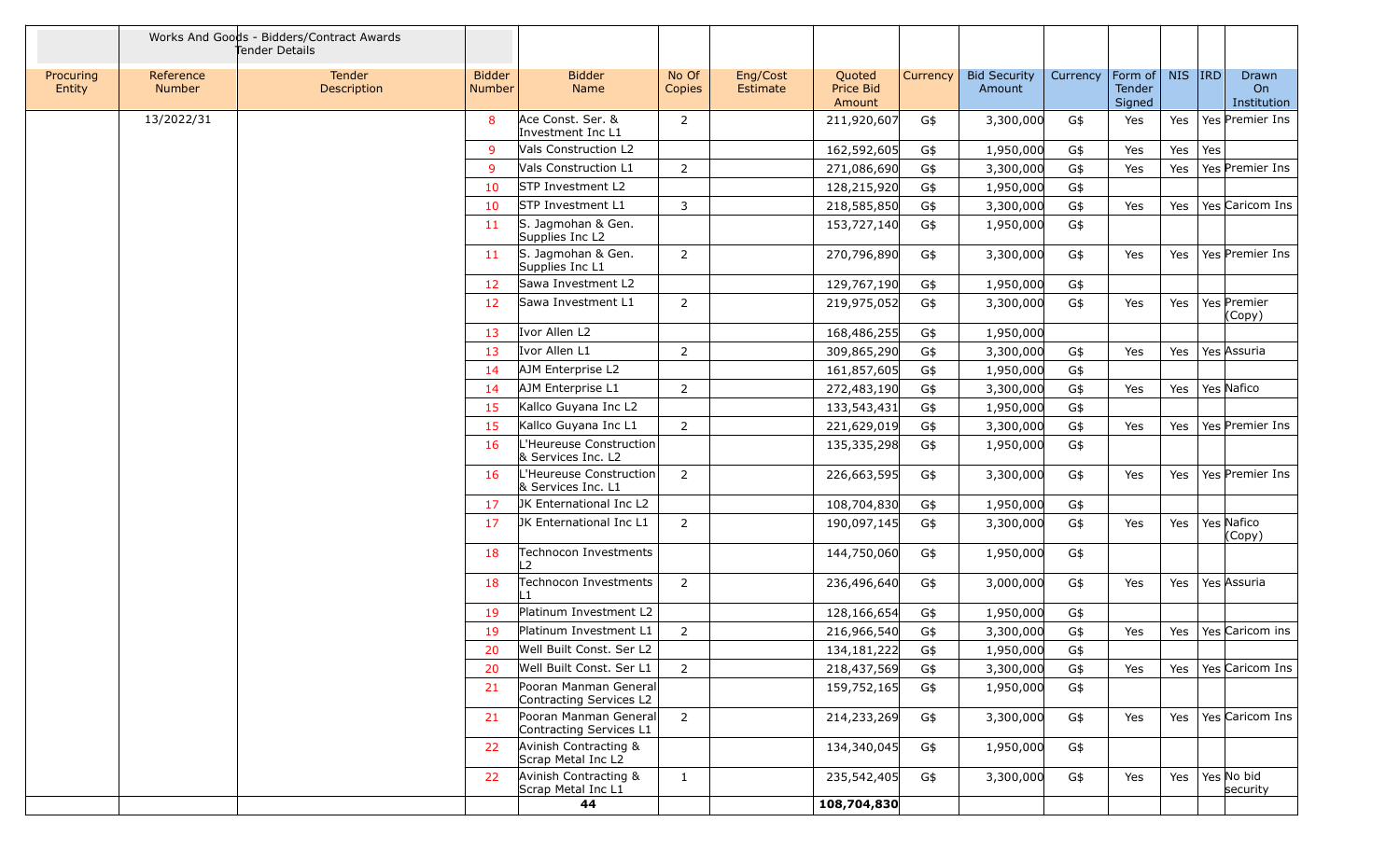|                     |                     | Works And Goods - Bidders/Contract Awards<br>Tender Details |                                |                                     |                 |                      |                               |          |                               |          |                             |             |                |                            |
|---------------------|---------------------|-------------------------------------------------------------|--------------------------------|-------------------------------------|-----------------|----------------------|-------------------------------|----------|-------------------------------|----------|-----------------------------|-------------|----------------|----------------------------|
| Procuring<br>Entity | Reference<br>Number | Tender<br>Description                                       | <b>Bidder</b><br><b>Number</b> | <b>Bidder</b><br>Name               | No Of<br>Copies | Eng/Cost<br>Estimate | Quoted<br>Price Bid<br>Amount | Currency | <b>Bid Security</b><br>Amount | Currency | Form of<br>Tender<br>Signed | NIS RD      |                | Drawn<br>On<br>Institution |
|                     | 14/2022/31          | Farm Access Roads (Lots 1-5)                                | 1                              | K&P Project<br>Management Inc L5(B) |                 |                      | 56,300,000                    | G\$      | 900,000                       | G\$      |                             |             |                |                            |
|                     |                     |                                                             | $\mathbf{1}$                   | K&P Project<br>Management Inc L5(A) |                 |                      | 38,726,000                    | G\$      | 900,000                       | G\$      |                             |             |                |                            |
|                     |                     |                                                             | -1                             | K&P Project<br>Management Inc L4(B) |                 |                      | 38,726,000                    | G\$      | 600,000                       | G\$      |                             |             |                |                            |
|                     |                     |                                                             | $\mathbf{1}$                   | K&P Project<br>Management Inc L4    |                 |                      | 36,300,000                    | G\$      | 900,000                       | G\$      |                             |             |                |                            |
|                     |                     |                                                             | $\mathbf{1}$                   | K&P Project<br>Management Inc L3    |                 |                      | 19,364,400                    | G\$      | 315,000                       | G\$      |                             |             |                |                            |
|                     |                     |                                                             | $\mathbf{1}$                   | K&P Project<br>Management Inc L2(B) |                 |                      | 39,383,300                    | G\$      | 585,000                       | G\$      |                             |             |                |                            |
|                     |                     |                                                             | $\mathbf{1}$                   | K&P Project<br>Management Inc L2(A) |                 |                      | 74,198,775                    | G\$      | 1,350,000                     | G\$      |                             |             |                |                            |
|                     |                     |                                                             | $\mathbf{1}$                   | K&P Project<br>Management Inc L1    | $\overline{2}$  |                      | 103,362,525                   | G\$      | 1,725,000                     | G\$      | Yes                         | Yes         |                | Yes Premier Ins            |
|                     |                     |                                                             | $\overline{2}$                 | Ivor Allen L5(A)                    |                 |                      | 59,420,000                    | G\$      | 900,000                       | G\$      |                             |             |                |                            |
|                     |                     |                                                             | $\overline{2}$                 | Ivor Allen L5(A)                    |                 |                      | 57,430,000                    | G\$      | 900,000                       | G\$      |                             |             |                |                            |
|                     |                     |                                                             | $\overline{2}$                 | Ivor Allen L4(B)                    |                 |                      | 47,680,000                    | G\$      | 600,000                       | G\$      |                             |             |                |                            |
|                     |                     |                                                             | $\overline{2}$                 | Ivor Allen L4(A)                    | $\overline{2}$  |                      | 58,710,000                    | G\$      | 900,000                       | G\$      | Yes                         | Yes         |                | Yes Assuria                |
|                     |                     |                                                             | 3                              | SJ Const. &<br>Development L5B      |                 |                      | 55,000,000                    | G\$      | 900,000                       | G\$      |                             |             |                |                            |
|                     |                     |                                                             | $\overline{3}$                 | SJ Const. &<br>Development L5A      |                 |                      | 55,000,000                    | G\$      | 900,000                       | G\$      |                             |             |                |                            |
|                     |                     |                                                             | $\overline{3}$                 | SJ Const. &<br>Development L4B      |                 |                      | 38,106,000                    | G\$      | 600,000                       | G\$      |                             |             |                |                            |
|                     |                     |                                                             | 3                              | SJ Const. &<br>Development L4A      |                 |                      | 55,000,000                    | G\$      | 900,000                       | G\$      |                             |             |                |                            |
|                     |                     |                                                             | 3                              | SJ Const. &<br>Development L3       | $\Omega$        |                      | 20,072,448                    | G\$      | 315,000                       | G\$      | Yes                         | Yes         |                | Yes Caricom                |
|                     |                     |                                                             | $\overline{4}$                 | B&J Civil Works L2(B)               |                 |                      | 110,917,527                   | G\$      | 110,917,527                   | G\$      |                             |             |                |                            |
|                     |                     |                                                             | $\overline{4}$                 | B&J Civil Works L2(A)               | $\mathbf{1}$    |                      | 81,400,721                    | G\$      | 1,350,000                     | G\$      | Yes                         | Yes         |                | Yes Caricom                |
|                     |                     |                                                             | 14                             | Valcan Group Inc 4B                 | $\overline{2}$  | n                    | 73,602,000                    | G\$      |                               | $\Omega$ | $\mathbf 0$                 | $\mathbf 0$ | 0 <sup>0</sup> |                            |
|                     |                     |                                                             |                                | 20                                  |                 |                      | 19,364,400                    |          |                               |          |                             |             |                |                            |
|                     |                     |                                                             |                                |                                     |                 |                      |                               |          |                               |          |                             |             |                |                            |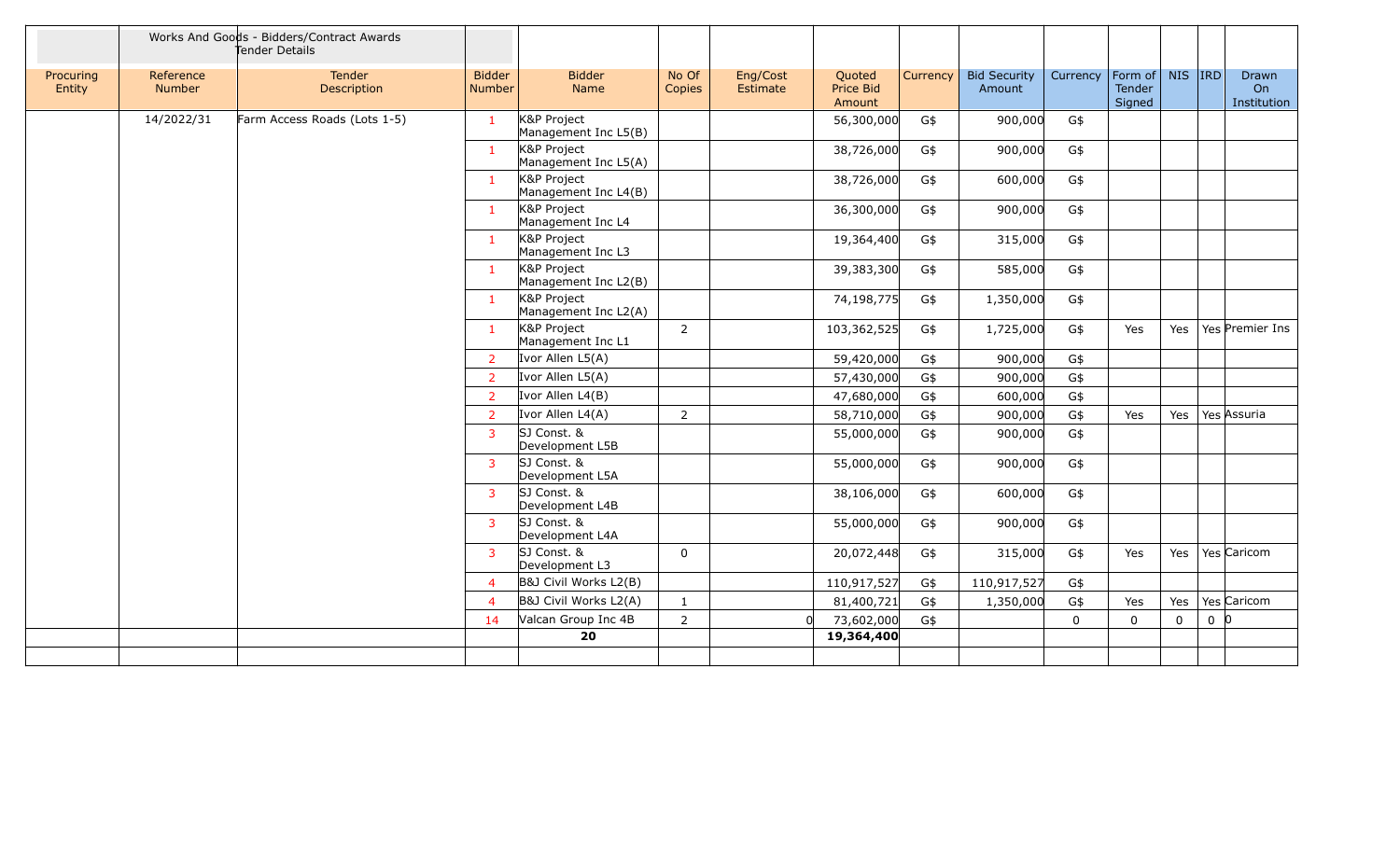|                                                            |                            | Works And Goods - Bidders/Contract Awards<br>Tender Details                                                                |                                |                                     |                 |                             |                               |                |                               |             |                                      |                               |
|------------------------------------------------------------|----------------------------|----------------------------------------------------------------------------------------------------------------------------|--------------------------------|-------------------------------------|-----------------|-----------------------------|-------------------------------|----------------|-------------------------------|-------------|--------------------------------------|-------------------------------|
| Procuring<br>Entity                                        | Reference<br><b>Number</b> | Tender<br>Description                                                                                                      | <b>Bidder</b><br><b>Number</b> | <b>Bidder</b><br>Name               | No Of<br>Copies | Eng/Cost<br><b>Estimate</b> | Quoted<br>Price Bid<br>Amount | Currency       | <b>Bid Security</b><br>Amount | Currency    | Form of  NIS IRD<br>Tender<br>Signed | Drawn<br>On<br>Institution    |
| Ministry of<br>Natural<br>Resources and<br>the Enviornment | 02/2022/26                 | Consultancy Services for Cost<br>recovery Audit Validation of the<br>Government of Guyana's Profit Oil<br>Share            | $\mathbf{1}$                   | <b>RHEV Consortium</b>              | $\overline{4}$  |                             | 340,776,668                   | G\$            |                               | 0           | Yes                                  | N/A N/A                       |
|                                                            |                            |                                                                                                                            |                                | 1                                   |                 |                             | 340,776,668                   |                |                               |             |                                      |                               |
| Guyana National<br>Bureau of<br>Standards                  | 04/2022/23                 | Procurement of Three New Vehicles                                                                                          | $\mathbf{1}$                   | Beharry Automotive Ltd              | $\mathbf{1}$    |                             | 26,348,683                    | G\$            | 526,973                       | G\$         | Yes                                  | Yes   Yes   Nafico            |
|                                                            |                            |                                                                                                                            | $\overline{2}$                 | Ideal Autos Inc                     | 1               |                             | 7,700,000                     | G\$            | 154,000                       | G\$         | Yes                                  | Yes   Yes   Nafico            |
|                                                            |                            |                                                                                                                            | 3                              | Car Care Enterprise                 | $\overline{2}$  |                             | 26,600,000                    | G\$            | 532,000                       | G\$         | Yes                                  | Yes Citizen Bank<br>Yes       |
|                                                            |                            |                                                                                                                            |                                | 3                                   |                 |                             | 7,700,000                     |                |                               |             |                                      |                               |
| Ministry of<br>Natural<br>Resources and<br>the Enviornment | 04/2022/26                 | Supply and Delivery of Two<br>All-terrain Vehicles                                                                         | $\overline{1}$                 | General Equipment Guy.<br>_td       | $\overline{2}$  |                             | 7,484,228                     | G\$            | 112,263                       | G\$         | Yes                                  | Yes   Yes   Assuria           |
|                                                            |                            |                                                                                                                            | $\overline{2}$                 | Car Clean Enterprise                | $\mathbf{1}$    |                             | 3,900,000                     | G\$            | 150,000                       | G\$         | Yes                                  | Yes Yes Hand In Hand<br>Trust |
|                                                            |                            |                                                                                                                            | 3                              | Marics & Company Ltd                | $\overline{2}$  |                             | 4,138,200                     | G\$            | 62,073                        | G\$         | Yes                                  | Yes   Yes Assuria             |
|                                                            |                            |                                                                                                                            |                                | 3                                   |                 |                             | 3,900,000                     |                |                               |             |                                      |                               |
|                                                            | 05/2022/26                 | Supply and Delivery of Two Double<br>Cab Pickups                                                                           | $\mathbf{1}$                   | Beharry Automotive Ltd              | 1               |                             | 24,363,751                    | G\$            | 365,456                       | G\$         | Yes                                  | Yes   Yes   Nafico            |
|                                                            |                            |                                                                                                                            | $\overline{2}$                 | Massy Motors Guyana<br>Ltd          | $\overline{2}$  |                             | 14,600,000                    | G\$            | 350,000                       | G\$         | Yes                                  | Yes   Yes   RBL               |
|                                                            |                            |                                                                                                                            | 3                              | Car Clean nterprise                 | 1               |                             | 14,600,000                    | G\$            | 250,000                       | G\$         | Yes                                  | Yes Yes Hand In<br>Hand       |
|                                                            |                            |                                                                                                                            | $\overline{4}$                 | Car Care Enterprise                 | 1               |                             | 18,000,000                    | G\$            | 340,000                       | G\$         | Yes                                  | Yes Yes C. Bank               |
|                                                            |                            |                                                                                                                            | 5                              | Marics & Company Ltd                | 2               |                             | 17,196,900                    | G\$            | 257,954                       | G\$         | Yes                                  | Yes Yes Assuria               |
|                                                            |                            |                                                                                                                            |                                | 5                                   |                 |                             | 14,600,000                    |                |                               |             |                                      |                               |
| Guyana Energy<br>Agency                                    | 07/2022/01 EOI             | Expression of Interest- Consultancy<br>Service for the Preparation of<br>Detailed Site Investigation Reports<br>for Leguan | $\mathbf{1}$                   | CB & Associates Inc                 | 3               |                             |                               | $\overline{0}$ |                               | $\mathbf 0$ | Yes                                  | Yes Yes $ 0$                  |
|                                                            |                            |                                                                                                                            | <sup>2</sup>                   | Innovative Eng. Consul.<br>Services | $\mathbf{3}$    |                             | $\Omega$                      |                |                               |             | Yes                                  | Yes Yes                       |
|                                                            |                            |                                                                                                                            | 3                              | SRKN'gineering                      | 3               |                             | <sub>0</sub>                  |                |                               |             | Yes                                  | $No$ No                       |
|                                                            |                            |                                                                                                                            |                                | 3                                   |                 |                             | $\mathbf{0}$                  |                |                               |             |                                      |                               |
| Ministry of<br>Culture, Youth<br>and Sport                 | 07/2022/44                 | Procurement of Security Services-<br>National Sports Commission                                                            | $\mathbf{1}$                   | <b>Brans Security Service</b>       | $\overline{2}$  | <sub>0</sub>                | 53,928,200                    | G\$            | 539,282                       | $G\$        | Yes                                  | Yes   Yes   Nafico            |
|                                                            |                            |                                                                                                                            | $\overline{2}$                 | Sheriff Security Inc                | $\overline{2}$  |                             | 85,859,374                    | G\$            | 858,594                       | G\$         | Yes                                  | No No Assuria                 |
|                                                            |                            |                                                                                                                            | 3                              | Home Safe Sec. &<br>Domestic Ser    | $\overline{2}$  |                             | 57,766,878                    | G\$            | 577,669                       | G\$         | Yes                                  | Yes   Yes   Nafico            |
|                                                            |                            |                                                                                                                            | $\overline{4}$                 | Nel Global Sec. Co. Inc             | $\mathbf{1}$    |                             | 50,106,880                    | G\$            | 501,069                       | G\$         | Yes                                  | Yes Yes Assuria               |
|                                                            |                            |                                                                                                                            | 5                              | Castle Security Inc                 | $\mathbf{1}$    |                             | 56,717,280                    | G\$            | 567,173                       | G\$         | Yes                                  | Yes Yes Premier Ins           |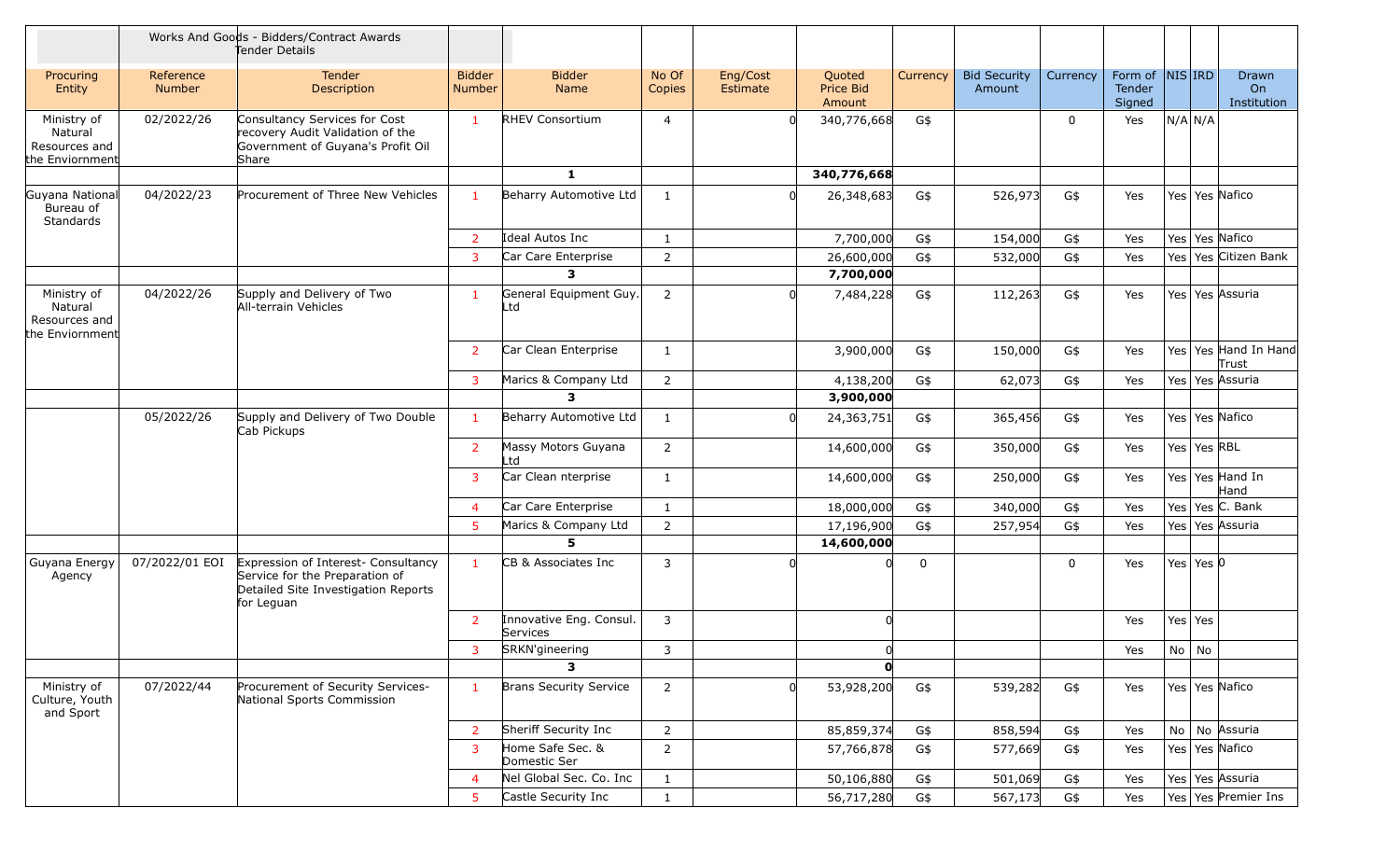|                      |                            | Works And Goods - Bidders/Contract Awards<br>Tender Details     |                                |                                                |                 |                             |                                      |          |                               |          |                             |                  |                            |
|----------------------|----------------------------|-----------------------------------------------------------------|--------------------------------|------------------------------------------------|-----------------|-----------------------------|--------------------------------------|----------|-------------------------------|----------|-----------------------------|------------------|----------------------------|
| Procuring<br>Entity  | Reference<br><b>Number</b> | Tender<br>Description                                           | <b>Bidder</b><br><b>Number</b> | <b>Bidder</b><br><b>Name</b>                   | No Of<br>Copies | Eng/Cost<br><b>Estimate</b> | Quoted<br><b>Price Bid</b><br>Amount | Currency | <b>Bid Security</b><br>Amount | Currency | Form of<br>Tender<br>Signed | $NIS $ IRD       | Drawn<br>On<br>Institution |
|                      | 07/2022/44                 |                                                                 | 6                              | Hossein's Security Ser.<br>Inc                 | 1               |                             | 75,937,325                           | G\$      |                               |          | Yes                         |                  | Yes   Yes   No Bid Sec     |
|                      |                            |                                                                 | $\overline{7}$                 | Radar Sec, Ser &<br>Supplies                   | 2               |                             | 155,119,800                          | G\$      | 714,028                       | G\$      | Yes                         |                  | Yes Yes Premier Ins        |
|                      |                            |                                                                 | 8                              | Strategic Action<br>Security                   | 1               |                             | 48,817,080                           | G\$      | 488,171                       | G\$      | Yes                         | Yes Yes Nafico   |                            |
|                      |                            |                                                                 | 9                              | RK's Guyana Security<br>Ser.                   | 1               |                             | 51,811,550                           | G\$      | 520,000                       | G\$      | Yes                         | Yes Yes Nafico   |                            |
|                      |                            |                                                                 | 10                             | Atlas Sec. Ser. Inc.                           | $\overline{2}$  |                             | 44,399,534                           | G\$      | 443,995                       | G\$      | Yes                         | Yes Yes Nafico   |                            |
|                      |                            |                                                                 | 11                             | Centaur Security Ser.                          | 1               |                             | 63,264,802                           | G\$      | 632,648                       | G\$      | Yes                         | Yes              | Yes Premier Ins            |
|                      |                            |                                                                 | 12                             | Amalgamated Sec. Ser.<br>Guy. Inc              | 2               |                             | 50,760,870                           | G\$      | 507,609                       | G\$      | Yes                         | No Yes Assuria   |                            |
|                      |                            |                                                                 |                                | 12                                             |                 |                             | 44,399,534                           |          |                               |          |                             |                  |                            |
| Guyana Water<br>Inc. | 07/2022/45                 | Supply and Delivery of Service<br>Connection Materials Lots 1-4 | $\mathbf{1}$                   | David Persaud<br>Investments Ltd L2            | 2               |                             | 68,100,000                           | G\$      | 1,240,000                     | G\$      | Yes                         |                  | Yes Yes Dem. Bank          |
|                      |                            |                                                                 | $\overline{2}$                 | Arka Imports &<br>Hardware Supplies L1         | $\overline{2}$  |                             | 22,000,000                           | G\$      | 1,409,888                     | G\$      | Yes                         |                  | Yes Yes Premier Ins        |
|                      |                            |                                                                 | $\overline{2}$                 | Arka Imports &<br>Hardware Supplies L2         |                 |                             | 62,612,500                           | G\$      |                               |          |                             |                  |                            |
|                      |                            |                                                                 | $\overline{2}$                 | Arka Imports &<br>Hardware Supplies L3         |                 |                             | 9,380,000                            | G\$      |                               |          |                             |                  |                            |
|                      |                            |                                                                 | 3                              | S&K Const. Consul. Ser.<br>& Gen. Sup. Inc. L2 |                 |                             | 55,683,000                           | G\$      |                               |          |                             |                  |                            |
|                      |                            |                                                                 | 3                              | S&K Const. Consul. Ser.<br>& Gen. Sup. Inc. L1 | $\overline{2}$  |                             | 26,309,000                           | G\$      | 2,204,240                     | G\$      | Yes                         | Yes Yes Caricom  |                            |
|                      |                            |                                                                 | $\mathbf{3}$                   | S&K Const. Consul. Ser.<br>& Gen. Sup. Inc. L3 |                 |                             | 28,720,000                           | G\$      |                               |          |                             |                  |                            |
|                      |                            |                                                                 | $\overline{4}$                 | Gafsons Industries Ltd<br>3                    |                 |                             | 11,000,000                           | G\$      |                               |          |                             |                  |                            |
|                      |                            |                                                                 | $\overline{4}$                 | Gafsons Industries Ltd<br>l 1                  | $\overline{2}$  |                             | 14,000,000                           | G\$      | 220,000                       | G\$      | Yes                         | Yes Yes Republic | <b>BANK</b>                |
|                      |                            |                                                                 | $\overline{4}$                 | Gafsons Industries Ltd<br>12                   |                 |                             | 92,200,000                           | G\$      | 1,413,000                     | G\$      |                             |                  |                            |
|                      |                            |                                                                 | 5                              | Manohar Services L1                            | $\mathsf{2}\,$  |                             | 28,000,000                           | G\$      | 420,000                       | $G\$     | Yes                         | Yes Yes Assuria  |                            |
|                      |                            |                                                                 | 5                              | Manohar Services L3                            |                 |                             | 14,800,000                           | G\$      | 222,000                       | G\$      |                             |                  |                            |
|                      |                            |                                                                 | 5                              | Manohar Services L2                            |                 |                             | 73,600,000                           | G\$      | 1,104,000                     | G\$      |                             |                  |                            |
|                      |                            |                                                                 | 6                              | S. Jagmohan Const. &<br>Gen. Sup. Inc. L2      |                 |                             | 69,750,000                           | G\$      | 1,300,000                     | G\$      |                             |                  |                            |
|                      |                            |                                                                 | 6                              | S. Jagmohan Const. &<br>Gen. Sup. Inc. L1      | $2^{\circ}$     |                             | 20,000,000                           | G\$      | 400,000                       | G\$      | Yes                         |                  | Yes Yes Premier Ins        |
|                      |                            |                                                                 | 6                              | S. Jagmohan Const. &<br>Gen. Sup. Inc. L3      |                 |                             | 23,000,000                           | G\$      | 500,000                       | G\$      |                             |                  |                            |
|                      |                            |                                                                 | $\overline{7}$                 | Dax Contracting<br>Services L2                 | $\overline{2}$  |                             | 91,750,000                           | G\$      | 1,400,000                     | G\$      | Yes                         | Yes Yes Caricom  |                            |
|                      |                            |                                                                 | $\overline{7}$                 | Dax Contracting<br>Services L3                 |                 |                             | 18,000,000                           | G\$      | 300,000                       | G\$      |                             |                  |                            |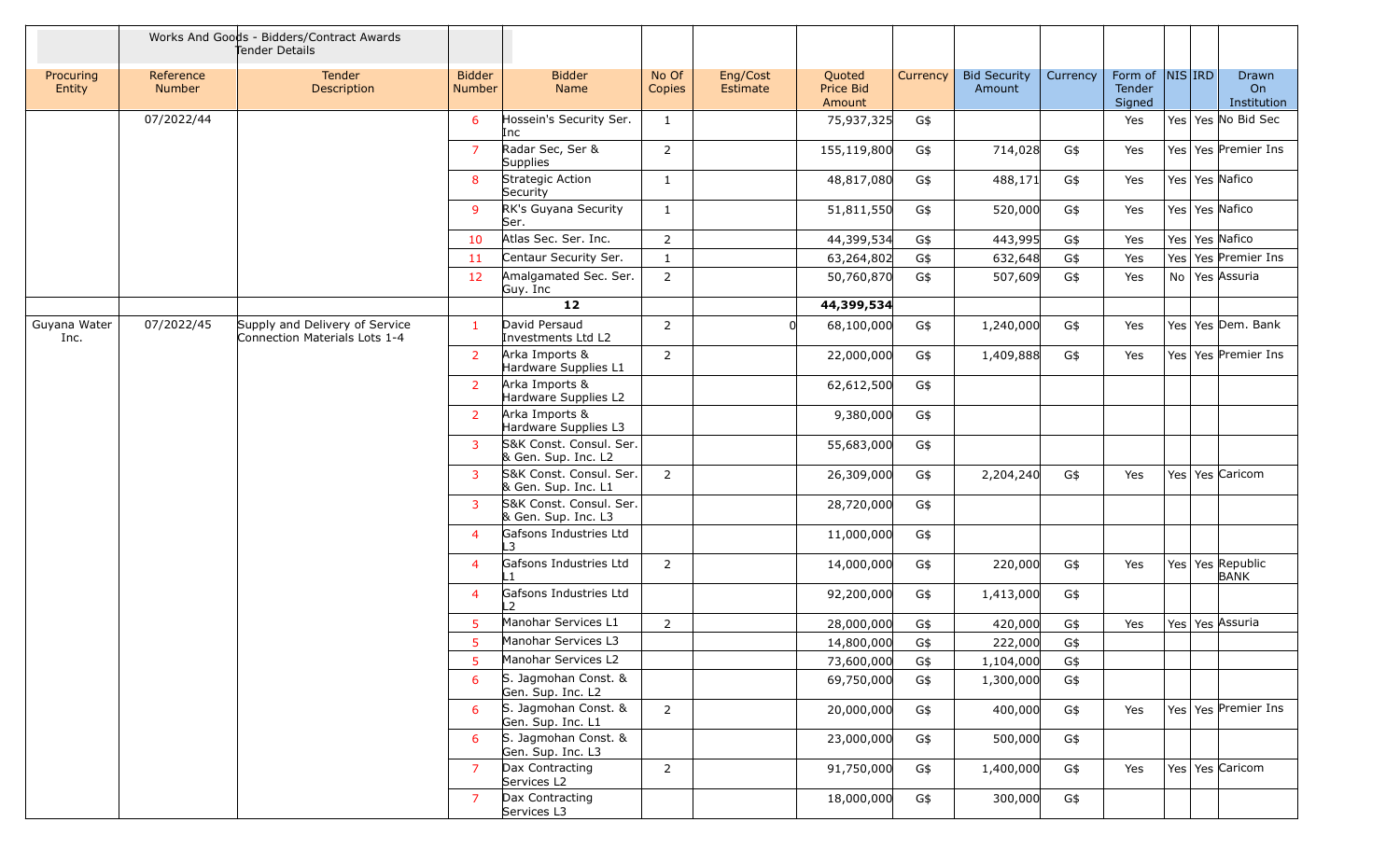|                             |                     | Works And Goods - Bidders/Contract Awards<br>Tender Details               |                         |                                     |                 |                      |                                      |          |                               |          |                             |            |              |                            |
|-----------------------------|---------------------|---------------------------------------------------------------------------|-------------------------|-------------------------------------|-----------------|----------------------|--------------------------------------|----------|-------------------------------|----------|-----------------------------|------------|--------------|----------------------------|
| Procuring<br>Entity         | Reference<br>Number | Tender<br>Description                                                     | <b>Bidder</b><br>Number | <b>Bidder</b><br>Name               | No Of<br>Copies | Eng/Cost<br>Estimate | Quoted<br><b>Price Bid</b><br>Amount | Currency | <b>Bid Security</b><br>Amount | Currency | Form of<br>Tender<br>Signed | $NIS $ IRD |              | Drawn<br>On<br>Institution |
|                             | 07/2022/45          |                                                                           | 8                       | Y2K Construction L1                 | 2               |                      | 12,300,000                           | G\$      | 184,400                       | G\$      | Yes                         |            | Yes Yes GBTI |                            |
|                             |                     |                                                                           | 8                       | Y2K Construction L2                 |                 |                      | 57,500,000                           | G\$      | 862,500                       | G\$      |                             |            |              |                            |
|                             |                     |                                                                           | 8                       | Y2K Construction L3                 |                 |                      | 12,000,000                           | G\$      | 180,000                       | G\$      |                             |            |              |                            |
|                             |                     |                                                                           |                         | 21                                  |                 |                      | 9,380,000                            |          |                               |          |                             |            |              |                            |
| Ministry of<br>Public Works | 08/2022/31          | Construction of Sea and River<br>Structures within Region 2<br>(Lots1-23) | 1                       | S. Maraj Contrcating Ser<br>L8      |                 | 102,973,345          | 92,309,100                           | G\$      | 1,200,000                     | G\$      |                             |            |              |                            |
|                             |                     |                                                                           | $\mathbf{1}$            | S. Maraj Contrcating Ser            |                 | 166,016,150          | 169,852,600                          | G\$      | 1,750,000                     | G\$      |                             |            |              |                            |
|                             |                     |                                                                           | $\mathbf{1}$            | S. Maraj Contrcating Ser<br>L13     |                 | 167,781,260          | 177,250,700                          | G\$      | 1,750,000                     | G\$      |                             |            |              |                            |
|                             |                     |                                                                           | $\mathbf{1}$            | S. Maraj Contrcating Ser<br>ll 4    |                 | 75,172,489           | 75,906,600                           | G\$      | 800,000                       | G\$      |                             |            |              |                            |
|                             |                     |                                                                           | $\mathbf{1}$            | S. Maraj Contrcating Ser<br>L11     |                 | 52,772,110           | 50,730,700                           | G\$      | 800,000                       | G\$      |                             |            |              |                            |
|                             |                     |                                                                           | $\mathbf{1}$            | S. Maraj Contrcating Ser            | 2               | 124,117,700          | 124,363,300                          | G\$      | 1,250,000                     | G\$      | Yes                         |            |              | Yes Yes Assuria            |
|                             |                     |                                                                           | $\mathbf{1}$            | S. Maraj Contrcating Ser<br>L10     |                 | 110,126,500          | 94,199,500                           | G\$      | 1,250,000                     | G\$      |                             |            |              |                            |
|                             |                     |                                                                           | $\mathbf{1}$            | S. Maraj Contrcating Ser            |                 | 76,524,750           | 79,338,600                           | G\$      | 800,000                       | G\$      |                             |            |              |                            |
|                             |                     |                                                                           | $\mathbf{1}$            | S. Maraj Contrcating Ser<br>12      |                 | 125,563,875          | 117,335,700                          | G\$      | 1,400,000                     | G\$      |                             |            |              |                            |
|                             |                     |                                                                           | $\mathbf{1}$            | S. Maraj Contrcating Ser            |                 | 89,177,625           | 86,690,200                           | G\$      | 1,000,000                     | G\$      |                             |            |              |                            |
|                             |                     |                                                                           | $\mathbf{1}$            | S. Maraj Contrcating Ser<br>$_{12}$ |                 | 185,250,258          | 192,566,300                          | G\$      | 2,000,000                     | G\$      |                             |            |              |                            |
|                             |                     |                                                                           | $\mathbf{1}$            | S. Maraj Contrcating Ser<br>-6      |                 | 99,016,862           | 95,274,200                           | G\$      | 1,000,000                     | G\$      |                             |            |              |                            |
|                             |                     |                                                                           | $\mathbf{1}$            | S. Maraj Contrcating Ser            |                 | 103,042,870          | 92,309,100                           | G\$      | 1,200,000                     | G\$      |                             |            |              |                            |
|                             |                     |                                                                           | $\overline{2}$          | United Contracting &<br>Supplies L1 | $\mathbf{1}$    |                      | 120,996,200                          | G\$      | 1,250,000                     | G\$      | Yes                         |            |              | Yes Yes Caricom            |
|                             |                     |                                                                           | $\overline{2}$          | United Contracting &<br>Supplies L3 |                 |                      | 86,691,400                           | G\$      | 1,000,000                     | G\$      |                             |            |              |                            |
|                             |                     |                                                                           | $\overline{2}$          | United Contracting &<br>Supplies L4 |                 |                      | 74,684,500                           | G\$      | 800,000                       | G\$      |                             |            |              |                            |
|                             |                     |                                                                           | 3                       | R&N Construction L2                 |                 |                      | 127,847,100                          | G\$      | 1,400,000                     | G\$      |                             |            |              |                            |
|                             |                     |                                                                           | 3                       | R&N Construction L1                 | $\mathbf{1}$    |                      | 123,334,000                          | G\$      | 1,250,000                     | G\$      | Yes                         |            |              | Yes   Yes   Caricom        |
|                             |                     |                                                                           | 3                       | R&N Construction L5                 |                 |                      | 76,774,000                           | G\$      | 800,000                       | G\$      |                             |            |              |                            |
|                             |                     |                                                                           | 3                       | R&N Construction L7                 |                 |                      | 173,311,900                          | G\$      | 1,750,000                     | G\$      |                             |            |              |                            |
|                             |                     |                                                                           | 3                       | R&N Construction L3                 |                 |                      | 86,376,200                           | G\$      | 1,000,000                     | G\$      |                             |            |              |                            |
|                             |                     |                                                                           | 3                       | R&N Construction L4                 |                 |                      | 72,437,500                           | G\$      | 800,000                       | G\$      |                             |            |              |                            |
|                             |                     |                                                                           | 3                       | R&N Construction L23                |                 | 38,527,850           | 36,826,325                           | G\$      | 400,000                       | G\$      |                             |            |              |                            |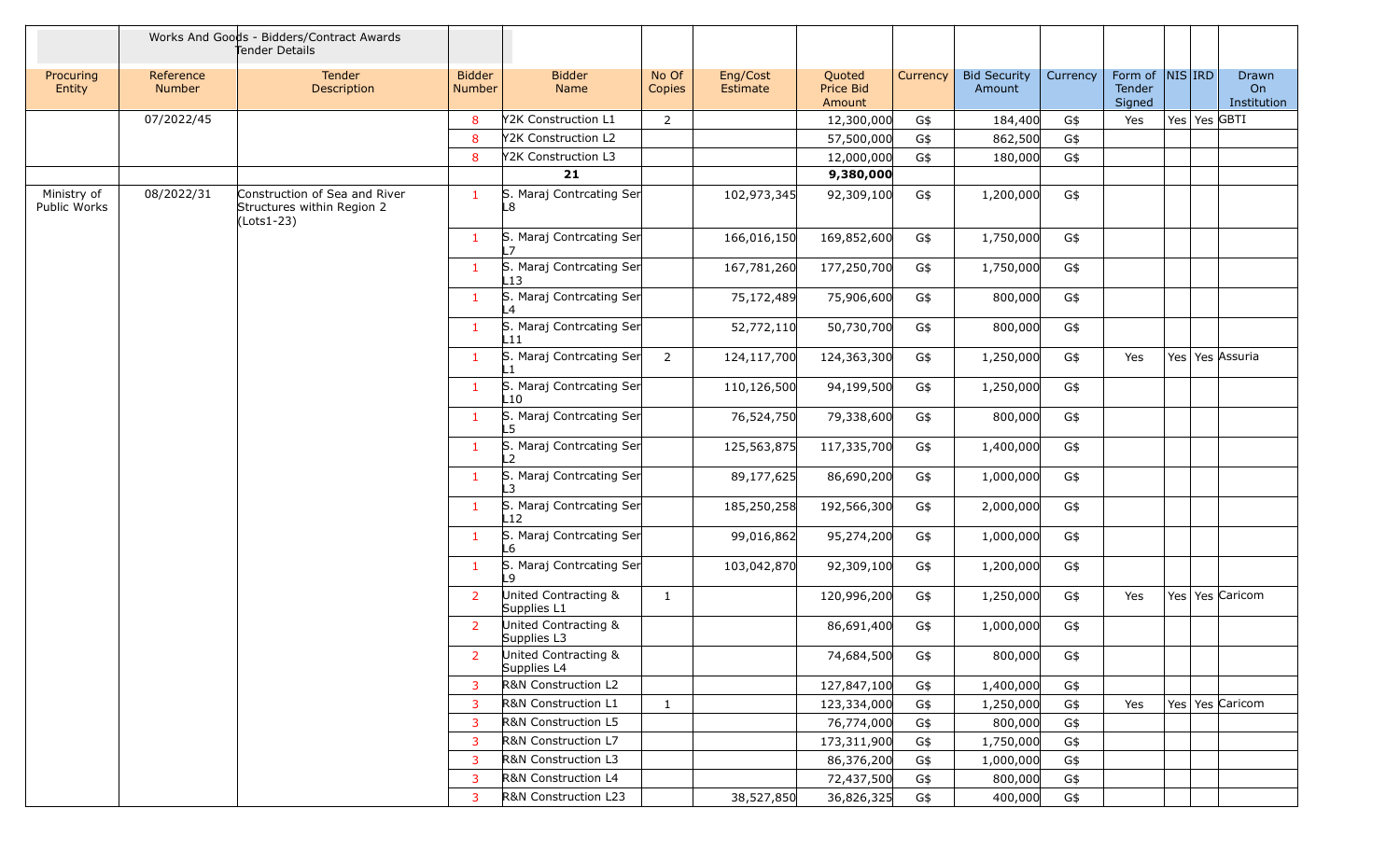|                     |                     | Works And Goods - Bidders/Contract Awards<br>Tender Details |                                |                                      |                 |                      |                               |          |                               |          |                             |            |                            |
|---------------------|---------------------|-------------------------------------------------------------|--------------------------------|--------------------------------------|-----------------|----------------------|-------------------------------|----------|-------------------------------|----------|-----------------------------|------------|----------------------------|
| Procuring<br>Entity | Reference<br>Number | Tender<br>Description                                       | <b>Bidder</b><br><b>Number</b> | <b>Bidder</b><br>Name                | No Of<br>Copies | Eng/Cost<br>Estimate | Quoted<br>Price Bid<br>Amount | Currency | <b>Bid Security</b><br>Amount | Currency | Form of<br>Tender<br>Signed | $NIS $ IRD | Drawn<br>On<br>Institution |
|                     | 08/2022/31          |                                                             | 3                              | R&N Construction L6                  |                 |                      | 97,992,100                    | G\$      | 1,000,000                     | G\$      |                             |            |                            |
|                     |                     |                                                             | 3                              | R&N Construction L8                  |                 |                      | 101,710,300                   | G\$      | 1,200,000                     | G\$      |                             |            |                            |
|                     |                     |                                                             | 3                              | <b>R&amp;N Construction L10</b>      |                 |                      | 113,834,500                   | G\$      | 1,250,000                     | G\$      |                             |            |                            |
|                     |                     |                                                             | 3                              | R&N Construction L9                  |                 |                      | 101,735,300                   | G\$      | 1,200,000                     | G\$      |                             |            |                            |
|                     |                     |                                                             | 3                              | R&N Construction L11                 |                 |                      | 51,179,200                    | G\$      | 800,000                       | G\$      |                             |            |                            |
|                     |                     |                                                             | $\overline{4}$                 | Colin Tallbut Contracting<br>Ser L16 |                 |                      | 392,420,645                   | G\$      | 4,000,000                     | G\$      |                             |            |                            |
|                     |                     |                                                             | $\overline{4}$                 | Colin Tallbut Contracting<br>Ser L18 |                 |                      | 144,444,130                   | G\$      | 1,500,000                     | G\$      |                             |            |                            |
|                     |                     |                                                             | $\overline{a}$                 | Colin Tallbut Contracting<br>Ser L15 |                 |                      | 120,532,340                   | G\$      | 1,250,000                     | G\$      |                             |            |                            |
|                     |                     |                                                             | $\overline{a}$                 | Colin Tallbut Contracting<br>Ser L22 |                 |                      | 2,294,735,420                 | G\$      | 1,000,000                     | G\$      |                             |            |                            |
|                     |                     |                                                             | $\overline{a}$                 | Colin Tallbut Contracting<br>Ser L17 |                 |                      | 306,975,290                   | G\$      | 325,000                       | G\$      |                             |            |                            |
|                     |                     |                                                             | $\overline{4}$                 | Colin Tallbut Contracting<br>Ser L13 |                 |                      | 184,424,790                   | G\$      | 1,750,000                     | G\$      |                             |            |                            |
|                     |                     |                                                             | $\overline{a}$                 | Colin Tallbut Contracting<br>Ser L12 | 2               |                      | 200,776,050                   | G\$      | 2,000,000                     | G\$      | Yes                         |            | Yes   Yes   Assuria        |
|                     |                     |                                                             | 5                              | I&R Construction L19                 | 1               |                      | 28,679,600                    | G\$      | 300,000                       | G\$      | Yes                         |            | Yes Yes Premier Ins s      |
|                     |                     |                                                             | 6                              | M&B Construction L15                 |                 | 124,019,400          | 123,589,100                   | G\$      | 1,250,000                     | G\$      | Yes                         |            | Yes   Yes   Assuria        |
|                     |                     |                                                             | 6                              | M&B Construction L17                 |                 | 315,027,288          | 302,028,900                   | G\$      | 3,250,000                     | G\$      |                             |            |                            |
|                     |                     |                                                             | 6                              | M&B Construction L18                 |                 |                      | 143,557,000                   | G\$      | 1,500,000                     | G\$      |                             |            |                            |
|                     |                     |                                                             | 6                              | M&B Construction L22                 |                 | 91,038,795           | 81,053,400                    | G\$      | 1,000,000                     | G\$      |                             |            |                            |
|                     |                     |                                                             | $\overline{7}$                 | VR Const Inc L15                     |                 |                      | 105,620,500                   | G\$      | 1,750,000                     | G\$      |                             |            |                            |
|                     |                     |                                                             | $\overline{7}$                 | VR Const Inc L11                     |                 |                      | 50,233,850                    | G\$      | 800,000                       | G\$      |                             |            |                            |
|                     |                     |                                                             | $\overline{7}$                 | VR Const Inc L10                     |                 |                      | 105,496,700                   | G\$      | 1,250,000                     | G\$      |                             |            |                            |
|                     |                     |                                                             | $\overline{7}$                 | VR Const Inc L12                     |                 |                      | 172,208,650                   | G\$      | 2,000,000                     | G\$      |                             |            |                            |
|                     |                     |                                                             | 7                              | VR Const Inc L2                      |                 |                      | 119,282,150                   | G\$      | 1,400,000                     | G\$      |                             |            |                            |
|                     |                     |                                                             | $\overline{7}$                 | VR Const Inc L13                     |                 |                      | 167,449,000                   | G\$      | 1,750,000                     | G\$      |                             |            |                            |
|                     |                     |                                                             | $\overline{7}$                 | VR Const Inc L8                      |                 |                      | 100,288,350                   | G\$      | 1,200,000                     | G\$      |                             |            |                            |
|                     |                     |                                                             | $\overline{7}$                 | VR Const Inc L3                      |                 |                      | 83,754,200                    | G\$      | 1,000,000                     | G\$      |                             |            |                            |
|                     |                     |                                                             | 7                              | VR Const Inc L18                     |                 | 147,368,650          | 139,391,800                   | G\$      | 1,500,000                     | G\$      |                             |            |                            |
|                     |                     |                                                             | $\overline{7}$                 | VR Const Inc L17                     |                 |                      | 295,365,500                   | G\$      | 325,000                       | G\$      |                             |            |                            |
|                     |                     |                                                             | $\overline{7}$                 | VR Const Inc L23                     |                 |                      | 38,538,000                    | G\$      | 400,000                       | G\$      |                             |            |                            |
|                     |                     |                                                             | $\overline{7}$                 | VR Const Inc L16                     |                 | 380,043,129          | 375,876,620                   | G\$      | 4,000,000                     | G\$      |                             |            |                            |
|                     |                     |                                                             | 7                              | VR Const Inc L19                     |                 | 29,475,800           | 30,172,040                    | G\$      | 300,000                       | G\$      |                             |            |                            |
|                     |                     |                                                             | $\overline{7}$                 | VR Const Inc L1                      | $\overline{2}$  |                      | 120,147,250                   | G\$      | 1,250,000                     | G\$      | Yes                         |            | Yes Yes Caricom            |
|                     |                     |                                                             | $\overline{7}$                 | VR Const Inc L14                     |                 | 16,882,500           | 15,546,250                    | G\$      | 200,000                       | G\$      |                             |            |                            |
|                     |                     |                                                             | 8                              | Pooran Manman<br>Contracting Ser L8  |                 |                      | 97,680,100                    | G\$      | 1,200,000                     | G\$      |                             |            |                            |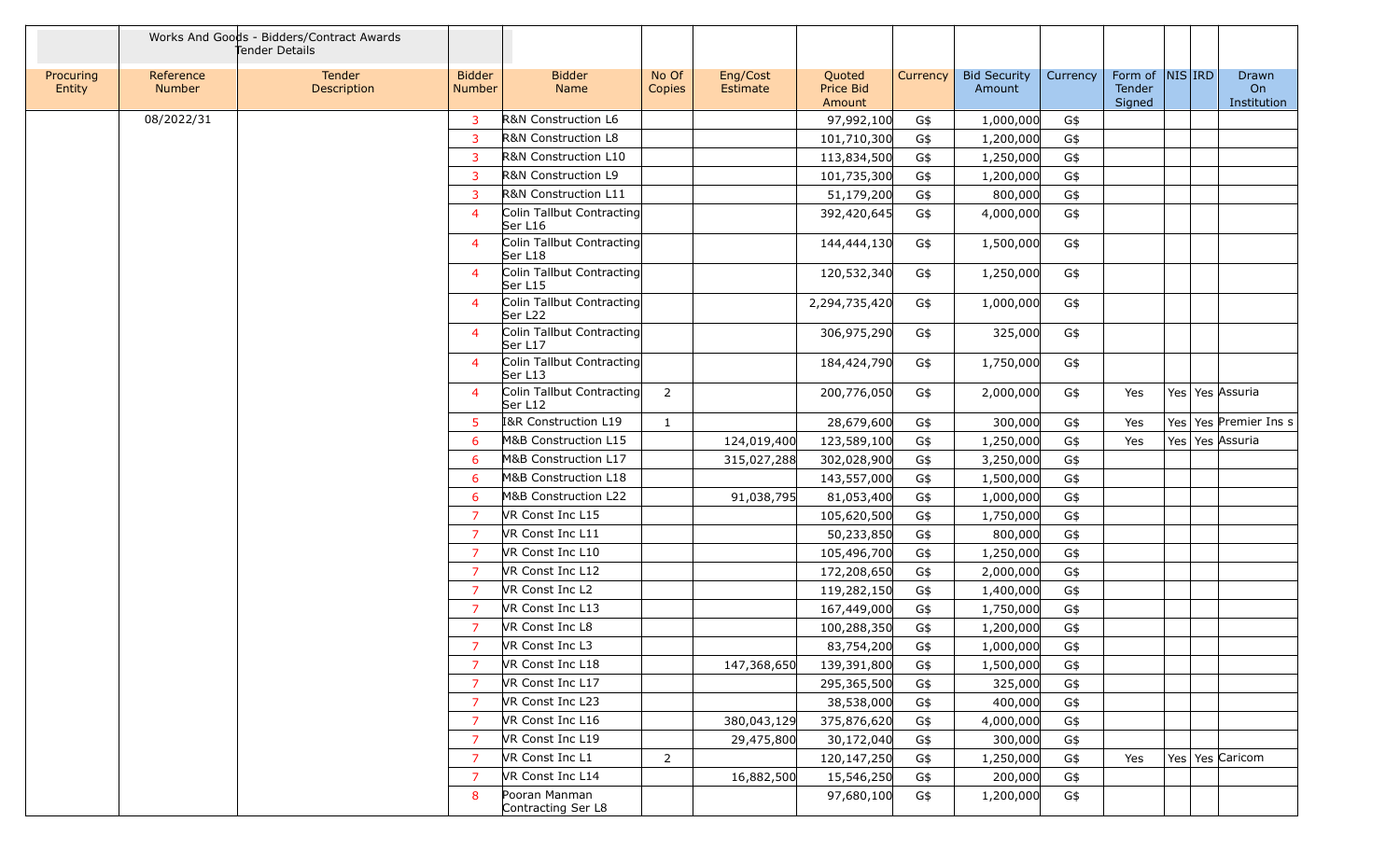|                     |                     | Works And Goods - Bidders/Contract Awards<br>Tender Details |                                |                                            |                 |                                                       |          |                               |          |                             |            |                            |
|---------------------|---------------------|-------------------------------------------------------------|--------------------------------|--------------------------------------------|-----------------|-------------------------------------------------------|----------|-------------------------------|----------|-----------------------------|------------|----------------------------|
| Procuring<br>Entity | Reference<br>Number | Tender<br>Description                                       | <b>Bidder</b><br><b>Number</b> | <b>Bidder</b><br>Name                      | No Of<br>Copies | Eng/Cost<br>Quoted<br>Price Bid<br>Estimate<br>Amount | Currency | <b>Bid Security</b><br>Amount | Currency | Form of<br>Tender<br>Signed | $NIS $ IRD | Drawn<br>On<br>Institution |
|                     | 08/2022/31          |                                                             | 8                              | Pooran Manman<br>Contracting Ser L7        |                 | 164,471,250                                           | G\$      | 1,750,000                     | G\$      |                             |            |                            |
|                     |                     |                                                             | 8                              | Pooran Manman<br>Contracting Ser L3        |                 | 88,117,020                                            | G\$      | 1,000,000                     | G\$      |                             |            |                            |
|                     |                     |                                                             | 8                              | Pooran Manman<br>Contracting Ser L23       |                 | 39,116,200                                            | G\$      | 400,000                       | G\$      |                             |            |                            |
|                     |                     |                                                             | 8                              | Pooran Manman<br>Contracting Ser L12       |                 | 200,525,300                                           | G\$      | 2,000,000                     | G\$      |                             |            |                            |
|                     |                     |                                                             | 8                              | Pooran Manman<br>Contracting Ser L9        |                 | 98,333,020                                            | G\$      | 1,200,000                     | G\$      |                             |            |                            |
|                     |                     |                                                             | 8                              | Pooran Manman<br>Contracting Ser L6        |                 | 95,630,150                                            | G\$      | 1,000,000                     | G\$      |                             |            |                            |
|                     |                     |                                                             | 8                              | Pooran Manman<br>Contracting Ser L10       |                 | 106,477,950                                           | G\$      | 1,250,000                     | G\$      |                             |            |                            |
|                     |                     |                                                             | 8                              | Pooran Manman<br>Contracting Ser L11       |                 | 51,370,310                                            | G\$      | 800,000                       | G\$      |                             |            |                            |
|                     |                     |                                                             | 8                              | Pooran Manman<br>Contracting Ser L1        | 1               | 123,336,980                                           | G\$      | 1,250,000                     | G\$      | Yes                         |            | Yes   Yes   Caricom        |
|                     |                     |                                                             | 8                              | Pooran Manman<br>Contracting Ser L4        |                 | 76,845,950                                            | G\$      | 800,000                       | G\$      |                             |            |                            |
|                     |                     |                                                             | 8                              | Pooran Manman<br>Contracting Ser L13       |                 | 178,880,080                                           | G\$      | 1,750,000                     | G\$      |                             |            |                            |
|                     |                     |                                                             | 8                              | Pooran Manman<br>Contracting Ser L2        |                 | 115,566,850                                           | G\$      | 1,400,000                     | G\$      |                             |            |                            |
|                     |                     |                                                             | 8                              | Pooran Manman                              |                 | 74,213,910                                            | G\$      | 800,000                       | G\$      |                             |            |                            |
|                     |                     |                                                             | 9                              | Contracting Ser L5<br>JS Guyana Inc L15    |                 | 133,620,850                                           | G\$      | 1,750,000                     | G\$      |                             |            |                            |
|                     |                     |                                                             | 9                              | JS Guyana Inc L10                          |                 | 123,983,050                                           | G\$      | 1,250,000                     | G\$      |                             |            |                            |
|                     |                     |                                                             | $\overline{9}$                 | JS Guyana Inc L17                          |                 | 324,020,700                                           | G\$      | 3,250,000                     | G\$      |                             |            |                            |
|                     |                     |                                                             | 9                              | JS Guyana Inc L12                          |                 | 204,871,250                                           | G\$      | 2,000,000                     | G\$      |                             |            |                            |
|                     |                     |                                                             | 9                              | JS Guyana Inc L13                          |                 | 187,529,750                                           | G\$      | 1,750,000                     | G\$      |                             |            |                            |
|                     |                     |                                                             | 9                              | JS Guyana Inc L18                          |                 | 159,408,100                                           | G\$      | 1,500,000                     | G\$      |                             |            |                            |
|                     |                     |                                                             | 9                              | JS Guyana Inc L1                           | $\overline{2}$  | 110,300,700                                           | G\$      | 1,250,000                     | G\$      | Yes                         |            | Yes Yes Premier Ins        |
|                     |                     |                                                             | 10                             | Yhadram & Sons Const.<br>Establishment L22 |                 | 86,650,100                                            | G\$      | 1,000,000                     | G\$      |                             |            |                            |
|                     |                     |                                                             | 10                             | Yhadram & Sons Const.<br>Establishment L19 | 2               | 28,605,000                                            | G\$      | 300,000                       | G\$      | Yes                         |            | Yes   Yes   Caricom        |
|                     |                     |                                                             | 11                             | Fizal Ali Contracting L22                  |                 | 83,932,400                                            | G\$      | 1,000,000                     | G\$      |                             |            |                            |
|                     |                     |                                                             | 11                             | Fizal Ali Contracting L21                  |                 | 91,896,000                                            | G\$      | 1,200,000                     | G\$      |                             |            |                            |
|                     |                     |                                                             | 11                             | Fizal Ali Contracting<br>L20               | $\overline{2}$  | 123,379,000                                           | G\$      | 1,400,000                     | G\$      | Yes                         |            | Yes   Yes   Premier Ins    |
|                     |                     |                                                             | 12                             | A&S Gen. Contractors<br>Inc L9             |                 | 102,965,000                                           | G\$      | 1,200,000                     | G\$      |                             |            |                            |
|                     |                     |                                                             | 12                             | A&S Gen. Contractors<br>Inc L8             |                 | 102,840,020                                           | G\$      | 1,200,000                     | G\$      |                             |            |                            |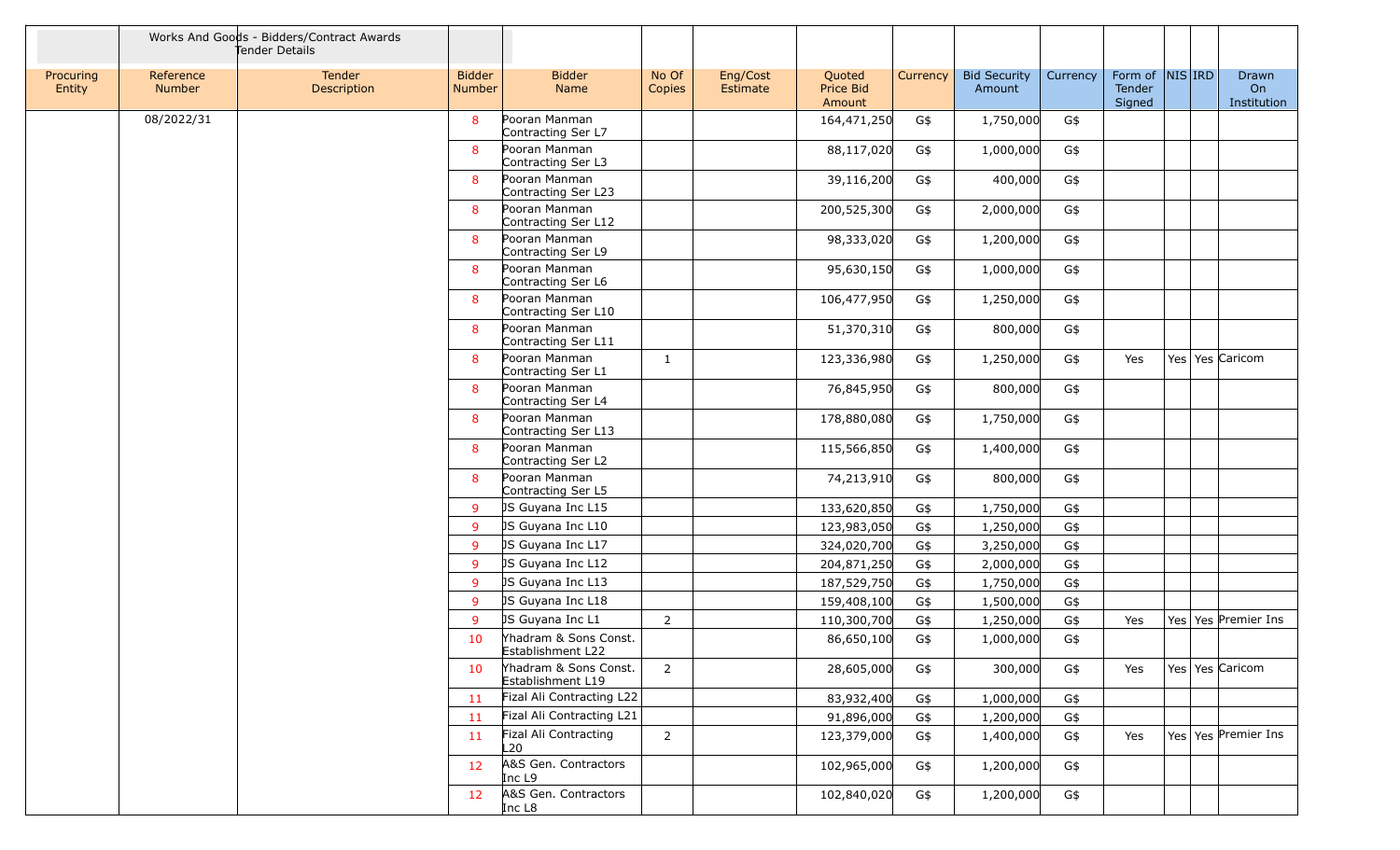|                     |                            | Works And Goods - Bidders/Contract Awards<br>Tender Details |                                |                                            |                 |                      |                               |          |                               |          |                             |            |                            |
|---------------------|----------------------------|-------------------------------------------------------------|--------------------------------|--------------------------------------------|-----------------|----------------------|-------------------------------|----------|-------------------------------|----------|-----------------------------|------------|----------------------------|
| Procuring<br>Entity | Reference<br><b>Number</b> | Tender<br>Description                                       | <b>Bidder</b><br><b>Number</b> | <b>Bidder</b><br>Name                      | No Of<br>Copies | Eng/Cost<br>Estimate | Quoted<br>Price Bid<br>Amount | Currency | <b>Bid Security</b><br>Amount | Currency | Form of<br>Tender<br>Signed | $NIS $ IRD | Drawn<br>On<br>Institution |
|                     | 08/2022/31                 |                                                             | 12                             | A&S Gen. Contractors<br>Inc L3             |                 |                      | 78,230,000                    | G\$      | 1,000,000                     | G\$      |                             |            |                            |
|                     |                            |                                                             | 12                             | A&S Gen. Contractors<br>Inc L <sub>2</sub> |                 |                      | 88,569,400                    | G\$      |                               |          |                             |            |                            |
|                     |                            |                                                             | 12                             | A&S Gen. Contractors<br>Inc L1             | $\mathbf{1}$    |                      | 123,729,500                   | G\$      | 1,250,000                     | G\$      | Yes                         |            | Yes Yes Assuria            |
|                     |                            |                                                             | 13                             | R. Maraj Gen.<br>Contracting L23           |                 |                      | 34,600,400                    | G\$      | 400,000                       | G\$      |                             |            |                            |
|                     |                            |                                                             | 13                             | R. Maraj Gen.<br>Contracting L8            |                 |                      | 85,043,500                    | G\$      | 1,200,000                     | G\$      |                             |            |                            |
|                     |                            |                                                             | 13                             | R. Maraj Gen.<br>Contracting L13           |                 |                      | 153,634,200                   | G\$      | 1,750,000                     | G\$      |                             |            |                            |
|                     |                            |                                                             | 13                             | R. Maraj Gen.<br>Contracting L15           |                 |                      | 113,934,600                   | G\$      | 1,750,000                     | G\$      |                             |            |                            |
|                     |                            |                                                             | 13                             | R. Maraj Gen.<br>Contracting L12           |                 |                      | 171,203,600                   | G\$      | 2,000,000                     | G\$      |                             |            |                            |
|                     |                            |                                                             | 13                             | R. Maraj Gen.<br>Contracting L11           |                 |                      | 47,117,000                    | G\$      | 800,000                       | G\$      |                             |            |                            |
|                     |                            |                                                             | 13                             | R. Maraj Gen.<br>Contracting L9            |                 |                      | 86,692,500                    | G\$      | 1,200,000                     | G\$      |                             |            |                            |
|                     |                            |                                                             | 13                             | R. Maraj Gen.<br>Contracting L7            |                 |                      | 153,368,000                   | G\$      | 1,750,000                     | G\$      |                             |            |                            |
|                     |                            |                                                             | 13                             | R. Maraj Gen.<br>Contracting L6            |                 |                      | 85,316,500                    | G\$      | 1,000,000                     | G\$      |                             |            |                            |
|                     |                            |                                                             | 13                             | R. Maraj Gen.<br>Contracting L5            |                 |                      | 71,386,500                    | G\$      | 800,000                       | G\$      |                             |            |                            |
|                     |                            |                                                             | 13                             | R. Maraj Gen.<br>Contracting L4            |                 |                      | 67,495,500                    | G\$      | 800,000                       | G\$      |                             |            |                            |
|                     |                            |                                                             | 13                             | R. Maraj Gen.<br>Contracting L3            |                 |                      | 77,212,500                    | G\$      | 1,000,000                     | G\$      |                             |            |                            |
|                     |                            |                                                             | 13                             | R. Maraj Gen.<br>Contracting L2            |                 |                      | 114,294,500                   | G\$      | 1,400,000                     | G\$      |                             |            |                            |
|                     |                            |                                                             | 13                             | R. Maraj Gen.<br>Contracting L1            | 1               |                      | 117,640,500                   | G\$      | 1,250,000                     | G\$      | Yes                         |            | Yes Yes Caricom            |
|                     |                            |                                                             | 14                             | BK International Inc L13                   |                 |                      | 225,595,000                   | G\$      | 1,750,000                     | G\$      |                             |            |                            |
|                     |                            |                                                             | 14                             | BK International Inc L16                   |                 |                      | 438,482,180                   | G\$      | 4,000,000                     | G\$      |                             |            |                            |
|                     |                            |                                                             | 14                             | BK International Inc L12                   |                 |                      | 238,848,800                   | G\$      | 2,000,000                     | G\$      |                             |            |                            |
|                     |                            |                                                             | 14                             | BK International Inc L4                    |                 |                      | 33,890,000                    | G\$      | 800,000                       | G\$      |                             |            |                            |
|                     |                            |                                                             | 14                             | BK International Inc L3                    |                 |                      | 110,943,335                   | G\$      | 1,000,000                     | G\$      |                             |            |                            |
|                     |                            |                                                             | 14                             | BK International Inc L2                    |                 |                      | 152,968,100                   | G\$      | 1,400,000                     | G\$      |                             |            |                            |
|                     |                            |                                                             | 14                             | BK International Inc L1                    | $\mathbf{1}$    |                      | 150,665,600                   | G\$      | 1,250,000                     | G\$      | Yes                         |            | Yes Yes Nafico             |
|                     |                            |                                                             | 15                             | K&J Persaud Contracting<br>Ser. L4         |                 |                      | 72,640,500                    | G\$      | 800,000                       | G\$      |                             |            |                            |
|                     |                            |                                                             | 15                             | K&J Persaud Contracting<br>Ser. L3         |                 |                      | 86,003,000                    | G\$      | 1,000,000                     | G\$      |                             |            |                            |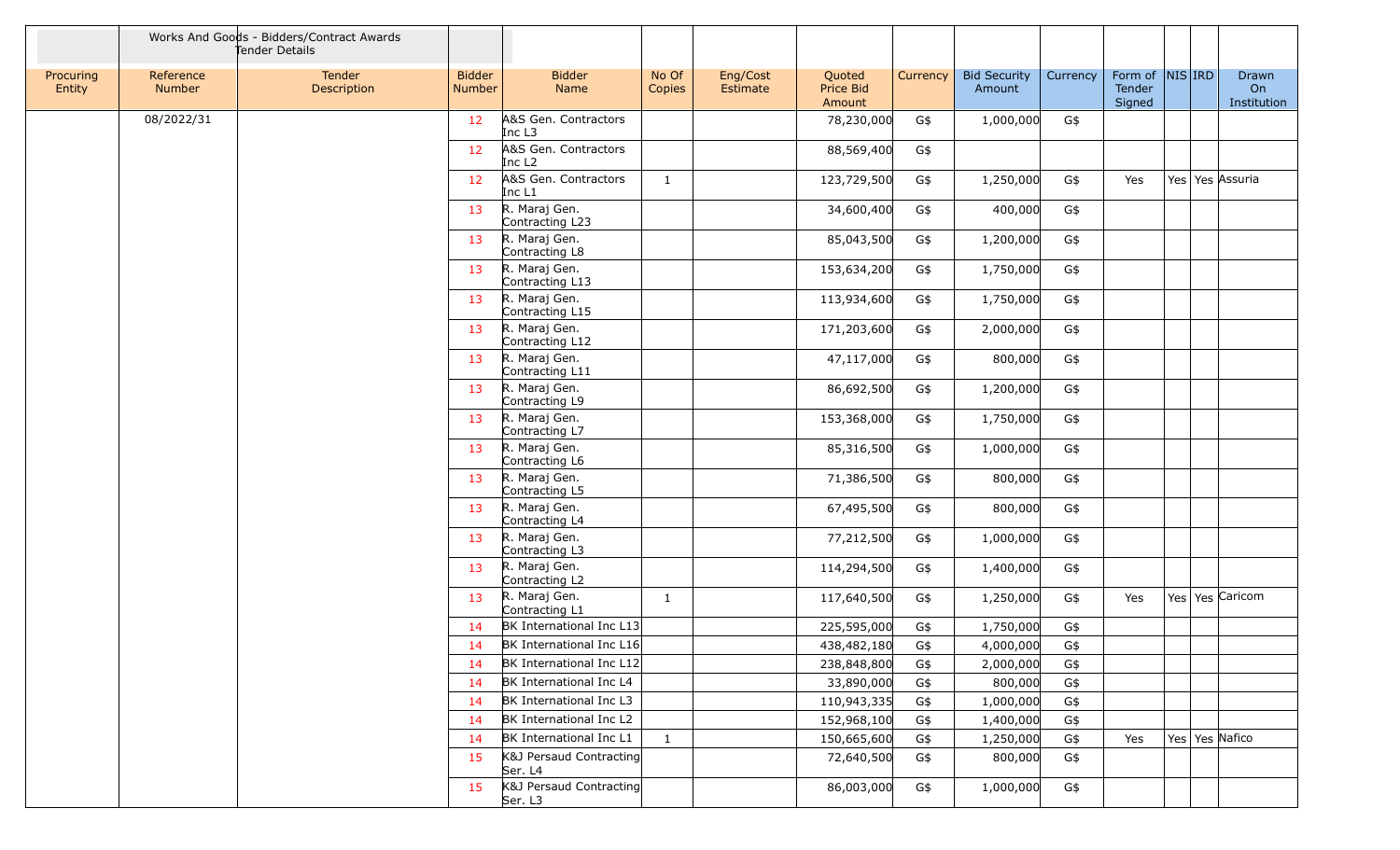|                     |                            | Works And Goods - Bidders/Contract Awards<br>Tender Details |                                |                                           |                 |                      |                               |          |                               |          |                             |                     |                            |
|---------------------|----------------------------|-------------------------------------------------------------|--------------------------------|-------------------------------------------|-----------------|----------------------|-------------------------------|----------|-------------------------------|----------|-----------------------------|---------------------|----------------------------|
| Procuring<br>Entity | Reference<br><b>Number</b> | Tender<br>Description                                       | <b>Bidder</b><br><b>Number</b> | <b>Bidder</b><br>Name                     | No Of<br>Copies | Eng/Cost<br>Estimate | Quoted<br>Price Bid<br>Amount | Currency | <b>Bid Security</b><br>Amount | Currency | Form of<br>Tender<br>Signed | $NIS $ IRD          | Drawn<br>On<br>Institution |
|                     | 08/2022/31                 |                                                             | 15                             | K&J Persaud Contracting<br>Ser. L1        | 1               |                      | 119,238,500                   | G\$      | 1,250,000                     | G\$      | Yes                         | Yes Yes Caricom     |                            |
|                     |                            |                                                             | 16                             | H. Ramballi Gen. Const.<br>L3             |                 |                      | 82,171,200                    | G\$      | 1,000,000                     | G\$      |                             |                     |                            |
|                     |                            |                                                             | 16                             | H. Ramballi Gen. Const.<br>$\overline{A}$ |                 |                      | 72,640,500                    | G\$      | 800,000                       | G\$      |                             |                     |                            |
|                     |                            |                                                             | 16                             | H. Ramballi Gen. Const.<br>L2             | $\mathbf{1}$    |                      | 116,829,300                   | G\$      | 1,400,000                     | G\$      | Yes                         | Yes   Yes   Caricom |                            |
|                     |                            |                                                             | 17                             | KB & B contractors L19                    | $\mathbf{1}$    |                      | 27,863,240                    | G\$      | 300,000                       | G\$      | Yes                         | Yes   Yes   Assuria |                            |
|                     |                            |                                                             | 18                             | Ivor Allen L15                            |                 |                      | 132,857,000                   | G\$      | 1,750,000                     | G\$      |                             |                     |                            |
|                     |                            |                                                             | 18                             | Ivor Allen L13                            |                 |                      | 168,158,000                   | G\$      | 1,750,000                     | G\$      |                             |                     |                            |
|                     |                            |                                                             | 18                             | Ivor Allen L12                            |                 |                      | 191,971,000                   | G\$      | 2,000,000                     | G\$      |                             |                     |                            |
|                     |                            |                                                             | 18                             | Ivor Allen L10                            |                 |                      | 120,053,000                   | G\$      | 1,250,000                     | G\$      |                             |                     |                            |
|                     |                            |                                                             | 18                             | Ivor Allen L9                             |                 |                      | 106,377,200                   | G\$      | 1,200,000                     | G\$      |                             |                     |                            |
|                     |                            |                                                             | 18                             | Ivor Allen L8                             |                 |                      | 105,714,600                   | G\$      | 1,200,000                     | G\$      |                             |                     |                            |
|                     |                            |                                                             | 18                             | Ivor Allen L3                             |                 |                      | 96,443,000                    | G\$      | 1,000,000                     | G\$      |                             |                     |                            |
|                     |                            |                                                             | 18                             | Ivor Allen L2                             |                 |                      | 129,440,600                   | G\$      | 1,400,000                     | G\$      |                             |                     |                            |
|                     |                            |                                                             | 18                             | Ivor Allen L1                             | -1              |                      | 134,370,800                   | G\$      | 1,250,000                     | G\$      | Yes                         | Yes   Yes   Assuria |                            |
|                     |                            |                                                             | 18                             | Ivor Allen L18                            |                 |                      | 148,038,000                   | G\$      |                               |          |                             |                     |                            |
|                     |                            |                                                             | 18                             | Ivor Allen L11                            |                 |                      | 60,993,400                    | G\$      | 800,000                       | G\$      |                             |                     |                            |
|                     |                            |                                                             | 18                             | Ivor Allen L7                             |                 |                      | 176,075,400                   | G\$      | 1,750,000                     | G\$      |                             |                     |                            |
|                     |                            |                                                             | 19                             | Techcon Investment L4                     |                 |                      | 72,894,000                    | G\$      | 800,000                       | G\$      |                             |                     |                            |
|                     |                            |                                                             | 19                             | Techcon Investment L1                     |                 |                      | 122,737,500                   | G\$      | 1,250,000                     | G\$      | Yes                         | Yes   Yes   Assuria |                            |
|                     |                            |                                                             | 20                             | AMIC Gen. Contracting<br>Services L14     | 1               |                      | 14,018,000                    | G\$      | 200,000                       | G\$      | Yes                         | Yes Yes Nafico b    |                            |
|                     |                            |                                                             | 21                             | Deodat Singh XConst.<br>Firm, L3          |                 |                      | 82,318,800                    | G\$      | 1,000,000                     | G\$      |                             |                     |                            |
|                     |                            |                                                             | 21                             | Deodat Singh XConst.<br>Firm, L4          |                 |                      | 70,548,300                    | G\$      | 800,000                       | G\$      | Yes                         | Yes Yes             |                            |
|                     |                            |                                                             | 21                             | Deodat Singh XConst.<br>Firm, L2          |                 |                      | 117,669,600                   | G\$      | 1,400,000                     | G\$      |                             |                     |                            |
|                     |                            |                                                             | 21                             | Deodat Singh XConst.<br>Firm, L1          | $\mathbf{1}$    |                      | 116,566,000                   | G\$      | 1,250,000                     | G\$      | Yes                         | Yes   Yes   Caricom |                            |
|                     |                            |                                                             | 22                             | Platinum Investment Inc<br>L22            |                 |                      | 108,100,400                   | G\$      | 1,000,000                     | G\$      |                             |                     |                            |
|                     |                            |                                                             | 22                             | Platinum Investment Inc<br>L17            |                 |                      | 370,970,200                   | G\$      | 3,250,000                     | G\$      |                             |                     |                            |
|                     |                            |                                                             | 22                             | Platinum Investment Inc<br>L15            |                 |                      | 156,906,600                   | G\$      | 1,750,000                     | G\$      |                             |                     |                            |
|                     |                            |                                                             | 22                             | Platinum Investment Inc<br>L9             |                 |                      | 130,358,000                   | G\$      | 1,250,000                     | G\$      |                             |                     |                            |
|                     |                            |                                                             | 22                             | Platinum Investment Inc<br>L5.            |                 |                      | 97,331,500                    | G\$      | 800,000                       | G\$      |                             |                     |                            |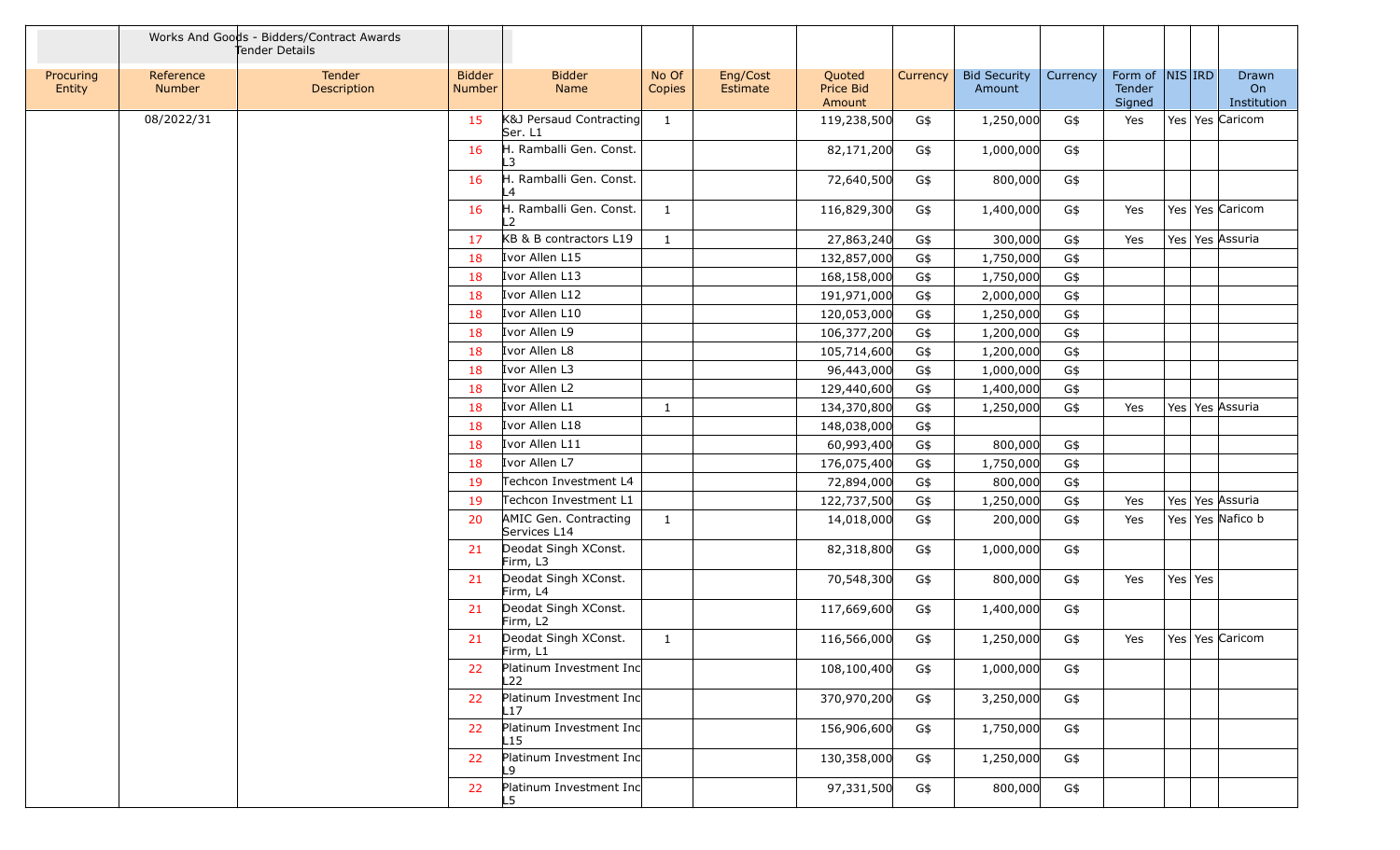|                     |                            | Works And Goods - Bidders/Contract Awards<br>Tender Details |                                |                                                    |                 |                      |                               |          |                               |          |                             |            |                            |
|---------------------|----------------------------|-------------------------------------------------------------|--------------------------------|----------------------------------------------------|-----------------|----------------------|-------------------------------|----------|-------------------------------|----------|-----------------------------|------------|----------------------------|
| Procuring<br>Entity | Reference<br><b>Number</b> | Tender<br>Description                                       | <b>Bidder</b><br><b>Number</b> | <b>Bidder</b><br>Name                              | No Of<br>Copies | Eng/Cost<br>Estimate | Quoted<br>Price Bid<br>Amount | Currency | <b>Bid Security</b><br>Amount | Currency | Form of<br>Tender<br>Signed | $NIS $ IRD | Drawn<br>On<br>Institution |
|                     | 08/2022/31                 |                                                             | 22                             | Platinum Investment Inc<br>$\overline{\mathbf{3}}$ |                 |                      | 110,404,000                   | G\$      | 1,000,000                     | G\$      |                             |            |                            |
|                     |                            |                                                             | 22                             | Platinum Investment Inc<br>L21                     |                 |                      | 131,502,100                   | G\$      | 1,200,000                     | G\$      |                             |            |                            |
|                     |                            |                                                             | 22                             | Platinum Investment Inc<br>L20                     | $\overline{0}$  |                      | 166,765,700                   | G\$      | 1,400,000                     | G\$      |                             |            |                            |
|                     |                            |                                                             | 22                             | Platinum Investment Inc<br>-18                     |                 |                      | 181,192,900                   | G\$      | 3,250,000                     | G\$      |                             |            |                            |
|                     |                            |                                                             | 22                             | Platinum Investment Inc<br>-16                     |                 |                      | 567,952,200                   | G\$      | 3,250,000                     | G\$      |                             |            |                            |
|                     |                            |                                                             | 22                             | Platinum Investment Inc<br>-13                     |                 |                      | 219,031,200                   | G\$      | 1,750,000                     | G\$      |                             |            |                            |
|                     |                            |                                                             | 22                             | Platinum Investment Inc<br>$_{12}$                 |                 |                      | 241,584,300                   | G\$      | 2,000,000                     | G\$      |                             |            |                            |
|                     |                            |                                                             | 22                             | Platinum Investment Inc<br>-10                     |                 |                      | 130,358,000                   | G\$      | 1,250,000                     | G\$      |                             |            |                            |
|                     |                            |                                                             | 22                             | Platinum Investment Inc<br>-8                      |                 |                      | 124,485,200                   | G\$      | 1,200,000                     | G\$      |                             |            |                            |
|                     |                            |                                                             | 22                             | Platinum Investment Inc<br>$\overline{ }$          |                 |                      | 214,999,100                   | G\$      | 1,750,000                     | G\$      |                             |            |                            |
|                     |                            |                                                             | 22                             | Platinum Investment Inc<br>-6                      |                 |                      | 125,375,300                   | G\$      | 1,000,000                     | G\$      |                             |            |                            |
|                     |                            |                                                             | 22                             | Platinum Investment Inc<br>$\boldsymbol{\Delta}$   |                 |                      | 92,841,100                    | G\$      | 80,000                        | G\$      |                             |            |                            |
|                     |                            |                                                             | 22                             | Platinum Investment Inc<br>$\overline{2}$          |                 |                      | 148,823,300                   | G\$      | 1,400,000                     | G\$      |                             |            |                            |
|                     |                            |                                                             | 22                             | Platinum Investment Inc                            |                 |                      | 156,906,400                   | G\$      | 1,250,000                     | G\$      |                             |            |                            |
|                     |                            |                                                             | 23                             | Khans Ent L11                                      |                 |                      | 36,078,316                    | G\$      | 800,000                       | G\$      |                             |            |                            |
|                     |                            |                                                             | 23                             | Khans Ent L10                                      | $\mathsf 0$     |                      | 109,425,328                   | G\$      | 1,250,000                     | G\$      |                             |            |                            |
|                     |                            |                                                             | 23                             | Khans Ent L9                                       |                 |                      | 101,911,997                   | G\$      | 1,200,000                     | G\$      |                             |            |                            |
|                     |                            |                                                             | 23                             | Khans Ent L8                                       | $\mathbf{1}$    |                      | 118,003,369                   | G\$      | 1,200,000                     | G\$      | Yes                         |            | Yes Yes Assuria            |
|                     |                            |                                                             | 24                             | Denis Tahal Engineering<br>L21                     |                 | 109,129,766          | 87,582,000                    | G\$      |                               |          |                             |            |                            |
|                     |                            |                                                             | 24                             | Denis Tahal Engineering<br>L <sub>19</sub>         |                 |                      | 106,045,200                   | G\$      | 300,000                       | G\$      |                             |            |                            |
|                     |                            |                                                             | 24                             | Denis Tahal Engineering<br>L20                     | $\mathbf{1}$    | 137,129,766          | 147,582,500                   | G\$      | 1,400,000                     | G\$      | Yes                         |            | Yes Yes Assuria            |
|                     |                            |                                                             | 25                             | IB Contracting &<br>Machinery Rental L8            |                 |                      | 102,308,020                   | G\$      | 1,200,000                     | G\$      |                             |            |                            |
|                     |                            |                                                             | 25                             | IB Contracting &<br>Machinery Rental L2            | $\overline{0}$  |                      |                               | G\$      | 1,400,000                     | G\$      |                             |            |                            |
|                     |                            |                                                             | 25                             | IB Contracting &<br>Machinery Rental L9            |                 |                      | 102,871,000                   | G\$      | 1,200,000                     | G\$      |                             |            |                            |
|                     |                            |                                                             | 25                             | IB Contracting &<br>Machinery Rental L7            |                 |                      | 165,482,250                   | G\$      | 1,750,000                     | G\$      |                             |            |                            |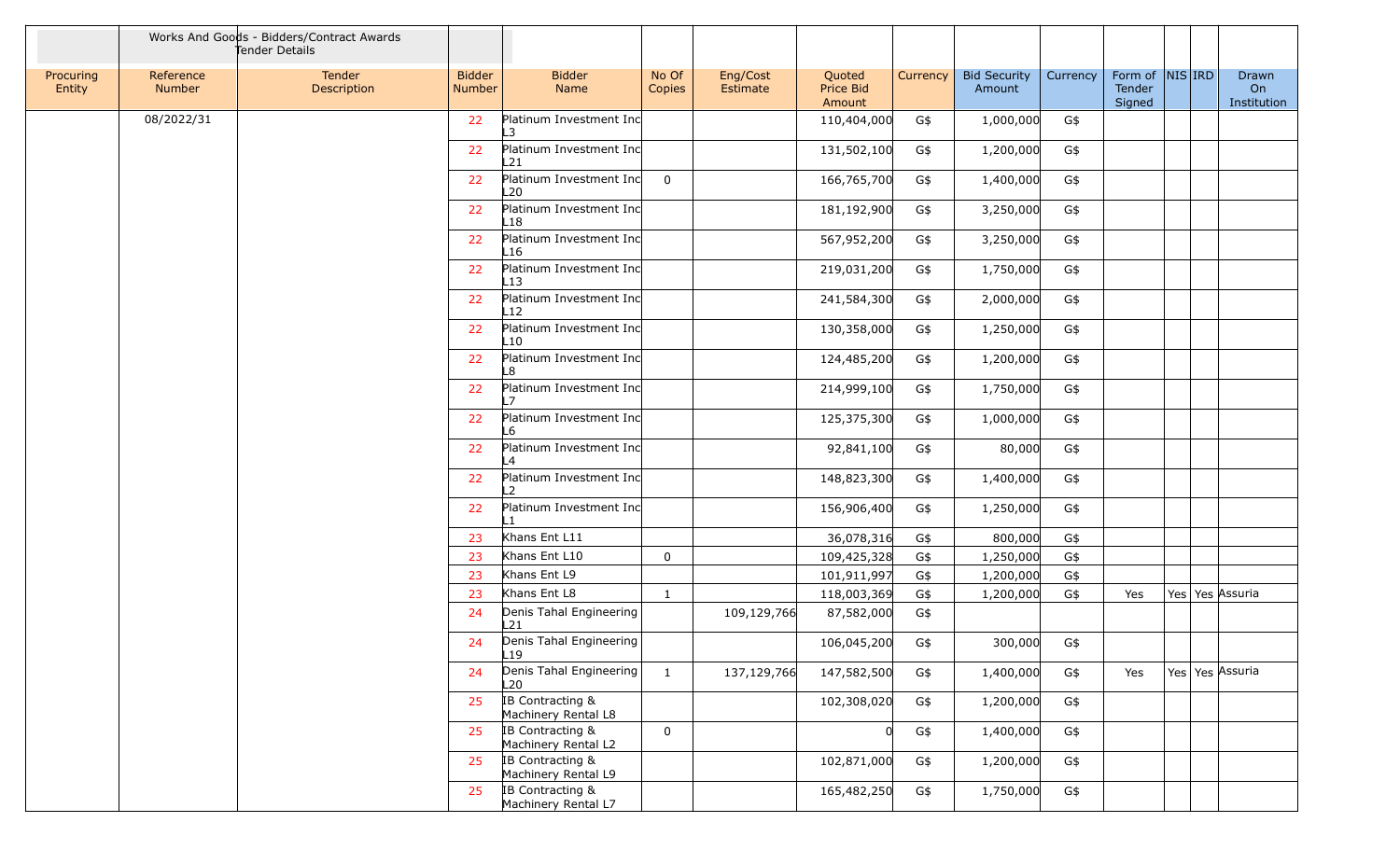|                     |                     | Works And Goods - Bidders/Contract Awards<br>Tender Details |                                |                                                        |                 |                      |                                      |          |                               |          |                             |            |                                  |
|---------------------|---------------------|-------------------------------------------------------------|--------------------------------|--------------------------------------------------------|-----------------|----------------------|--------------------------------------|----------|-------------------------------|----------|-----------------------------|------------|----------------------------------|
| Procuring<br>Entity | Reference<br>Number | Tender<br>Description                                       | <b>Bidder</b><br><b>Number</b> | <b>Bidder</b><br>Name                                  | No Of<br>Copies | Eng/Cost<br>Estimate | Quoted<br><b>Price Bid</b><br>Amount | Currency | <b>Bid Security</b><br>Amount | Currency | Form of<br>Tender<br>Signed | $NIS $ IRD | Drawn<br>On<br>Institution       |
|                     | 08/2022/31          |                                                             | 25                             | IB Contracting &<br>Machinery Rental L6                |                 |                      | 98,812,950                           | G\$      | 1,000,000                     | G\$      |                             |            |                                  |
|                     |                     |                                                             | 25                             | IB Contracting &<br>Machinery Rental L5                |                 |                      | 74,619,750                           | G\$      | 800,000                       | G\$      |                             |            |                                  |
|                     |                     |                                                             | 25                             | IB Contracting &<br>Machinery Rental L3                |                 |                      | 88,619,000                           | G\$      | 1,000,000                     | G\$      |                             |            |                                  |
|                     |                     |                                                             | 25                             | IB Contracting &<br>Machinery Rental L1                | 1               |                      | 123,971,100                          | G\$      | 1,250,000                     | G\$      | Yes                         |            | Yes Yes Caricom                  |
|                     |                     |                                                             | 25                             | IB Contracting &<br>Machinery Rental L4                |                 |                      | 74,959,000                           | G\$      | 800,000                       | G\$      |                             |            |                                  |
|                     |                     |                                                             | 26                             | A Nazeer & Son<br>Contrcating & General<br>Supplies L9 |                 |                      | 0                                    | G\$      | 1,200,000                     | G\$      |                             |            |                                  |
|                     |                     |                                                             | 26                             | A Nazeer & Son<br>Contrcating & General<br>Supplies L8 |                 |                      | 0                                    | G\$      | 1,200,000                     | G\$      |                             |            |                                  |
|                     |                     |                                                             | 26                             | A Nazeer & Son<br>Contrcating & General<br>Supplies L7 |                 |                      | $\Omega$                             | G\$      | 1,750,000                     | G\$      |                             |            |                                  |
|                     |                     |                                                             | 26                             | A Nazeer & Son<br>Contrcating & General<br>Supplies L3 | $\mathbf 0$     |                      | 0                                    | G\$      | 1,000,000                     | G\$      | No                          |            | Yes Yes Caricom., FTP<br>Not com |
|                     |                     |                                                             | 27                             | Ken & Sons Trans. Ser.<br>-6                           | $\mathbf{1}$    |                      | 89,901,900                           | G\$      | 1,798,000                     | G\$      | Yes                         |            | Yes Yes Diamond                  |
|                     |                     |                                                             | 28                             | Cascan Eng. Ser. L22                                   |                 |                      | 95,293,100                           | G\$      | 1,000,000                     | G\$      |                             |            |                                  |
|                     |                     |                                                             | 28                             | Cascan Eng. Ser. L21                                   |                 |                      | 105,923,500                          | G\$      | 1,200,000                     | G\$      |                             |            |                                  |
|                     |                     |                                                             | 28                             | Cascan Eng. Ser. L20                                   | 1               |                      | 135,101,600                          | G\$      | 1,400,000                     | G\$      | Yes                         |            | Yes Yes Assuria                  |
|                     |                     |                                                             | 29                             | Samaroo Investments<br>L4                              |                 |                      | 141,491,000                          | G\$      | 800,000                       | G\$      |                             |            |                                  |
|                     |                     |                                                             | 29                             | Samaroo Investments<br>.3                              |                 |                      | 157,313,500                          | G\$      | 1,000,000                     | G\$      |                             |            |                                  |
|                     |                     |                                                             | 29                             | Samaroo Investments<br>$\mathcal{L}$                   |                 |                      | 215,833,500                          | G\$      | 1,400,000                     | G\$      |                             |            |                                  |
|                     |                     |                                                             | 29                             | Samaroo Investments<br>L1                              | $\mathbf{1}$    |                      | 225,167,000                          | G\$      | 1,250,000                     | G\$      | Yes                         |            | Yes   Yes   Assuria              |
|                     |                     |                                                             |                                | 30 $\vert$ Ideal Eng. Ser. Inc. L15 $\vert$            | $\overline{0}$  |                      | 123,389,900                          | G\$      | 1,250,000                     | G\$      |                             |            |                                  |
|                     |                     |                                                             | 30                             | Ideal Eng. Ser. Inc. L13                               |                 |                      | 160,913,700                          | G\$      | 1,750,000                     | G\$      |                             |            |                                  |
|                     |                     |                                                             | 30                             | Ideal Eng. Ser. Inc. L18                               |                 |                      | 147,106,600                          | G\$      | 1,500,000                     | G\$      |                             |            |                                  |
|                     |                     |                                                             | 30                             | Ideal Eng. Ser. Inc. L14                               |                 |                      | 14,685,500                           | G\$      | 200,000                       | G\$      |                             |            |                                  |
|                     |                     |                                                             | 30                             | Ideal Eng. Ser. Inc. L12                               |                 |                      | 186,340,600                          | G\$      | 2,000,000                     | G\$      |                             |            |                                  |
|                     |                     |                                                             | 30                             | Ideal Eng. Ser. Inc. L11                               |                 |                      | 54,837,350                           | G\$      | 800,000                       | G\$      |                             |            |                                  |
|                     |                     |                                                             | 30                             | Ideal Eng. Ser. Inc. L10                               |                 |                      | 106,332,250                          | G\$      | 1,250,000                     | G\$      |                             |            |                                  |
|                     |                     |                                                             | 30                             | Ideal Eng. Ser. Inc. L8                                |                 |                      | 102,220,800                          | G\$      | 1,200,000                     | G\$      |                             |            |                                  |
|                     |                     |                                                             | 30                             | Ideal Eng. Ser. Inc. L4                                |                 |                      | 72,185,450                           | G\$      | 800,000                       | G\$      |                             |            |                                  |
|                     |                     |                                                             | 30                             | Ideal Eng. Ser. Inc. L3                                |                 |                      | 88,208,200                           | G\$      | 1,000,000                     | G\$      |                             |            |                                  |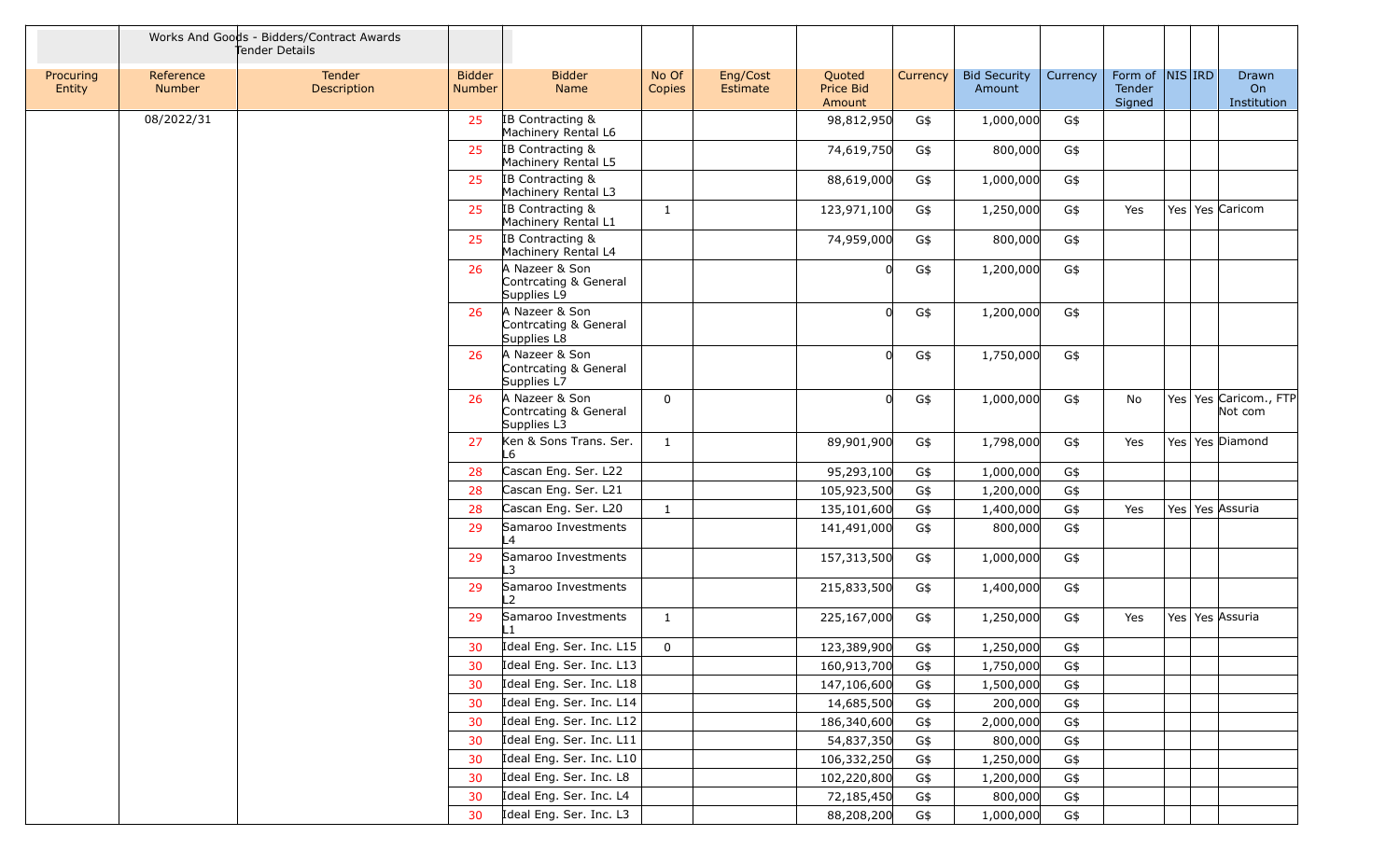|                     |                            | Works And Goods - Bidders/Contract Awards<br>Fender Details |                         |                                                 |                 |                      |                                      |          |                               |          |                             |                 |                            |
|---------------------|----------------------------|-------------------------------------------------------------|-------------------------|-------------------------------------------------|-----------------|----------------------|--------------------------------------|----------|-------------------------------|----------|-----------------------------|-----------------|----------------------------|
| Procuring<br>Entity | Reference<br><b>Number</b> | Tender<br>Description                                       | <b>Bidder</b><br>Number | <b>Bidder</b><br>Name                           | No Of<br>Copies | Eng/Cost<br>Estimate | Quoted<br><b>Price Bid</b><br>Amount | Currency | <b>Bid Security</b><br>Amount | Currency | Form of<br>Tender<br>Signed | $NIS $ IRD      | Drawn<br>On<br>Institution |
|                     | 08/2022/31                 |                                                             | 30                      | Ideal Eng. Ser. Inc. L2                         |                 |                      | 118,673,350                          | G\$      | 1,400,000                     | G\$      |                             |                 |                            |
|                     |                            |                                                             | 30                      | Ideal Eng. Ser. Inc. L1                         | $\mathbf{1}$    |                      | 118,764,800                          | G\$      | 1,250,000                     | G\$      | Yes                         | Yes Yes Assuria |                            |
|                     |                            |                                                             | 30                      | Ideal Eng. Ser. Inc. L9                         |                 |                      | 95,787,600                           | G\$      | 1,250,000                     | G\$      |                             |                 |                            |
|                     |                            |                                                             | 31                      | <b>BS Narine &amp; Sons</b><br>Investment L4    |                 |                      | 71,837,360                           | G\$      | 800,000                       | G\$      |                             |                 |                            |
|                     |                            |                                                             | 31                      | BS Narine & Sons<br>Investment L3               |                 |                      | 83,861,140                           | G\$      | 1,000,000                     | G\$      |                             |                 |                            |
|                     |                            |                                                             | 31                      | BS Narine & Sons<br>Investment L1               | $\overline{2}$  |                      | 123,654,380                          | G\$      | 1,250,000                     | G\$      | Yes                         | Yes Yes Caricom |                            |
|                     |                            |                                                             | 32                      | Fyuse Hoosein Const.<br>Inc L <sub>19</sub>     | $\overline{2}$  |                      | 28,072,200                           | G\$      | 561,444                       | G\$      | Yes                         |                 | Yes Yes Diamond Ins        |
|                     |                            |                                                             | 33                      | N&S General<br>Engineering &<br>Contracting L19 |                 |                      | 27,817,200                           | G\$      | 1,500,000                     | G\$      |                             |                 |                            |
|                     |                            |                                                             | 33                      | N&S General<br>Engineering &<br>Contracting L22 |                 |                      | 89,057,100                           | G\$      | 1,000,000                     | G\$      |                             |                 |                            |
|                     |                            |                                                             | 33                      | N&S General<br>Engineering &<br>Contracting L21 |                 |                      | 106,952,200                          | G\$      | 1,200,000                     | G\$      |                             |                 |                            |
|                     |                            |                                                             | 33                      | N&S General<br>Engineering &<br>Contracting L20 |                 |                      | 134,974,600                          | G\$      | 1,400,000                     | G\$      |                             |                 |                            |
|                     |                            |                                                             | 33                      | N&S General<br>Engineering &<br>Contracting L18 |                 |                      | 143,169,600                          | G\$      | 3,250,000                     | G\$      |                             |                 |                            |
|                     |                            |                                                             | 33                      | N&S General<br>Engineering &<br>Contracting L17 |                 |                      | 313,092,300                          | G\$      | 3,250,000                     | G\$      |                             |                 |                            |
|                     |                            |                                                             | 33                      | N&S General<br>Engineering &<br>Contracting L15 |                 |                      | <sup>n</sup>                         | G\$      | 1,750,000                     | G\$      |                             |                 |                            |
|                     |                            |                                                             | 33                      | N&S General<br>Engineering &<br>Contracting L12 |                 |                      | 0                                    | G\$      | 2,000,000                     | G\$      |                             |                 |                            |
|                     |                            |                                                             | 33                      | N&S General<br>Engineering &<br>Contracting L11 |                 |                      | $\Omega$                             | G\$      | 800,000                       | G\$      |                             |                 |                            |
|                     |                            |                                                             | 33                      | N&S General<br>Engineering &<br>Contracting L10 |                 |                      | 0                                    | G\$      | 1,250,000                     | G\$      |                             |                 |                            |
|                     |                            |                                                             | 33                      | N&S General<br>Engineering &<br>Contracting L9  |                 |                      | 0                                    | G\$      | 1,200,000                     | G\$      |                             |                 | <b>CARICOM</b>             |
|                     |                            |                                                             | 33                      | N&S General<br>Engineering &<br>Contracting L8  |                 |                      | $\Omega$                             | G\$      | 1,200,000                     |          |                             |                 |                            |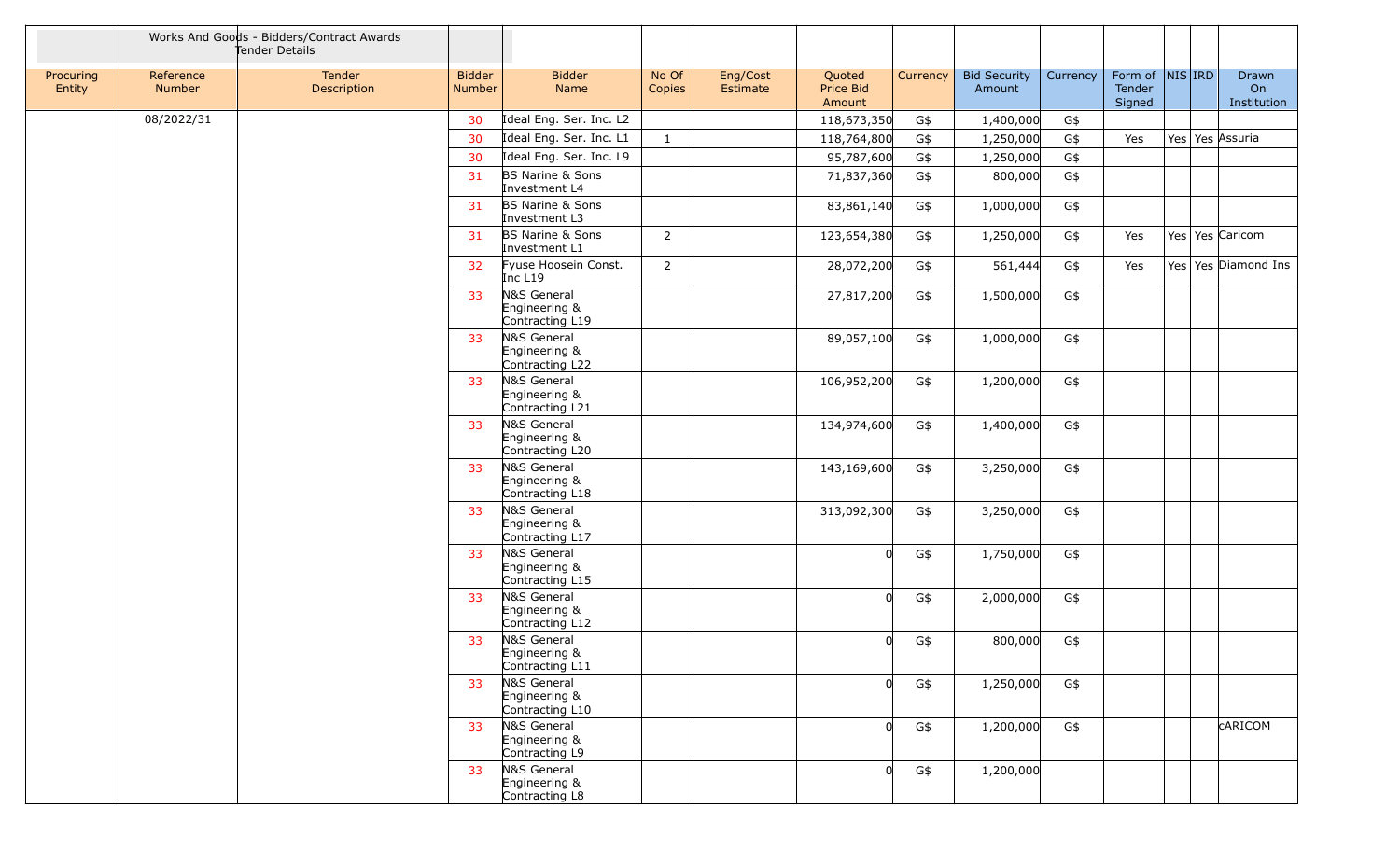|                     |                     | Works And Goods - Bidders/Contract Awards<br>Tender Details |                                |                                                                   |                 |                      |                               |          |                               |          |                             |            |         |                                                      |
|---------------------|---------------------|-------------------------------------------------------------|--------------------------------|-------------------------------------------------------------------|-----------------|----------------------|-------------------------------|----------|-------------------------------|----------|-----------------------------|------------|---------|------------------------------------------------------|
| Procuring<br>Entity | Reference<br>Number | Tender<br>Description                                       | <b>Bidder</b><br><b>Number</b> | <b>Bidder</b><br>Name                                             | No Of<br>Copies | Eng/Cost<br>Estimate | Quoted<br>Price Bid<br>Amount | Currency | <b>Bid Security</b><br>Amount | Currency | Form of<br>Tender<br>Signed | $NIS $ IRD |         | Drawn<br>On<br>Institution                           |
|                     | 08/2022/31          |                                                             | 33                             | N&S General<br>Engineering &<br>Contracting L7                    |                 |                      |                               | G\$      | 1,750,000                     | G\$      |                             |            |         |                                                      |
|                     |                     |                                                             | 33                             | N&S General<br>Engineering &<br>Contracting L6                    |                 |                      | ∩                             |          | 1,000,000                     | G\$      |                             |            |         |                                                      |
|                     |                     |                                                             | 33                             | N&S General<br>Engineering &<br>Contracting L5                    | $\mathbf 0$     |                      | $\Omega$                      | G\$      | 800,000                       | G\$      | No                          |            |         | Yes Yes FTP SIGNED<br><b>NOT</b><br><b>COMPLETED</b> |
|                     |                     |                                                             | 33                             | N&S General<br>Engineering &<br>Contracting L13                   |                 |                      |                               | G\$      | 1,750,000                     | G\$      |                             |            |         |                                                      |
|                     |                     |                                                             | 34                             | Modern Const. &<br>Trucking Ser L19                               | $\overline{2}$  |                      | 28,509,400                    | G\$      | 300,000                       | G\$      | Yes                         |            |         | Yes Yes Assuria                                      |
|                     |                     |                                                             | 35                             | LGS Barns Gen. Const.<br>& Civil Eng L18                          |                 |                      | 264,969,000                   | G\$      | 3,250,000                     | G\$      |                             |            |         |                                                      |
|                     |                     |                                                             | 35                             | LGS Barns Gen. Const.<br>& Civil Eng L21                          |                 |                      | 161,953,200                   | G\$      | 1,200,000                     | G\$      |                             |            |         |                                                      |
|                     |                     |                                                             | 35                             | LGS Barns Gen. Const.<br>& Civil Eng L20<br>LGS Barns Gen. Const. |                 |                      | 396,267,000                   | G\$      | 1,400,000                     | G\$      |                             |            |         |                                                      |
|                     |                     |                                                             | 35                             | & Civil Eng L19                                                   |                 |                      | 42,250,600                    | G\$      | 300,000                       | G\$      |                             |            |         |                                                      |
|                     |                     |                                                             | 35                             | LGS Barns Gen. Const.<br>& Civil Eng L17                          |                 |                      | 529,777,000                   | G\$      | 3,250,000                     | G\$      |                             |            |         |                                                      |
|                     |                     |                                                             | 35                             | LGS Barns Gen. Const.<br>& Civil Eng L16                          |                 |                      | 494,369,850                   | G\$      | 4,000,000                     | G\$      |                             |            |         |                                                      |
|                     |                     |                                                             | 35                             | LGS Barns Gen. Const.<br>& Civil Eng L15                          |                 |                      | 203,183,700                   | G\$      | 1,750,000                     | G\$      |                             |            |         |                                                      |
|                     |                     |                                                             | 35                             | LGS Barns Gen. Const.<br>& Civil Eng L4                           |                 |                      | 185,469,000                   | G\$      | 800,000                       | G\$      |                             |            |         |                                                      |
|                     |                     |                                                             | 35                             | LGS Barns Gen. Const.<br>& Civil Eng L3                           |                 |                      | 195,659,600                   | G\$      | 1,000,000                     | G\$      |                             |            |         |                                                      |
|                     |                     |                                                             | 35                             | LGS Barns Gen. Const.<br>& Civil Eng L2                           |                 |                      | 309,691,800                   | G\$      | 1,400,000                     | G\$      |                             |            |         |                                                      |
|                     |                     |                                                             | 35                             | LGS Barns Gen. Const.<br>& Civil Eng L1                           | $\overline{2}$  |                      | 299,318,800                   | G\$      | 1,250,000                     | G\$      | Yes                         |            | Yes Yes |                                                      |
|                     |                     |                                                             |                                | LGS Barns Gen. Const.<br>& Civil Eng L22                          |                 |                      | 76,182,000                    | G\$      | 1,000,000                     | G\$      |                             |            |         |                                                      |
|                     |                     |                                                             | 35                             | LGS Barns Gen. Const.<br>& Civil Eng L23                          |                 |                      | 56,808,800                    | G\$      | 400,000                       | G\$      |                             |            |         |                                                      |
|                     |                     |                                                             | 36                             | Fazam Future Builders<br>L23                                      | $\overline{2}$  |                      | 57,961,500                    | G\$      |                               |          | Yes                         |            | No No   |                                                      |
|                     |                     |                                                             | 37                             | Puran Bros. Disposal Inc<br>L13 I                                 |                 |                      | 228,082,400                   | G\$      | 1,750,000                     | G\$      |                             |            |         |                                                      |
|                     |                     |                                                             | 37                             | Puran Bros. Disposal Inc<br>L11                                   |                 |                      | 71,458,150                    | G\$      | 800,000                       | G\$      |                             |            |         |                                                      |
|                     |                     |                                                             | 37                             | Puran Bros. Disposal Inc<br>L9.                                   |                 |                      | 131,791,200                   | G\$      | 1,200,000                     | G\$      |                             |            |         |                                                      |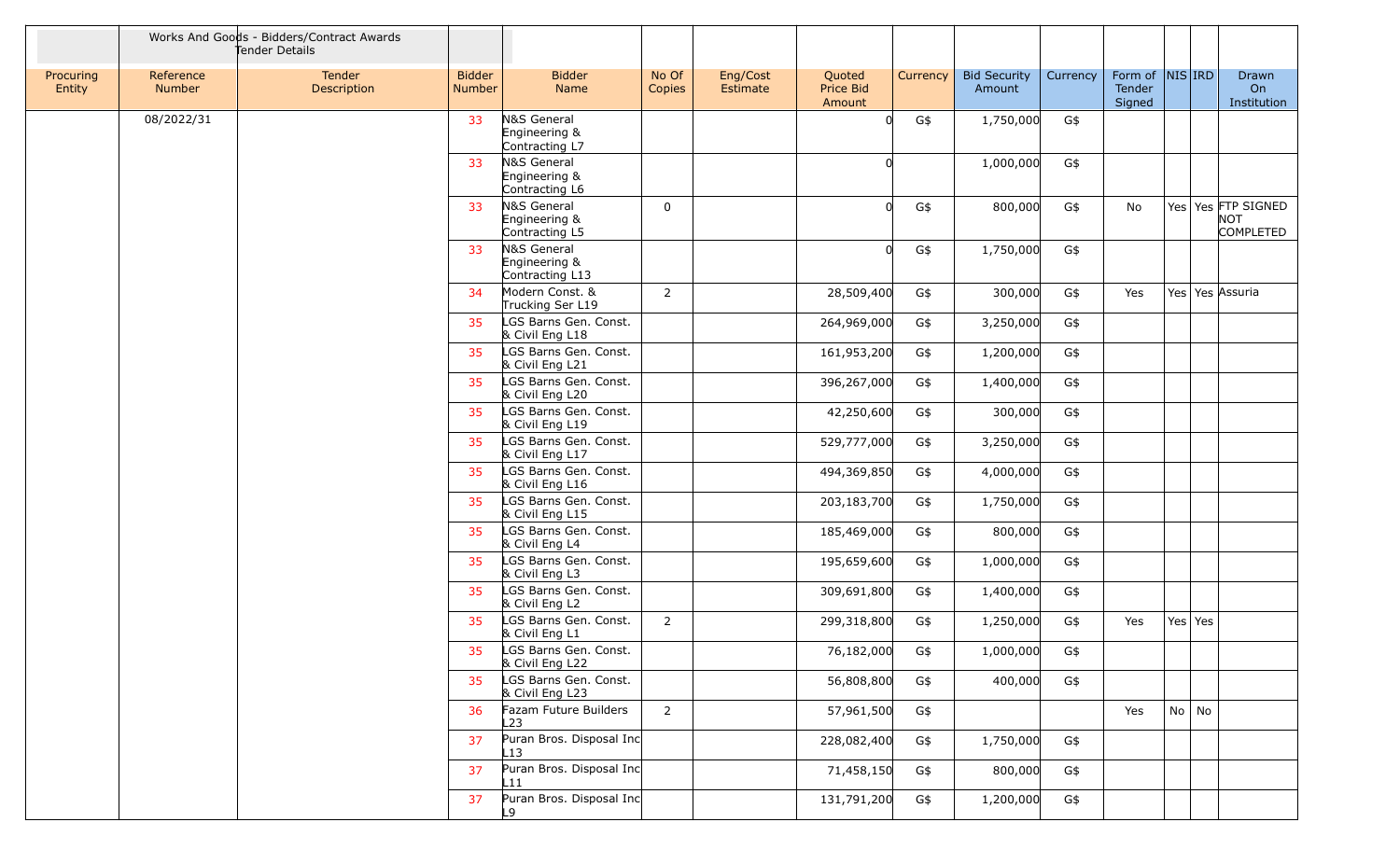|                                            |                            | Works And Goods - Bidders/Contract Awards<br>Tender Details |                                |                                          |                 |                      |                               |          |                               |          |                                      |                 |                            |
|--------------------------------------------|----------------------------|-------------------------------------------------------------|--------------------------------|------------------------------------------|-----------------|----------------------|-------------------------------|----------|-------------------------------|----------|--------------------------------------|-----------------|----------------------------|
| Procuring<br>Entity                        | Reference<br><b>Number</b> | <b>Tender</b><br>Description                                | <b>Bidder</b><br><b>Number</b> | <b>Bidder</b><br>Name                    | No Of<br>Copies | Eng/Cost<br>Estimate | Quoted<br>Price Bid<br>Amount | Currency | <b>Bid Security</b><br>Amount | Currency | Form of  NIS IRD<br>Tender<br>Signed |                 | Drawn<br>On<br>Institution |
|                                            | 08/2022/31                 |                                                             | 37                             | Puran Bros. Disposal Inc<br>L8           |                 |                      | 130,912,600                   | G\$      | 1,200,000                     | G\$      |                                      |                 |                            |
|                                            |                            |                                                             | 37                             | Puran Bros. Disposal Inc                 |                 |                      | 230,433,750                   | G\$      | 1,750,000                     | G\$      |                                      |                 |                            |
|                                            |                            |                                                             | 37                             | Puran Bros. Disposal Inc<br>.5           |                 |                      | 10,476,750                    | G\$      | 800,000                       | G\$      |                                      |                 |                            |
|                                            |                            |                                                             | 37                             | Puran Bros. Disposal Inc<br>L4           |                 |                      | 101,069,150                   | G\$      | 800,000                       | G\$      |                                      |                 |                            |
|                                            |                            |                                                             | 37                             | Puran Bros. Disposal Inc                 |                 |                      | 118,053,700                   | G\$      | 1,000,000                     | G\$      |                                      |                 |                            |
|                                            |                            |                                                             | 37                             | Puran Bros. Disposal Inc                 |                 |                      | 161,815,450                   | G\$      | 1,400,000                     | G\$      |                                      |                 |                            |
|                                            |                            |                                                             | 37                             | Puran Bros. Disposal Inc                 | $\overline{2}$  |                      | 168,511,700                   | G\$      | 1,250,000                     | G\$      | Yes                                  | Yes Yes Assuria |                            |
|                                            |                            |                                                             | 37                             | Puran Bros. Disposal Inc<br>L12          |                 |                      | 250,006,400                   | G\$      | 2,000,000                     | G\$      |                                      |                 |                            |
|                                            |                            |                                                             | 37                             | Puran Bros. Disposal Inc<br>-6           |                 |                      | 136,242,250                   | G\$      | 1,000,000                     | G\$      |                                      |                 |                            |
|                                            |                            |                                                             | 37                             | Puran Bros. Disposal Inc<br>L10          |                 |                      | 133,813,750                   | G\$      | 1,250,000                     | G\$      |                                      |                 |                            |
|                                            |                            |                                                             |                                | 241                                      |                 |                      | 0                             |          |                               |          |                                      |                 |                            |
| Ministry of<br>Culture, Youth<br>and Sport | 08/2022/44                 | Procurement of Security Services-<br>Region Nos. 3,4& 6     | $\mathbf{1}$                   | Queensway Security<br>Sec. Inc.          | 2               |                      | 400,774,200                   | G\$      | 4,007,742                     | G\$      | Yes                                  |                 | Yes Yes Dem. Bank          |
|                                            |                            |                                                             | $\overline{2}$                 | Home Safe Sec. &<br>Domestic Ser.        | $\overline{2}$  |                      | 282,168,981                   | G\$      | 2,821,690                     | G\$      | Yes                                  | Yes Yes Nafico  |                            |
|                                            |                            |                                                             | $\overline{3}$                 | Nels Global Sec. Co.<br>Inc.             | $\mathbf{1}$    |                      | 244,753,760                   | G\$      | 2,447,538                     | G\$      | Yes                                  | Yes Yes Assuria |                            |
|                                            |                            |                                                             | 4                              | M. Ali & Son Security<br>Ser.            | 0               |                      | 21,762,692                    | G\$      |                               |          | Yes                                  | Yes Yes No Bid  | Security                   |
|                                            |                            |                                                             | -5                             | Radar Security Service<br>& Supplies     | $\overline{2}$  |                      | 71,402,760                    | G\$      | 3,487,750                     | G\$      | Yes                                  |                 | Yes   Yes   Premier Ins    |
|                                            |                            |                                                             | 6                              | <b>Brothers Security</b>                 | $\overline{2}$  |                      | 325,857,254                   | G\$      | 3,258,573                     | G\$      | Yes                                  |                 | Yes Yes Caricom Ins        |
|                                            |                            |                                                             | $\overline{7}$                 | Atlas Sec. Ser. Inc. y                   | $\overline{2}$  |                      | 216,874,649                   | G\$      | 2,168,746                     | G\$      | Yes                                  | Yes Yes Nafico  |                            |
|                                            |                            |                                                             | 8                              | Hoosein's Security<br>Services Inc       | $\mathbf{1}$    |                      | 370,902,626                   | G\$      | 3,709,026                     | G\$      | Yes                                  |                 | Yes   Yes   Premier Ins    |
|                                            |                            |                                                             | 9                              | Kayla Gold Mining Sec.<br>Ser. Inc       | $\overline{2}$  |                      | 240,971,837                   | G\$      | 2,409,718                     | G\$      | Yes                                  | Yes Yes Caricom |                            |
|                                            |                            |                                                             | 10                             | Sheriff Sec. Inc.                        | $\overline{2}$  |                      | 416,087,734                   | G\$      | 4,160,877                     | G\$      | Yes                                  | Yes Yes Assuria |                            |
|                                            |                            |                                                             | -11                            | <b>Brans Security Service</b>            | $\overline{2}$  |                      | 263,418,523                   | G\$      | 2,634,185                     | G\$      | Yes                                  | Yes Yes Nafico  |                            |
|                                            |                            |                                                             | 12                             | Centaur Security Sevice                  | $\overline{2}$  |                      | 309,024,223                   | G\$      | 3,090,242                     | G\$      | Yes                                  |                 | Yes Yes Premier Ins        |
|                                            |                            |                                                             | 13                             | Kalibur Security                         | $\mathbf{1}$    |                      | 260,011,555                   | G\$      | 2,600,116                     | G\$      | Yes                                  | Yes Yes Caricom |                            |
|                                            |                            |                                                             | 14                             | Strategic Action Sec.<br>Ltd             | $\overline{2}$  |                      | 238,432,140                   | G\$      | 2,384,321                     | G\$      | Yes                                  | Yes Yes Nafico  |                            |
|                                            |                            |                                                             | 15                             | Amalgamated Security<br>Service Guy. Ltd | $\overline{2}$  |                      | 247,947,334                   | G\$      | 2,479,473                     | G\$      | Yes                                  | Yes Yes Assuria |                            |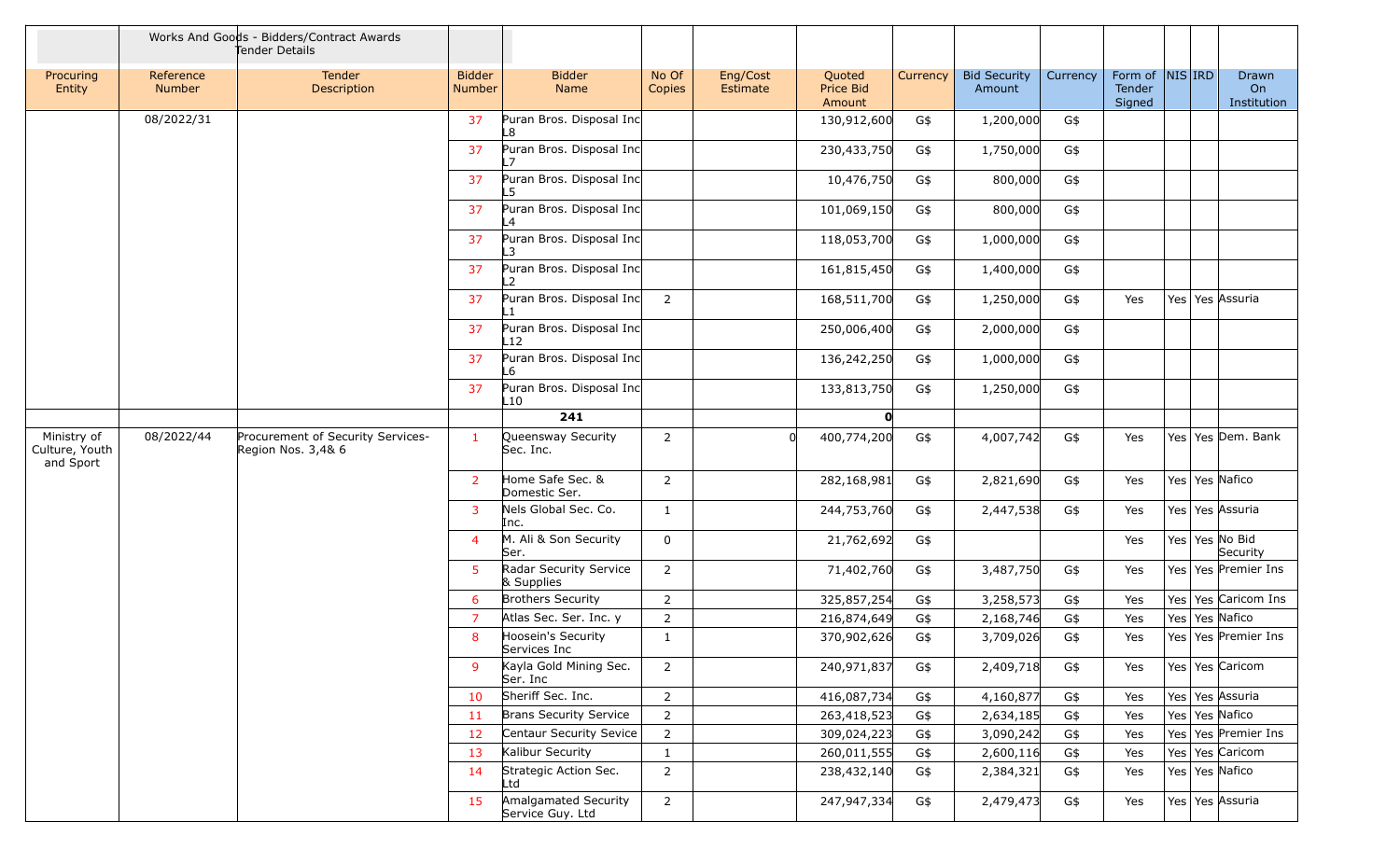|                             |                            | Works And Goods - Bidders/Contract Awards<br>Tender Details                                                                                                        |                         |                                                      |                 |                      |                               |          |                               |          |                             |                     |                                                 |
|-----------------------------|----------------------------|--------------------------------------------------------------------------------------------------------------------------------------------------------------------|-------------------------|------------------------------------------------------|-----------------|----------------------|-------------------------------|----------|-------------------------------|----------|-----------------------------|---------------------|-------------------------------------------------|
| Procuring<br>Entity         | Reference<br><b>Number</b> | Tender<br>Description                                                                                                                                              | <b>Bidder</b><br>Number | <b>Bidder</b><br>Name                                | No Of<br>Copies | Eng/Cost<br>Estimate | Quoted<br>Price Bid<br>Amount | Currency | <b>Bid Security</b><br>Amount | Currency | Form of<br>Tender<br>Signed | $NIS $ IRD          | Drawn<br>On<br>Institution                      |
|                             | 08/2022/44                 |                                                                                                                                                                    | 16                      | Castle Security Ser.<br>Inc.                         | 1               |                      | 277,203,260                   | G\$      | <sub>0</sub>                  | G\$      | Yes                         |                     | Yes Yes No Bid Sec.                             |
|                             |                            |                                                                                                                                                                    |                         | 16                                                   |                 |                      | 21,762,692                    |          |                               |          |                             |                     |                                                 |
| Guyana Water<br>Inc.        | 08/2022/45                 | Supply and Delivery of Calcium<br>Hypochlorite (Granular Chlorine)                                                                                                 | $\mathbf{1}$            | S. Jagmohan Const. &<br>Gen. Sup. In c               | 1               |                      | 174,915,000                   | G\$      | 3,000,000                     | G\$      | Yes                         |                     | Yes Yes Premier Ins                             |
|                             |                            |                                                                                                                                                                    | $\overline{2}$          | S&K Const. Consul. Ser.<br>& Gen. Sup. Inc           | $\overline{2}$  |                      | 129,577,500                   | G\$      | 1,943,663                     | G\$      | Yes                         | Yes   Yes   Caricom |                                                 |
|                             |                            |                                                                                                                                                                    |                         | $\overline{2}$                                       |                 |                      | 129,577,500                   |          |                               |          |                             |                     |                                                 |
| Ministry of<br>Public Works | 09/2022/31                 | Government Buildings 2022-<br>Lot 1- Rehabilitation/ construction of<br>living quarters, Coldingen, ECD<br>Lot 2- Rehabilitation/Construction of<br>Concrete Fence | $\mathbf{1}$            | NK Eng. Services L2                                  |                 | 12,591,150           | 10,030,350                    | G\$      |                               |          |                             |                     |                                                 |
|                             |                            |                                                                                                                                                                    | $\mathbf{1}$            | NK Eng. Services L1                                  | $\overline{2}$  | 50,376,700           | 64,242,365                    | G\$      | 756,000                       | G\$      | Yes                         | Yes Yes Nafico      |                                                 |
|                             |                            |                                                                                                                                                                    | $\overline{2}$          | Fizal Alli Contracting L2                            |                 |                      | 10,506,100                    | G\$      |                               |          |                             |                     |                                                 |
|                             |                            |                                                                                                                                                                    | $\overline{2}$          | Fizal Alli Contracting L1                            | $\overline{2}$  |                      | 41,639,180                    | G\$      |                               |          | Yes                         | Yes Yes             |                                                 |
|                             |                            |                                                                                                                                                                    | $\overline{3}$          | Extreme General Const.<br>& Supplies L2              |                 |                      | 10,019,350                    | G\$      |                               |          |                             |                     |                                                 |
|                             |                            |                                                                                                                                                                    | $\overline{3}$          | Extreme General Const.<br>& Supplies L1              | $\overline{2}$  |                      | 47,881,900                    | G\$      | 756,000                       | G\$      | Yes                         | Yes   Yes   Caricom |                                                 |
|                             |                            |                                                                                                                                                                    | $\overline{4}$          | June Bacchus<br>Contracting & General<br>Services L1 | 1               |                      | 12,482,800                    | G\$      |                               |          | Yes                         |                     | Yes Yes BSDP Com. &<br>signed                   |
|                             |                            |                                                                                                                                                                    | 5                       | Zelpher Bovell Gen.<br>Const. Ser. L2                | 1               |                      | 12,515,880                    | G\$      | U                             |          | Yes                         |                     | Yes Yes BSDP Com. &<br>signed                   |
|                             |                            |                                                                                                                                                                    | 6                       | Kampton Bess<br>Construction L2                      |                 |                      | 8,043,200                     | G\$      |                               |          |                             |                     |                                                 |
|                             |                            |                                                                                                                                                                    | 6                       | Kampton Bess<br>Construction L1                      | 2               |                      | 37,020,995                    | G\$      | 756,000                       | G\$      | No                          |                     | Yes   Yes   FTP Com. not<br>signed.,<br>Diamond |
|                             |                            |                                                                                                                                                                    | $\overline{7}$          | Emerald's Gen. Contr. &<br>Dist. L <sub>2</sub>      | $\overline{2}$  |                      | 11,374,000                    | G\$      |                               |          | Yes                         |                     | Yes Yes BSDP Com. &<br>signed                   |
|                             |                            |                                                                                                                                                                    | 8                       | Adira Enterprise                                     |                 |                      | <sup>n</sup>                  | G\$      |                               |          | No                          |                     | FTP not com.<br>nor signed                      |
|                             |                            |                                                                                                                                                                    | 9                       | RW Electrical Co. &<br>Builders Contractors L1       | $\mathbf{1}$    |                      | 47,285,700                    | G\$      |                               |          | Yes                         |                     | Yes Yes BSDP com.<br>and signed s               |
|                             |                            |                                                                                                                                                                    | 9                       | RW Electrical Co. &<br>Builders Contractors L2       |                 |                      | 12,089,000                    | G\$      |                               |          |                             |                     |                                                 |
|                             |                            |                                                                                                                                                                    | 10                      | VAS Global                                           |                 |                      | 0                             | G\$      |                               |          | No                          |                     | Yes Yes ftp nOT COM.<br>NOR SIGNED              |
|                             |                            |                                                                                                                                                                    | 11 <sup>1</sup>         | Fyuse Hoosein Const.<br>Inc. L <sub>2</sub>          | $\overline{2}$  |                      | 11,046,200                    | G\$      |                               |          | Yes                         |                     | Yes Yes BSDP Com. &<br>signed                   |
|                             |                            |                                                                                                                                                                    | 12 <sup>2</sup>         | K&P Project<br>Management Inc L1                     | $\overline{2}$  |                      | 43,248,150                    | G\$      | 756,000                       | G\$      | Yes                         |                     | Yes Yes Premier Ins                             |
|                             |                            |                                                                                                                                                                    | 12 <sub>2</sub>         | K&P Project<br>Management Inc L2                     |                 |                      | 10,788,800                    | G\$      |                               |          |                             |                     |                                                 |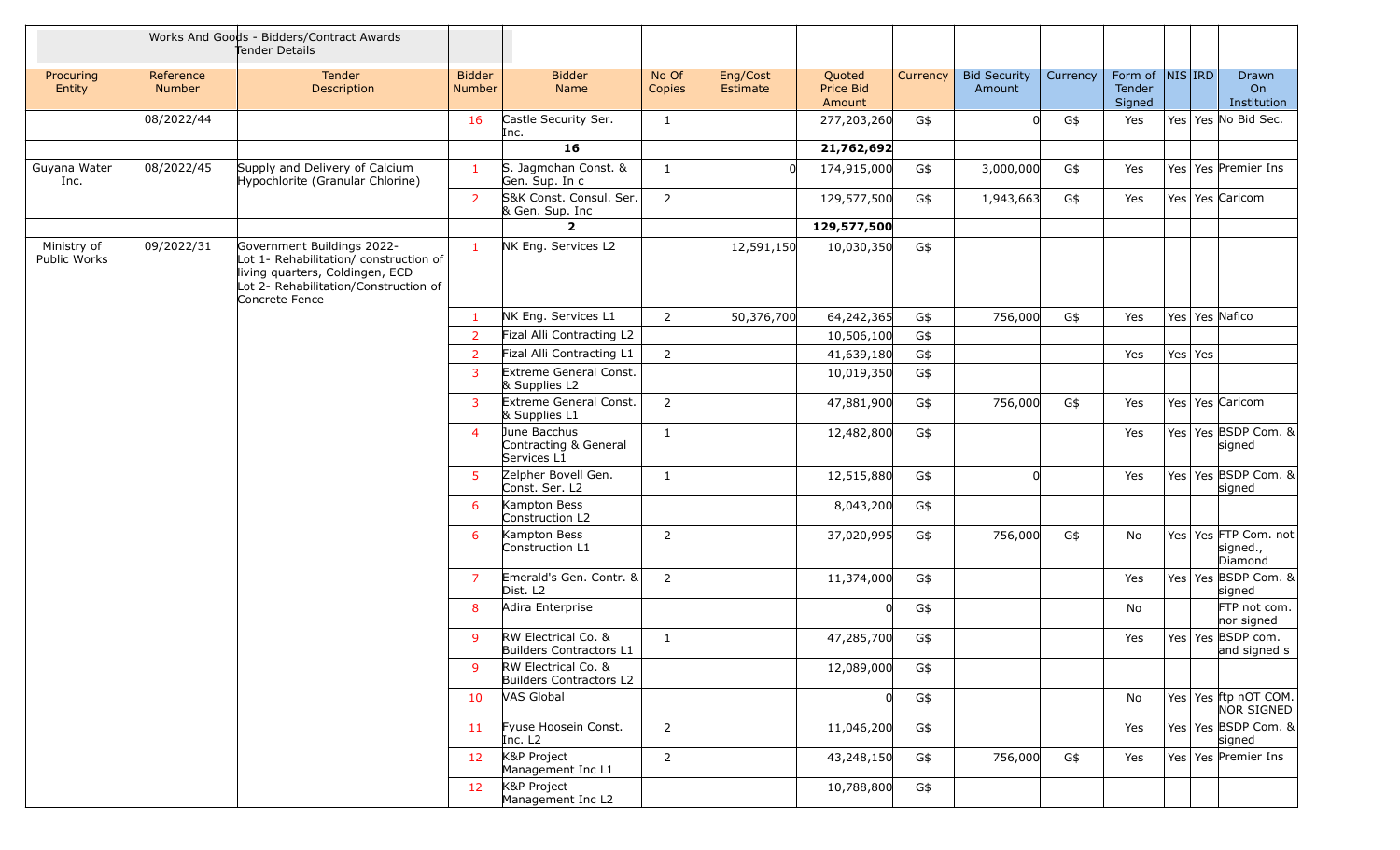|                     |                     | Works And Goods - Bidders/Contract Awards<br>Tender Details |                         |                                              |                 |                      |                               |          |                               |          |                             |    |            |                               |
|---------------------|---------------------|-------------------------------------------------------------|-------------------------|----------------------------------------------|-----------------|----------------------|-------------------------------|----------|-------------------------------|----------|-----------------------------|----|------------|-------------------------------|
| Procuring<br>Entity | Reference<br>Number | Tender<br>Description                                       | <b>Bidder</b><br>Number | <b>Bidder</b><br>Name                        | No Of<br>Copies | Eng/Cost<br>Estimate | Quoted<br>Price Bid<br>Amount | Currency | <b>Bid Security</b><br>Amount | Currency | Form of<br>Tender<br>Signed |    | $NIS $ IRD | Drawn<br>On<br>Institution    |
|                     | 09/2022/31          |                                                             | 13                      | TR Eng. Solutions L2                         | $\overline{2}$  |                      | 11,515,900                    | G\$      |                               |          | Yes                         |    |            | Yes Yes BSDP Com. &<br>signed |
|                     |                     |                                                             | 14                      | SK Wassan Const. L2                          | 3               |                      | 10,634,800                    | G\$      |                               |          | Yes                         |    |            | Yes Yes BSDP not<br>signed    |
|                     |                     |                                                             | 15                      | Leureg L2                                    | $\overline{2}$  |                      | 11,694,430                    | G\$      |                               |          | Yes                         |    |            | Yes Yes BSDP Com. &<br>signed |
|                     |                     |                                                             | 16                      | DR Engineering L2                            | $\overline{2}$  |                      | 11,090,000                    | G\$      |                               |          | Yes                         |    |            | Yes Yes BSDP Com. &<br>signed |
|                     |                     |                                                             | 17                      | Engineered Const.<br>Comp. L2                | $\overline{2}$  |                      | 10,154,100                    | G\$      |                               |          | Yes                         |    |            | Yes Yes BSDP Com. 7<br>signed |
|                     |                     |                                                             | 18                      | Mohabeir Const. L2                           |                 |                      | 12,195,700                    | G\$      |                               |          |                             |    |            |                               |
|                     |                     |                                                             | 18                      | Mohabeir Const. L1                           | $\overline{2}$  |                      | 50,577,340                    | G\$      | 756,000                       | G\$      | Yes                         |    |            | Yes Yes Nafico                |
|                     |                     |                                                             | 19                      | Monohar ervices L2                           |                 |                      | 11,005,500                    | G\$      |                               |          |                             |    |            |                               |
|                     |                     |                                                             | 19                      | Monohar ervices L1                           | $\overline{2}$  |                      | 49,072,810                    | G\$      | 745,092                       | G\$      | Yes                         |    |            | Yes   Yes   Assuria           |
|                     |                     |                                                             | 20                      | I&R Const. L2                                |                 |                      | 11,584,650                    | G\$      |                               |          |                             |    |            |                               |
|                     |                     |                                                             | 20                      | I&R Const. L1                                | $\overline{2}$  |                      | 49,551,095                    | G\$      | 756,000                       | G\$      | Yes                         |    |            | Yes   Yes   Premier Ins       |
|                     |                     |                                                             | 21                      | AMIC Gen. Contracting<br>Ser. L1             | $\overline{2}$  |                      | 48,900,115                    | G\$      |                               |          | Yes                         |    |            | Yes Yes BSDP Com. &<br>signed |
|                     |                     |                                                             | 21                      | AMIC Gen. Contracting<br>Ser. L <sub>2</sub> |                 |                      | 11,800,250                    | G\$      |                               |          |                             |    |            |                               |
|                     |                     |                                                             | 22                      | LS Contracting Services<br>L2                | $\overline{2}$  |                      | 10,477,500                    | G\$      |                               |          | Yes                         | No |            | No BSP Com. &<br>signed       |
|                     |                     |                                                             | 23                      | Z&H Investment Inc L1                        | $\overline{2}$  |                      | 46,968,900                    | G\$      | 756,000                       | G\$      | Yes                         |    |            | Yes Yes Caricom               |
|                     |                     |                                                             | 23                      | Z&H Investment Inc L2                        |                 |                      | 9,431,125                     | G\$      |                               |          |                             |    |            |                               |
|                     |                     |                                                             | 24                      | Diversity Investment Inc<br>L2               | $\overline{2}$  |                      | 11,445,500                    | G\$      |                               |          | Yes                         |    |            | Yes Yes BSDP Com. &<br>signed |
|                     |                     |                                                             | 25                      | DNS Ent. L2                                  | 2               |                      | 11,658,350                    | G\$      |                               |          | Yes                         |    |            | Yes Yes BSDP Com. &<br>signed |
|                     |                     |                                                             | 26                      | RP Const. Services L2                        | $\overline{2}$  |                      | 10,341,100                    | G\$      |                               |          | Yes                         |    |            | Yes Yes BSDP not<br>sgned     |
|                     |                     |                                                             | 27                      | NP Contracting & Trans.<br>Ser. L2           | $\overline{2}$  |                      | 11,319,000                    | G\$      |                               |          | Yes                         |    |            | Yes Yes BSDP Com. &<br>signed |
|                     |                     |                                                             | 28                      | Rambarran Const. Ser.<br>L2                  | $\overline{2}$  |                      | 10,859,750                    | G\$      |                               |          | Yes                         |    |            | Yes Yes BSDP Com. &<br>signed |
|                     |                     |                                                             | 29                      | FS Construction L2                           |                 |                      | 9,082,700                     | G\$      |                               |          |                             |    |            |                               |
|                     |                     |                                                             | 29                      | FS Construction L1                           | $\overline{2}$  |                      | 44,868,670                    | G\$      | 756,000                       | G\$      | Yes                         |    |            | Yes   Yes   Caricom           |
|                     |                     |                                                             | 30                      | Singh & Son Const. L1                        | $\overline{2}$  |                      | 45,048,025                    | G\$      | 756,000                       | G\$      | Yes                         |    |            | Yes Yes Assuria               |
|                     |                     |                                                             | 30                      | Singh & Son Const. L2                        |                 |                      | 10,780,110                    | G\$      |                               |          |                             |    |            |                               |
|                     |                     |                                                             | 31                      | Memorex Enterprise L2                        | $\overline{2}$  |                      | 9,050,800                     | G\$      |                               |          | Yes                         |    |            | Yes Yes BSDP Com. &<br>signed |
|                     |                     |                                                             | 32                      | MDSE General Ser. L2                         | $\overline{2}$  |                      | 10,369,150                    | $G$ \$   |                               |          |                             |    |            | BSDP Com. &<br>signed         |
|                     |                     |                                                             | 33                      | SKY Tech Ent. Int. Inc.<br>L2                | $\overline{2}$  |                      | 11,423,500                    | G\$      |                               |          | Yes                         |    |            | Yes Yes BSDP Com. &<br>signed |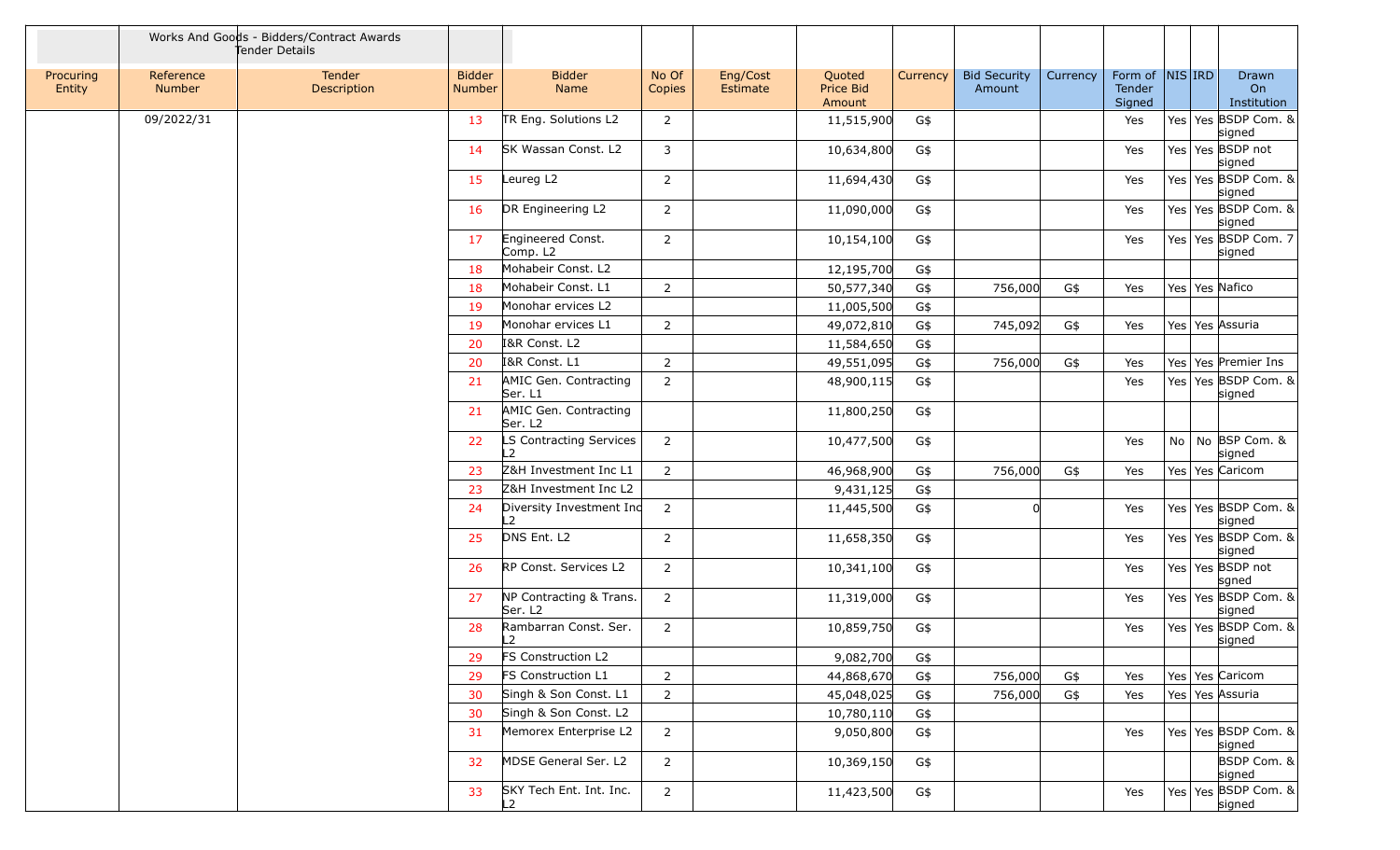|                     |                            | Works And Goods - Bidders/Contract Awards<br>Tender Details |                         |                                             |                 |                      |                               |          |                               |          |                             |     |            |                                        |
|---------------------|----------------------------|-------------------------------------------------------------|-------------------------|---------------------------------------------|-----------------|----------------------|-------------------------------|----------|-------------------------------|----------|-----------------------------|-----|------------|----------------------------------------|
| Procuring<br>Entity | Reference<br><b>Number</b> | Tender<br>Description                                       | <b>Bidder</b><br>Number | <b>Bidder</b><br>Name                       | No Of<br>Copies | Eng/Cost<br>Estimate | Quoted<br>Price Bid<br>Amount | Currency | <b>Bid Security</b><br>Amount | Currency | Form of<br>Tender<br>Signed |     | $NIS $ IRD | Drawn<br>On<br>Institution             |
|                     | 09/2022/31                 |                                                             | 34                      | Phantnum Const. Inc. L2                     |                 |                      | 11,218,900                    | G\$      |                               |          |                             |     |            |                                        |
|                     |                            |                                                             | 34                      | Phantnum Const. Inc.                        | $\overline{2}$  |                      | 47,978,205                    | G\$      | 756,000                       | G\$      | Yes                         |     |            | Yes Yes Premier Ins                    |
|                     |                            |                                                             | 35                      | Icon Contracting Ser L2                     | $\overline{2}$  |                      | 12, 167, 375                  | G\$      |                               |          | Yes                         |     |            | Yes Yes BSDP not<br>com. nor<br>signed |
|                     |                            |                                                             | 36                      | S. Hoosein Build. & Civil<br>Eng. Cont. L1  | 2               |                      | 46,098,404                    | G\$      | 756,000                       | G\$      | Yes                         |     |            | Yes   Yes   Caricom                    |
|                     |                            |                                                             | 36                      | S. Hoosein Build. & Civil<br>Eng. Cont. L2  |                 |                      | 11,291,500                    | G\$      |                               |          |                             |     |            |                                        |
|                     |                            |                                                             | 37                      | Navin & Sons. Const. L2                     |                 |                      | 8,500,250                     | G\$      |                               |          |                             |     |            |                                        |
|                     |                            |                                                             | 37                      | Navin & Sons. Const.                        | $\overline{2}$  |                      | 48,750,240                    | G\$      | 756,000                       | G\$      | Yes                         |     |            | Yes Yes Assuria                        |
|                     |                            |                                                             | 38                      | R. Persid Const. L1                         | $\overline{2}$  |                      | 44,081,950                    | G\$      | 756,000                       | G\$      | Yes                         |     |            | Yes Yes Nafico                         |
|                     |                            |                                                             | 38                      | R. Persid Const. L2                         |                 |                      | 12,634,150                    | G\$      |                               |          |                             |     |            |                                        |
|                     |                            |                                                             | 39                      | Raico Timbers L2                            | $\overline{2}$  |                      | 11,792,000                    | G\$      |                               |          | Yes                         |     |            | Yes Yes BSDPCom. &<br>signed           |
|                     |                            |                                                             | 40                      | Fazam Future Buiders<br>$\overline{2}$      |                 |                      | 9,119,000                     | G\$      |                               |          |                             |     |            |                                        |
|                     |                            |                                                             | 40                      | Fazam Future Buiders                        | $\overline{2}$  |                      | 35,499,300                    | G\$      | 756,000                       | G\$      | Yes                         |     |            | Yes Yes Caricom                        |
|                     |                            |                                                             | 41                      | S&K Const. Consul. Ser.<br>& Gen. Sup. L2   |                 |                      | 12,440,395                    | G\$      |                               |          |                             |     |            |                                        |
|                     |                            |                                                             | 41                      | S&K Const. Consul. Ser.<br>& Gen. Sup. L1   | $\overline{2}$  |                      | 47,451,525                    | G\$      | 756,000                       | G\$      | Yes                         |     |            | Yes Yes Caricom                        |
|                     |                            |                                                             | 42                      | Modern Const. &<br>Trucking Ser. L1         | $\mathbf{1}$    |                      | 46,410,765                    | G\$      | 756,000                       | G\$      | Yes                         |     |            | Yes Yes Assuria                        |
|                     |                            |                                                             | 42                      | Modern Const. &<br>Trucking Ser. L2         |                 |                      | 11,058,300                    | G\$      |                               |          |                             |     |            |                                        |
|                     |                            |                                                             | 43                      | T&A Lumberyard &<br>Contracting Services L2 | 2               |                      | 9,475,400                     | G\$      |                               |          | Yes                         |     |            | Yes Yes BSDP Com. &<br>signed          |
|                     |                            |                                                             | 44                      | Rondalph Const. L2                          |                 |                      | 10,766,250                    | G\$      |                               |          |                             |     |            |                                        |
|                     |                            |                                                             | 44                      | Rondalph Const. L1                          | $\overline{2}$  |                      | 45,018,710                    | G\$      | 756,000                       | G\$      | Yes                         | Yes |            | Yes Caricom                            |
|                     |                            |                                                             | 45                      | Civcon Engineering<br>Contractors L1        | $\overline{2}$  |                      | 47,414,510                    | G\$      | 760,000                       | G\$      | Yes                         |     |            | Yes Yes Caricom                        |
|                     |                            |                                                             | 45                      | Civcon Engineering<br>Contractors L2        |                 |                      | 9,638,750                     | G\$      |                               |          |                             |     |            |                                        |
|                     |                            |                                                             | 46                      | A. Orgasein & Sons L2                       |                 |                      | 8,949,050                     | G\$      |                               |          |                             |     |            |                                        |
|                     |                            |                                                             | 46                      | A. Orgasein & Sons L1                       | $\overline{2}$  |                      | 56,010,350                    | G\$      | 756,000                       | G\$      | Yes                         |     |            | Yes Yes Premier Ins                    |
|                     |                            |                                                             | 47                      | Eron Lall Civil Eng.<br>Works L1            | $\overline{2}$  |                      | 45,391,500                    | G\$      | 756,000                       | G\$      | Yes                         |     |            | Yes Yes Assuria                        |
|                     |                            |                                                             | 47                      | Eron Lall Civil Eng.<br>Works L2            |                 |                      | 11,300,300                    | G\$      |                               |          |                             |     |            |                                        |
|                     |                            |                                                             | 48                      | Romain Const. Gen. Ser.<br>& Supplies L2    |                 |                      | 9,573,850                     | G\$      |                               |          |                             |     |            |                                        |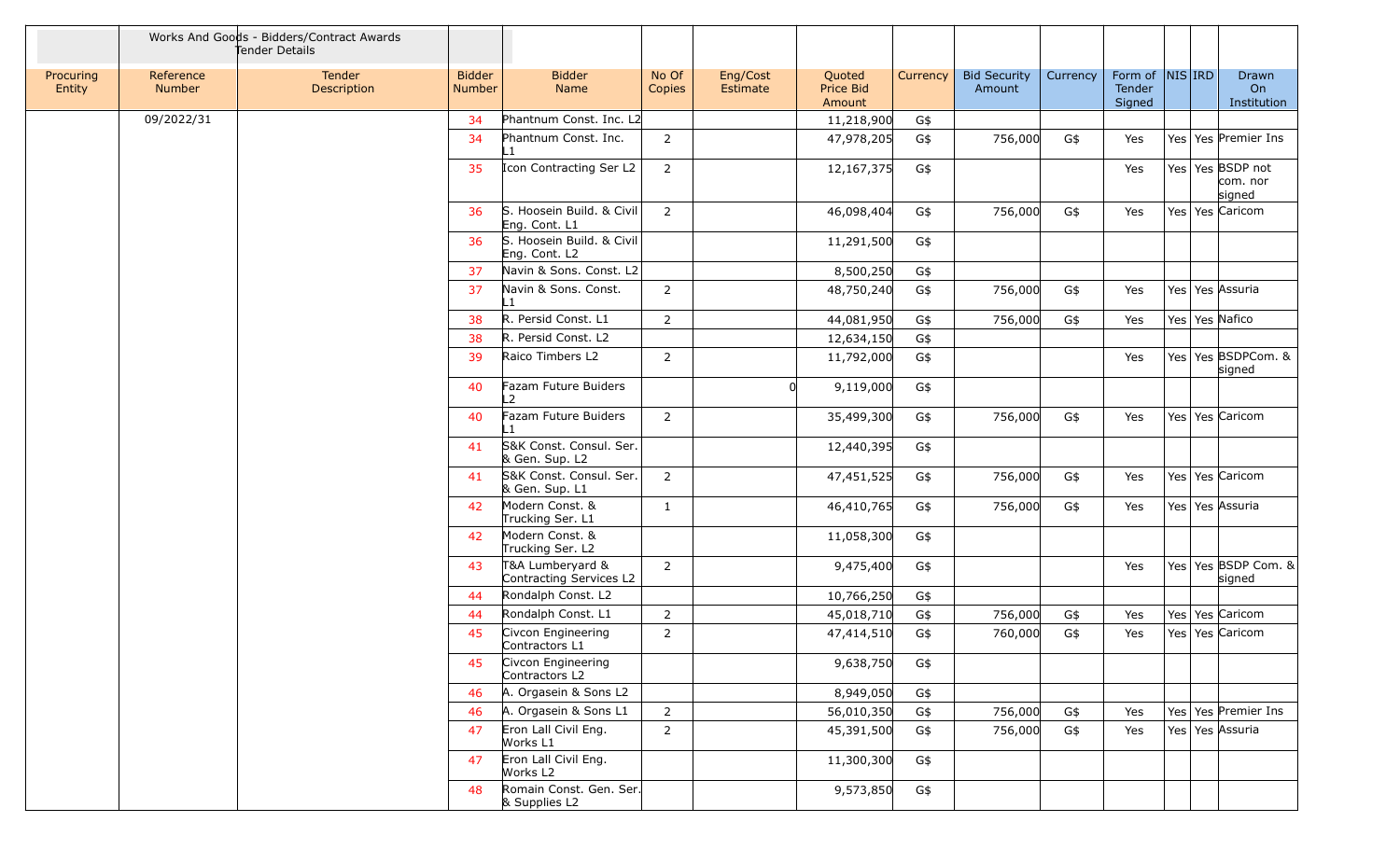|                     |                            | Works And Goods - Bidders/Contract Awards<br>Tender Details                    |                                |                                                |                 |                      |                               |          |                               |          |                                      |                 |                            |
|---------------------|----------------------------|--------------------------------------------------------------------------------|--------------------------------|------------------------------------------------|-----------------|----------------------|-------------------------------|----------|-------------------------------|----------|--------------------------------------|-----------------|----------------------------|
| Procuring<br>Entity | Reference<br><b>Number</b> | Tender<br>Description                                                          | <b>Bidder</b><br><b>Number</b> | <b>Bidder</b><br>Name                          | No Of<br>Copies | Eng/Cost<br>Estimate | Quoted<br>Price Bid<br>Amount | Currency | <b>Bid Security</b><br>Amount | Currency | Form of  NIS IRD<br>Tender<br>Signed |                 | Drawn<br>On<br>Institution |
|                     | 09/2022/31                 |                                                                                | 48                             | Romain Const. Gen. Ser.<br>& Supplies L1       | 1               |                      | 49,821,010                    | G\$      | 756,000                       | G\$      | Yes                                  | Yes   Yes   RBL |                            |
|                     |                            |                                                                                | 49                             | Romano Builders Lot 1                          | $\overline{2}$  |                      | 52,440,520                    | G\$      | 756,000                       | G\$      | Yes                                  |                 | Yes Yes Nafico             |
|                     |                            |                                                                                | 49                             | Romano Builders L2                             |                 |                      | 11,213,400                    | G\$      |                               |          |                                      |                 |                            |
|                     |                            |                                                                                | 50                             | MK Hanif Construction<br>L1                    | $\mathbf{1}$    |                      | 11,227,700                    | G\$      | 756,000                       | G\$      | Yes                                  | Yes   Yes   BSD | Completed &<br>Signed      |
|                     |                            |                                                                                | 51                             | $N&S$ Gen = . Eng. &<br>Contracting Ser. L1    | $\overline{2}$  |                      | 48,056,690                    | G\$      | 756,000                       | G\$      | Yes                                  |                 | Yes Yes Caricom            |
|                     |                            |                                                                                | 51                             | N&S Gen=. Eng. &<br>Contracting Ser. L2        |                 |                      | 12,064,800                    | G\$      |                               |          |                                      |                 |                            |
|                     |                            |                                                                                | 52                             | Caribbean Consultancy<br>& Int Supplies Inc L2 |                 |                      | 11,707,850                    | G\$      |                               |          |                                      |                 |                            |
|                     |                            |                                                                                | 52                             | Caribbean Consultancy<br>& Int Supplies Inc L1 | 1               |                      | 49,756,077                    | G\$      | 756,000                       | G\$      | Yes                                  |                 | Yes Yes Assuria            |
|                     |                            |                                                                                |                                | 80                                             |                 |                      | $\mathbf{0}$                  |          |                               |          |                                      |                 |                            |
|                     | 15/2022/31                 | Supply and Delivery of Materials for<br>Sea and River Defense Works Lot<br>1&2 | $\mathbf{1}$                   | S&K Const. Consu. Ser.<br>& Gen. Sup. Inc L2   |                 |                      | 31,688,649                    | G\$      |                               |          |                                      |                 |                            |
|                     |                            |                                                                                | 1                              | S&K Const. Consu. Ser.<br>& Gen. Sup. Inc L1   | $\overline{2}$  | <sup>0</sup>         | 51,852,904                    | G\$      | 250,000                       | G\$      | Yes                                  |                 | Yes Yes Caricom            |
|                     |                            |                                                                                | $\overline{2}$                 | VR Construction Inc L2                         | $\mathbf 0$     |                      | 70,030,000                    | G\$      |                               |          |                                      |                 |                            |
|                     |                            |                                                                                | $\overline{2}$                 | VR Construction Inc L1                         | $\overline{2}$  |                      | 65,081,000                    | G\$      | 250,000                       | G\$      | Yes                                  |                 | Yes Yes Caricom            |
|                     |                            |                                                                                | $\overline{\mathbf{3}}$        | S. Jagmohan Const. &<br>Gen. Sup. Inc. L1      | $\overline{2}$  |                      | 13,990,000                    | G\$      | 250,000                       | G\$      | Yes                                  |                 | Yes Yes Premier Ins        |
|                     |                            |                                                                                | 3                              | S. Jagmohan Const. &<br>Gen. Sup. Inc. L2      |                 |                      | 1,690,000                     | G\$      | 250,000                       | G\$      |                                      |                 |                            |
|                     |                            |                                                                                | $\overline{4}$                 | General Marine Co. L2                          |                 |                      | 33,212,306                    | G\$      |                               |          |                                      |                 |                            |
|                     |                            |                                                                                | $\overline{4}$                 | General Marine Co. L1                          | $\overline{2}$  |                      | 29,122,430                    | G\$      | 500,000                       | G\$      | Yes                                  |                 | Yes   Yes   Premier Ins    |
|                     |                            |                                                                                | 5                              | Guybiz Establishment<br>$\mathbf{1}$           | $\overline{2}$  |                      | 25,163,000                    | G\$      | 250,000                       | G\$      | Yes                                  |                 | Yes   Yes Assuria          |
|                     |                            |                                                                                | 5                              | Guybiz Establishment L2                        |                 |                      | 23,790,400                    | G\$      | 250,000                       | G\$      |                                      |                 |                            |
|                     |                            |                                                                                | 6                              | Topic Const. Solutions<br>$_{\text{-}}1$       | $\overline{2}$  |                      | 19,195,000                    | G\$      | 250,000                       | G\$      | Yes                                  |                 | Yes Yes Caricom            |
|                     |                            |                                                                                | -7                             | M&B Const. L2                                  |                 |                      | 36,200,000                    | G\$      | 250,000                       | G\$      |                                      |                 |                            |
|                     |                            |                                                                                | $\overline{7}$                 | M&B Const. L1                                  |                 |                      | 21,370,000                    | G\$      | 250,000                       | G\$      | Yes                                  |                 | Yes Yes Caricom            |
|                     |                            |                                                                                | 8                              | Meditron Inc L2                                |                 |                      | 11,400,000                    | G\$      | 250,000                       | G\$      |                                      |                 |                            |
|                     |                            |                                                                                | 8                              | Meditron Inc L1                                | $\overline{2}$  |                      | 17,400,000                    | G\$      | 250,000                       | G\$      | Yes                                  |                 | Yes   Yes   Diamond Ins    |
|                     |                            |                                                                                | -9                             | Japarts Const. Inc L2                          |                 |                      | 66,006,000                    | G\$      | 250,000                       | G\$      |                                      |                 |                            |
|                     |                            |                                                                                | 9                              | Japarts Const. Inc I1                          | $\overline{2}$  |                      | 29,841,000                    | G\$      | 250,000                       | G\$      | Yes                                  |                 | Yes Yes Diamond            |
|                     |                            |                                                                                | 10                             | Gafsons Industries L2                          |                 |                      | 17,400,000                    | G\$      |                               |          |                                      |                 |                            |
|                     |                            |                                                                                | 10                             | Gafsons Industries L1                          | $\overline{2}$  |                      | 11,745,000                    | G\$      | 250,000                       | G\$      | Yes                                  | Yes Yes RBL     |                            |
|                     |                            |                                                                                |                                | 19                                             |                 |                      | 1,690,000                     |          |                               |          |                                      |                 |                            |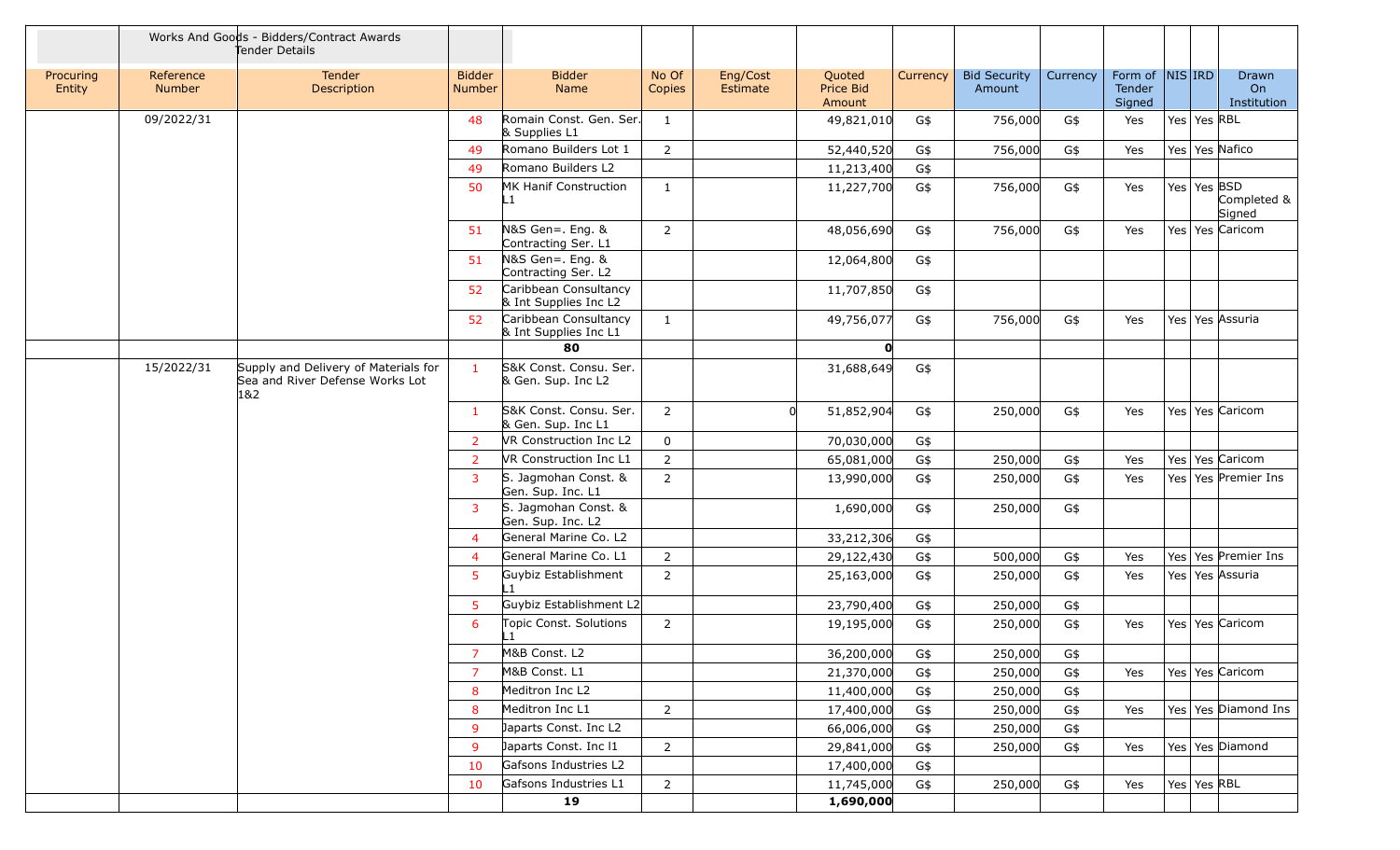|                                                            |                            | Works And Goods - Bidders/Contract Awards<br>Tender Details                                         |                         |                                               |                 |                             |                               |          |                               |          |                             |                 |                                   |
|------------------------------------------------------------|----------------------------|-----------------------------------------------------------------------------------------------------|-------------------------|-----------------------------------------------|-----------------|-----------------------------|-------------------------------|----------|-------------------------------|----------|-----------------------------|-----------------|-----------------------------------|
| Procuring<br>Entity                                        | Reference<br><b>Number</b> | <b>Tender</b><br>Description                                                                        | <b>Bidder</b><br>Number | <b>Bidder</b><br>Name                         | No Of<br>Copies | Eng/Cost<br><b>Estimate</b> | Quoted<br>Price Bid<br>Amount | Currency | <b>Bid Security</b><br>Amount | Currency | Form of<br>Tender<br>Signed | $NIS $ IRD      | <b>Drawn</b><br>On<br>Institution |
|                                                            | 16/2022/31                 | Procurement of Cold Milling Machine                                                                 | $\mathbf{1}$            | S. Jagmohan Const. &<br>Gen. Sup. Inc         | $\overline{2}$  |                             | 129,990,000                   | G\$      | 1,800,000                     | G\$      | Yes                         |                 | Yes Yes Premier Ins               |
|                                                            |                            |                                                                                                     | $\overline{2}$          | Farm Supplies Ltd                             |                 |                             | 117,700,000                   | G\$      | 1,800,000                     | G\$      | Yes                         | Yes Yes Assuria |                                   |
|                                                            |                            |                                                                                                     |                         | $\overline{2}$                                |                 |                             | 117,700,000                   |          |                               |          |                             |                 |                                   |
| Min. of Labour<br>Human Services<br>and Social<br>Security | 20/2022/39                 | Procurement of Security Services                                                                    | $\mathbf{1}$            | Radar Security Service                        | $\overline{2}$  |                             | 348,775,020                   | G\$      | 1,551,198                     | G\$      | Yes                         |                 | Yes Yes Premier Ins               |
|                                                            |                            |                                                                                                     | $\overline{2}$          | Kalibur Security                              | $\overline{2}$  |                             | 113,911,308                   | G\$      | 1,189,113                     | G\$      | Yes                         | Yes Yes Caricom |                                   |
|                                                            |                            |                                                                                                     | $\overline{3}$          | Nel Global Security<br>Company                | 1               |                             | 134,068,000                   | G\$      | 1,340,680                     | G\$      | Yes                         | Yes Yes Assuria |                                   |
|                                                            |                            |                                                                                                     | $\overline{4}$          | Castle Sec. Ser. Inc.                         | 1               |                             | 89,148,000                    | G\$      | 891,480                       | G\$      | Yes                         |                 | Yes Yes Premier Ins               |
|                                                            |                            |                                                                                                     | 5                       | Hoosein's Security<br>Service Inc.            | 1               |                             | 337,084,584                   | G\$      | 3,370,846                     | G\$      | Yes                         |                 | Yes Yes Premier Ins               |
|                                                            |                            |                                                                                                     | 6                       | RK's Guyana Security<br>Ser.                  | 1               |                             | 114,605,568                   | G\$      | 1,150,000                     | G\$      | Yes                         | Yes Yes Nafico  |                                   |
|                                                            |                            |                                                                                                     | $\overline{7}$          | Sheriff Security Service<br>Inc               | $\overline{2}$  |                             | 163,301,339                   | G\$      | 1,635,015                     | G\$      | Yes                         | Yes Yes Assuria |                                   |
|                                                            |                            |                                                                                                     | 8                       | <b>Grants Security Service</b>                | $\overline{2}$  |                             | 119,426,400                   | G\$      | 1,194,264                     | G\$      | Yes                         | Yes Yes Nafico  |                                   |
|                                                            |                            |                                                                                                     | 9                       | Centaur Security<br>Service                   |                 |                             | 135,630,634                   | G\$      |                               |          | Yes                         | Yes Yes No Bid  | Security                          |
|                                                            |                            |                                                                                                     | 10                      | Strategic Action Security<br>Ltd              | $\overline{2}$  |                             | 220,676,275                   | G\$      |                               |          | Yes                         | Yes Yes No Bid  | Security                          |
|                                                            |                            |                                                                                                     |                         | 10                                            |                 |                             | 89,148,000                    |          |                               |          |                             |                 |                                   |
|                                                            | 21/2022/39                 | Supply and Delivery of Cooked meals<br>for the Residents at the Night<br>Shelter, East La Penitence | $\mathbf{1}$            | NT Ventures                                   | $\overline{2}$  |                             | 55,275,000                    | G\$      | 1,240,000                     | G\$      | Yes                         | Yes Yes Assuria |                                   |
|                                                            |                            |                                                                                                     | $\overline{2}$          | Hot & Spicy Creole<br>Corner                  | 1               |                             | 127,875,000                   | G\$      | 2,557,500                     | G\$      | Yes                         |                 | Yes Yes Scotia Bank<br>(Cheque)   |
|                                                            |                            |                                                                                                     | 3                       | MS Investments                                | 1               |                             | 86,625,000                    | G\$      | 1,732,500                     | G\$      | Yes                         | Yes Yes Caricom |                                   |
|                                                            |                            |                                                                                                     | $\overline{4}$          | HR Distributos                                | $\overline{2}$  |                             | 64,350,000                    | G\$      | 1,300,000                     | G\$      | Yes                         | Yes Yes Assuria |                                   |
|                                                            |                            |                                                                                                     | 5                       | D&GEE's Foods (Alt<br>price)                  |                 |                             | 51,397,500                    | G\$      |                               |          |                             |                 |                                   |
|                                                            |                            |                                                                                                     |                         | D&GEE's Foods                                 | $\overline{2}$  |                             | 51,645,000                    | G\$      | 1,032,900                     | G\$      | Yes                         | Yes Yes Nafico  |                                   |
|                                                            |                            |                                                                                                     | 6                       | RS53 Restro Bar &<br>Lounge                   | 1               |                             | 164,587,500                   | G\$      | 3,291,750                     | G\$      | Yes                         | Yes   Yes   RBL |                                   |
|                                                            |                            |                                                                                                     | $\overline{7}$          | <b>GK Professional</b><br>Management Ser. Ink | $\overline{2}$  |                             | 92,812,500                    | G\$      | 1,856,250                     | G\$      | Yes                         | Yes Yes RBL     |                                   |
|                                                            |                            |                                                                                                     | 8                       | Mohabir Catering                              | $\overline{2}$  |                             | 37,950,000                    | G\$      | 759,000                       | G\$      | Yes                         | Yes Yes GBTI    | (Cheque)                          |
|                                                            |                            |                                                                                                     | 9                       | A&Z Halall Butchery                           | 1               |                             | 235,125,000                   | G\$      | 4,702,500                     | G\$      | Yes                         |                 | Yes Yes Premier Ins               |
|                                                            |                            |                                                                                                     | 10                      | Junior's BBQ & Burgers                        | 1               |                             | 140,250,000                   | G\$      | 2,805,000                     | G\$      | Yes                         | No              | Yes Dem. Bank.<br>Cheque          |
|                                                            |                            |                                                                                                     | 11                      | Congenial Super Centre                        | $\mathbf{1}$    |                             | 140,250,000                   | G\$      | 2,805,000                     | G\$      | Yes                         | Yes Yes Assuria |                                   |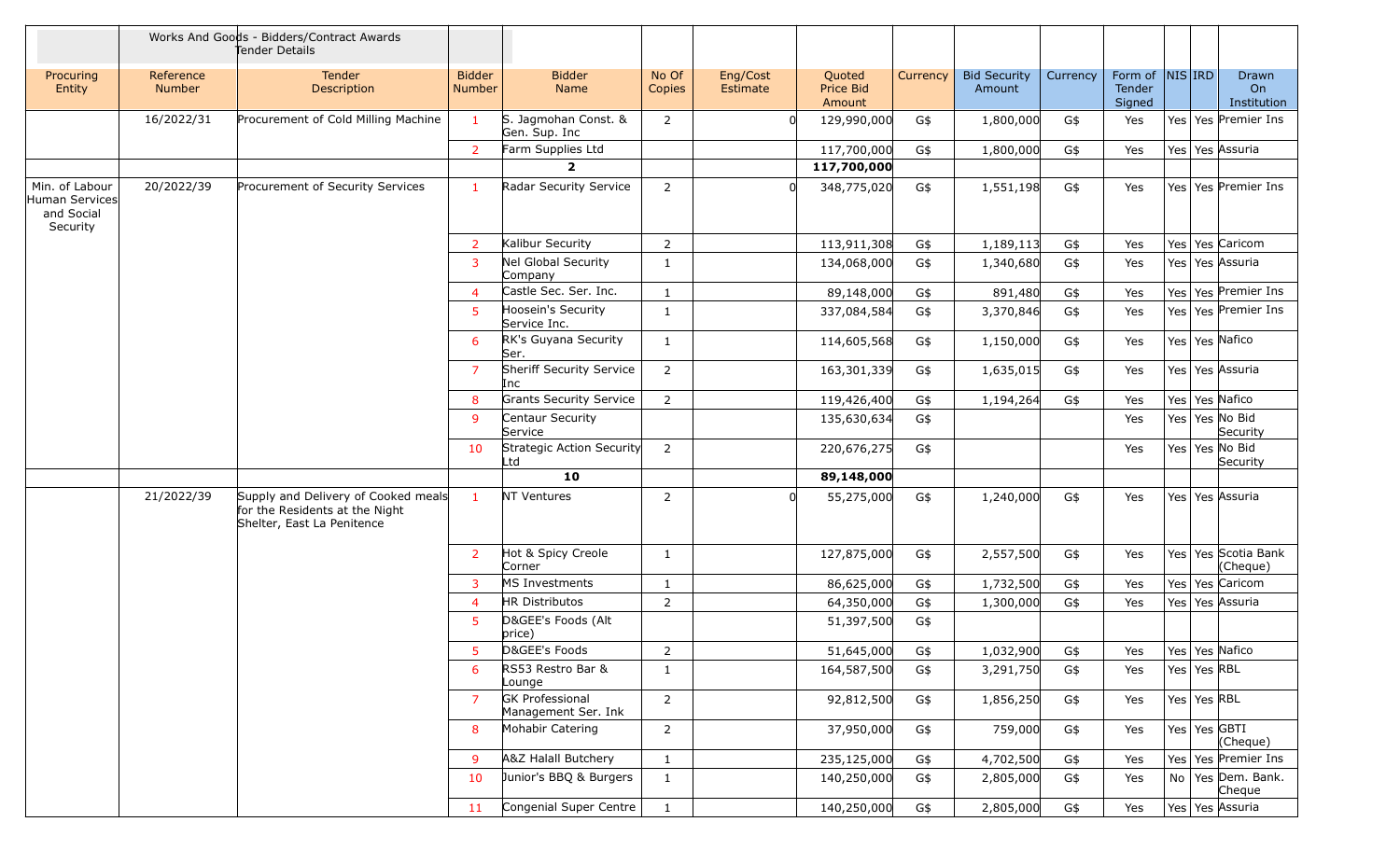|                                                                |                            | Works And Goods - Bidders/Contract Awards<br>Tender Details                                        |                                |                                        |                 |                      |                               |          |                               |          |                             |            |                            |
|----------------------------------------------------------------|----------------------------|----------------------------------------------------------------------------------------------------|--------------------------------|----------------------------------------|-----------------|----------------------|-------------------------------|----------|-------------------------------|----------|-----------------------------|------------|----------------------------|
| Procuring<br>Entity                                            | Reference<br><b>Number</b> | Tender<br>Description                                                                              | <b>Bidder</b><br><b>Number</b> | <b>Bidder</b><br>Name                  | No Of<br>Copies | Eng/Cost<br>Estimate | Quoted<br>Price Bid<br>Amount | Currency | <b>Bid Security</b><br>Amount | Currency | Form of<br>Tender<br>Signed | $NIS $ IRD | Drawn<br>On<br>Institution |
|                                                                | 21/2022/39                 |                                                                                                    | 12                             | Kush Catering Service                  | 2               |                      | 43,312,500                    | G\$      | 866,250                       | G\$      | Yes                         |            | Yes Yes Nafico             |
|                                                                |                            |                                                                                                    |                                | 13                                     |                 |                      | 37,950,000                    |          |                               |          |                             |            |                            |
| National<br>Agricultural<br>Research<br>Extension<br>Institute | 36/2022/21                 | Supply, Delivery and Installation of<br>Computer Server with Software and<br>Accessories for NAREI | $\mathbf{1}$                   | Digital Technology<br>Group of Co. Inc | 2               |                      | 8,884,325                     | G\$      | 200,000                       | G\$      | Yes                         |            | Yes Yes Assuria            |
|                                                                |                            |                                                                                                    | $\overline{2}$                 | NT Computeac                           | 2               |                      | 12,494,735                    | G\$      | 600,000                       | G\$      | Yes                         |            | Yes   Yes   Assuria        |
|                                                                |                            |                                                                                                    |                                | $\overline{2}$                         |                 |                      | 8,884,325                     |          |                               |          |                             |            |                            |
| <b>MOA-National</b><br>Drainage and<br>Irrigation<br>Authority | 44/2022/21                 | Procurement of Tractor Driven<br>Pumps for NDC's on Regions<br>$2,3,4,5,6$ and 10 Lots 1-3         | $\mathbf{1}$                   | Agri Parts Machinery &<br>Services L3  |                 |                      | 66,348,000                    | G\$      |                               |          |                             |            |                            |
|                                                                |                            |                                                                                                    | $\mathbf{1}$                   | Agri Parts Machinery &<br>Services L2  |                 |                      | 48,108,000                    | G\$      |                               |          |                             |            |                            |
|                                                                |                            |                                                                                                    | $\mathbf{1}$                   | Agri Parts Machinery &<br>Services L1  | 1               |                      | 37,848,000                    | G\$      | 2,660,000                     | G\$      | Yes                         |            | Yes Yes Nafico             |
|                                                                |                            |                                                                                                    | $\overline{2}$                 | MK Hoosein Contracting<br>L3           |                 |                      | 140,500,000                   | G\$      |                               |          |                             |            |                            |
|                                                                |                            |                                                                                                    | 2                              | MK Hoosein Contracting<br>12           |                 |                      | 105,300,000                   | G\$      |                               |          |                             |            |                            |
|                                                                |                            |                                                                                                    | $\overline{2}$                 | MK Hoosein Contracting                 | $\mathbf 0$     |                      | 90,300,000                    | G\$      |                               |          | Yes                         |            | Yes Yes No Bid<br>Security |
|                                                                |                            |                                                                                                    | $\overline{3}$                 | AZ Halaal Butchery L3                  |                 |                      | 160,000,000                   | G\$      |                               |          |                             |            |                            |
|                                                                |                            |                                                                                                    | 3                              | AZ Halaal Butchery L2                  |                 |                      | 120,000,000                   | G\$      |                               |          |                             |            |                            |
|                                                                |                            |                                                                                                    | 3                              | AZ Halaal Butchery L1                  | $\mathbf{1}$    |                      | 90,000,000                    | G\$      | 7,400,000                     | G\$      | Yes                         |            | Yes Yes Premier Ins        |
|                                                                |                            |                                                                                                    | $\overline{4}$                 | Guyana Tractor &<br>Equipment L3       |                 |                      | 84,360,000                    | G\$      |                               |          |                             |            |                            |
|                                                                |                            |                                                                                                    | $\overline{4}$                 | Guyana Tractor &<br>Equipment L2       |                 |                      | 61,560,000                    | G\$      |                               |          |                             |            |                            |
|                                                                |                            |                                                                                                    | $\overline{4}$                 | Guyana Tractor &<br>Equipment L1       | $\overline{4}$  |                      | 50,445,000                    | G\$      | 1,687,200                     | G\$      | Yes                         |            | Yes Yes Caricom            |
|                                                                |                            |                                                                                                    | 5                              | Annirud Racharitar<br>Const. Firm. L3  |                 |                      | 46,375,000                    | G\$      |                               |          |                             |            |                            |
|                                                                |                            |                                                                                                    | 5 <sup>1</sup>                 | Annirud Racharitar<br>Const. Firm. L2  |                 |                      | 31,344,900                    | G\$      |                               |          |                             |            |                            |
|                                                                |                            |                                                                                                    | 5                              | Annirud Racharitar<br>Const. Firm. L1  | $\mathbf 0$     |                      | 28,344,000                    | G\$      | 2,121,278                     | G\$      | Yes                         |            | Yes Yes Premier Ins        |
|                                                                |                            |                                                                                                    | 6                              | S. Jagmohan Const.<br>Sup. Inc L1      | $\mathbf{1}$    |                      | 58,830,000                    | G\$      | 1,300,000                     | G\$      | Yes                         |            | Yes Yes Premier            |
|                                                                |                            |                                                                                                    | $\overline{7}$                 | Compas Industrial Ser.<br>L3           |                 |                      | 97,400,000                    | G\$      | 1,848,000                     | G\$      |                             |            |                            |
|                                                                |                            |                                                                                                    | $\overline{7}$                 | Compas Industrial Ser.                 | $\overline{2}$  |                      | 56,640,000                    | G\$      | 1,071,000                     | G\$      | Yes                         |            | Yes Yes Assuria            |
|                                                                |                            |                                                                                                    | $\overline{7}$                 | Compas Industrial Ser.                 |                 |                      | 67,000,000                    | G\$      | 1,260,000                     | G\$      |                             |            |                            |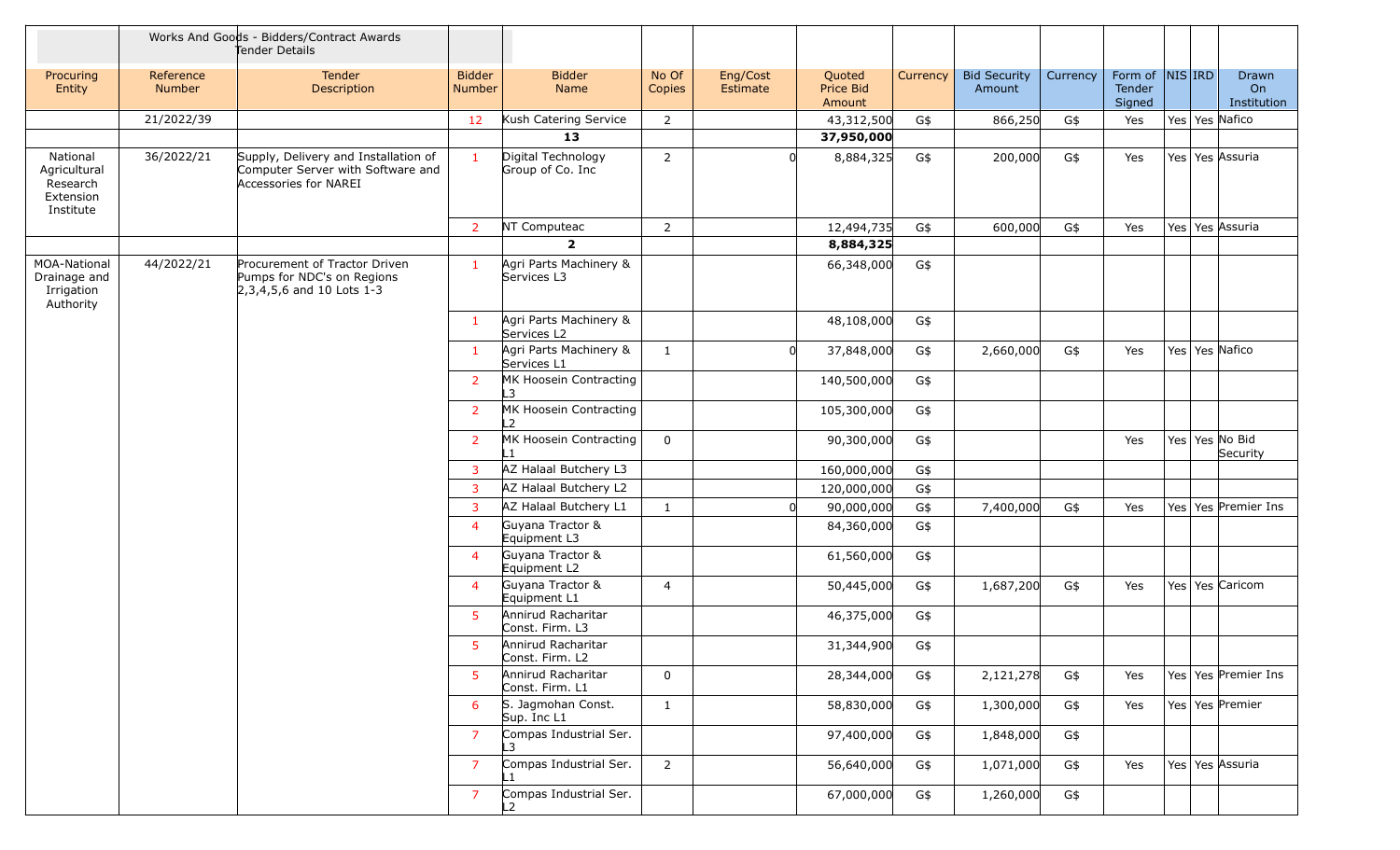|                     |                     | Works And Goods - Bidders/Contract Awards<br>Tender Details |                         |                                        |                 |                      |                               |          |                               |          |                                         |  |                                    |
|---------------------|---------------------|-------------------------------------------------------------|-------------------------|----------------------------------------|-----------------|----------------------|-------------------------------|----------|-------------------------------|----------|-----------------------------------------|--|------------------------------------|
| Procuring<br>Entity | Reference<br>Number | Tender<br>Description                                       | <b>Bidder</b><br>Number | <b>Bidder</b><br>Name                  | No Of<br>Copies | Eng/Cost<br>Estimate | Quoted<br>Price Bid<br>Amount | Currency | <b>Bid Security</b><br>Amount | Currency | Form of $ NIS $ IRD<br>Tender<br>Signed |  | Drawn<br>On<br>Institution         |
|                     | 44/2022/21          |                                                             | 8                       | Persaud Eng. &<br>Hydraulic L3         |                 |                      | 64,300,000                    | G\$      | 1,286,000                     | G\$      |                                         |  |                                    |
|                     |                     |                                                             | 8                       | Persaud Eng. &<br>Hydraulic L2         |                 |                      | 45,200,000                    | G\$      | 904,000                       | G\$      |                                         |  |                                    |
|                     |                     |                                                             | 8                       | Persaud Eng. &<br>Hydraulic L1         | $\overline{2}$  |                      | 42,300,000                    | G\$      | 846,000                       | G\$      | Yes                                     |  | Yes   Yes   Premier Ins            |
|                     |                     |                                                             | 9                       | Nehru Construction L3                  |                 |                      | 48,050,000                    | G\$      |                               |          |                                         |  |                                    |
|                     |                     |                                                             | 9                       | Nehru Construction L2                  |                 |                      | 34,550,000                    | G\$      |                               |          |                                         |  |                                    |
|                     |                     |                                                             | 9                       | Nehru Construction L1                  | 3               |                      | 31,550,000                    | G\$      | 689,367                       | G\$      | Yes                                     |  | Yes   Yes   Nafico                 |
|                     |                     |                                                             | 10                      | N&S Gen. Eng. &<br>Contracting Ser. L3 |                 |                      | 47,000,000                    | G\$      | 940,000                       | G\$      |                                         |  |                                    |
|                     |                     |                                                             | 10                      | N&S Gen. Eng. &<br>Contracting Ser. L2 |                 |                      | 30,750,000                    | G\$      | 615,000                       | G\$      |                                         |  |                                    |
|                     |                     |                                                             | 10                      | N&S Gen. Eng. &<br>Contracting Ser. L1 | 2               |                      | 28,500,000                    | G\$      | 570,000                       | G\$      | Yes                                     |  | Yes   Yes   Caricom                |
|                     |                     |                                                             | 11                      | Fizal Ali Const. &<br>Maintenance L3   |                 |                      | 74,500,000                    | G\$      |                               |          |                                         |  |                                    |
|                     |                     |                                                             | 11                      | Fizal Ali Const. &<br>Maintenance L2   |                 |                      | 52,050,000                    | G\$      |                               |          |                                         |  |                                    |
|                     |                     |                                                             | 11                      | Fizal Ali Const. &<br>Maintenance L1   | $\overline{2}$  |                      | 48,300,000                    | G\$      |                               | G\$      | Yes                                     |  | Yes Yes No Bid Sec                 |
|                     |                     |                                                             | 12                      | United Mtal Works Inc<br>$\mathbf{B}$  |                 |                      | 95,760,000                    | G\$      |                               |          |                                         |  |                                    |
|                     |                     |                                                             | 12                      | United Mtal Works Inc                  |                 |                      | 64,980,000                    | G\$      |                               |          |                                         |  |                                    |
|                     |                     |                                                             | 12                      | United Mtal Works Inc                  | $\overline{2}$  |                      | 58,140,000                    | G\$      | 0l                            | G\$      | No                                      |  | Yes   Yes   FTP Com. not<br>signed |
|                     |                     |                                                             | 13                      | Z&H Investment Inc L1                  | $\mathbf{1}$    |                      | 75,500,000                    | G\$      | 1,510,000                     | G\$      | Yes                                     |  | Yes Yes Caricom                    |
|                     |                     |                                                             | 14                      | Icon Investment L3                     |                 |                      | 45,600,000                    | G\$      | 912,000                       | G\$      |                                         |  |                                    |
|                     |                     |                                                             | 14                      | Icon Investment L2                     |                 |                      | 31,305,000                    | G\$      | 626,100                       | G\$      |                                         |  |                                    |
|                     |                     |                                                             | 14                      | Icon Investment L1                     | -1              |                      | 29,100,000                    | G\$      | 582,000                       | G\$      | Yes                                     |  | Yes Yes Caricom                    |
|                     |                     |                                                             | 15                      | Bhowan Traders &<br>Const. Ser. L3     |                 |                      | 45,800,000                    | G\$      | 916,000                       | G\$      |                                         |  |                                    |
|                     |                     |                                                             | 15                      | Bhowan Traders &<br>Const. Ser. L2     |                 |                      | 31,065,000                    | G\$      | 621,300                       | G\$      |                                         |  |                                    |
|                     |                     |                                                             | 15                      | Bhowan Traders &<br>Const. Ser. L1     | 1               |                      | 29,110,000                    | G\$      | 582,000                       | G\$      | Yes                                     |  | Yes Yes Caricom                    |
|                     |                     |                                                             | 16                      | D. Shaw Machinery<br>Workshop L3       |                 |                      | 70,040,000                    | G\$      | 900,900                       | G\$      |                                         |  |                                    |
|                     |                     |                                                             | 16                      | D. Shaw Machinery<br>Workshop L2       |                 |                      | 49,540,000                    | G\$      | 1,020,900                     | G\$      |                                         |  |                                    |
|                     |                     |                                                             | 16                      | D. Shaw Machinery<br>Workshop L1       | 1               |                      | 42,040,000                    | G\$      | 1,441,500                     | G\$      | Yes                                     |  | Yes Yes Premier Ins                |
|                     |                     |                                                             | 17                      | Ican Eng. & Const. L3                  |                 |                      | 46,500,000                    | G\$      | 372,000                       | G\$      |                                         |  |                                    |
|                     |                     |                                                             | 17                      | Ican Eng. & Const. L2                  |                 |                      | 31,800,000                    | G\$      | 254,400                       | G\$      |                                         |  |                                    |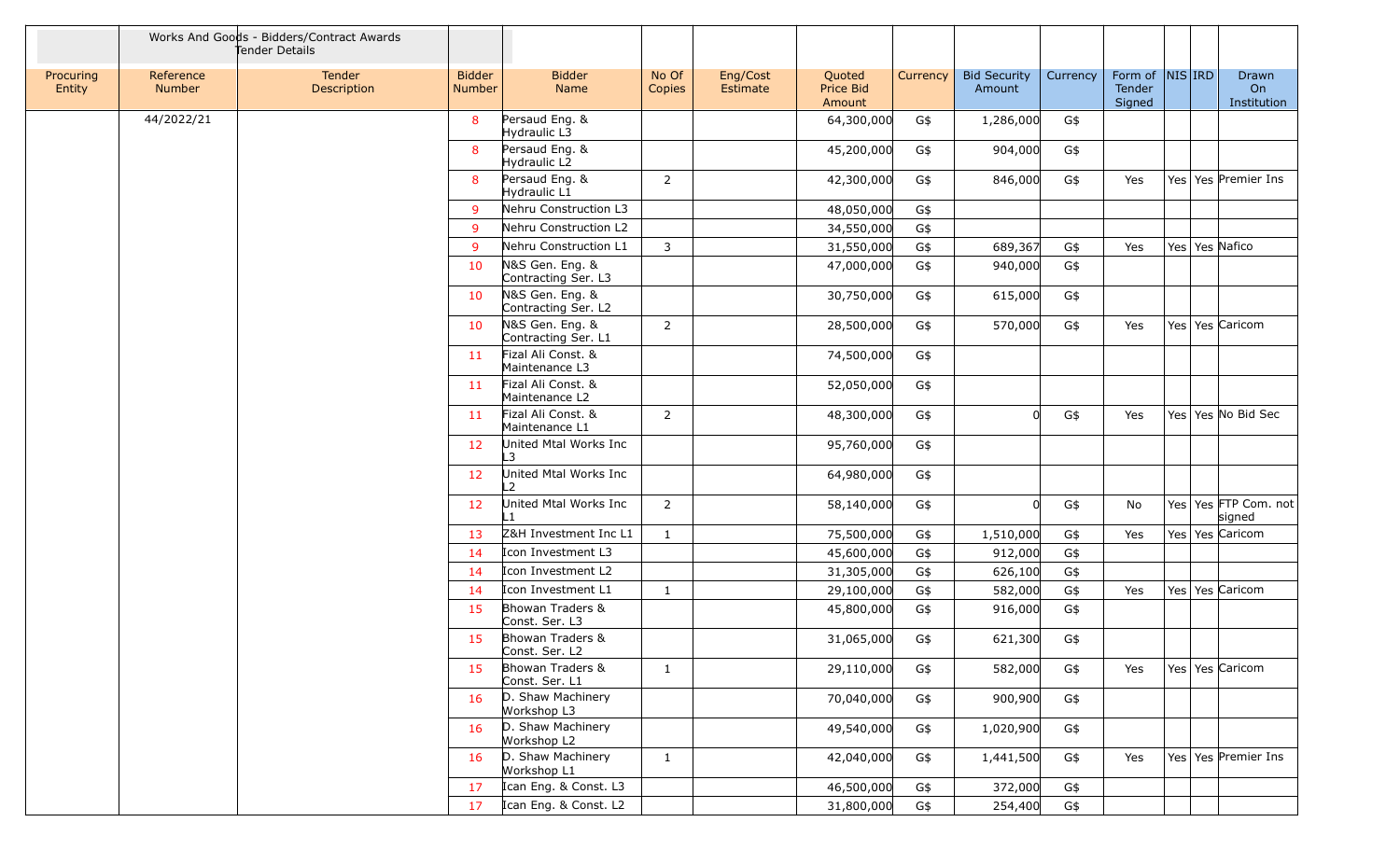|                                                                |                            | Works And Goods - Bidders/Contract Awards<br>Tender Details                                                                 |                                |                                          |                 |                      |                               |          |                               |             |                                      |   |       |                                                          |
|----------------------------------------------------------------|----------------------------|-----------------------------------------------------------------------------------------------------------------------------|--------------------------------|------------------------------------------|-----------------|----------------------|-------------------------------|----------|-------------------------------|-------------|--------------------------------------|---|-------|----------------------------------------------------------|
| Procuring<br>Entity                                            | Reference<br><b>Number</b> | Tender<br>Description                                                                                                       | <b>Bidder</b><br><b>Number</b> | <b>Bidder</b><br>Name                    | No Of<br>Copies | Eng/Cost<br>Estimate | Quoted<br>Price Bid<br>Amount | Currency | <b>Bid Security</b><br>Amount | Currency    | Form of  NIS IRD<br>Tender<br>Signed |   |       | Drawn<br>On<br>Institution                               |
|                                                                | 44/2022/21                 |                                                                                                                             | 17                             | Ican Eng. & Const. L1                    |                 |                      | 28,800,000                    | G\$      | 230,400                       | G\$         | Yes                                  |   |       | Yes Yes Assuria<br>(Copy)                                |
|                                                                |                            |                                                                                                                             | 18                             | Krishna Ralph<br>Establishment L3        |                 | 72,075,000           | 67,130,000                    | G\$      | 1,360,000                     | G\$         |                                      |   |       |                                                          |
|                                                                |                            |                                                                                                                             | 18                             | Krishna Ralph<br>Establishment L2        |                 | 51,045,000           | 49,520,000                    | G\$      | 990,000                       | G\$         |                                      |   |       |                                                          |
|                                                                |                            |                                                                                                                             | 18                             | Krishna Ralph<br>Establishment L1        | $\mathbf{1}$    | 45,045,000           | 42,640,000                    | G\$      | 900,000                       | G\$         | Yes                                  |   |       | Yes Yes Premier Ins                                      |
|                                                                |                            |                                                                                                                             |                                | 50                                       |                 |                      | 28,344,000                    |          |                               |             |                                      |   |       |                                                          |
| Georgetown<br>Public Hospital<br>Corporation                   | 49/2022/46                 | Provision of Pest Control Services                                                                                          |                                |                                          | 0               |                      |                               |          |                               | $\mathbf 0$ | $\mathbf 0$                          | 0 | $0$ 0 |                                                          |
|                                                                |                            |                                                                                                                             | $\mathbf{1}$                   | Services Pros Pest<br>Control            | $\mathbf{1}$    | U                    | $\Omega$                      | G\$      |                               | $\mathbf 0$ | No                                   |   |       | Yes Yes FTP not com.,<br><b>BSDP Com &amp;</b><br>signed |
|                                                                |                            |                                                                                                                             | $\overline{2}$                 | Western Pest Control                     | 1               |                      | 2,999,800                     | G\$      |                               |             | Yes                                  |   |       | Yes Yes BSDP Com. &<br>signed                            |
|                                                                |                            |                                                                                                                             | 3                              | Pextex Environmental<br>Solution         | 1               |                      | 1,735,000                     | G\$      |                               |             | Yes                                  |   |       | Yes Yes BSDP com &<br>signed                             |
|                                                                |                            |                                                                                                                             | $\overline{4}$                 | Rid - O Pest Inc                         | $\mathbf{1}$    |                      | 2,509,592                     | G\$      |                               |             | Yes                                  |   |       | Yes Yes BSDP Com. &<br>signed                            |
|                                                                |                            |                                                                                                                             |                                | 5                                        |                 |                      | $\mathbf{0}$                  |          |                               |             |                                      |   |       |                                                          |
| National<br>Agricultural<br>Research<br>Extension<br>Institute | 52/2022/21                 | <b>Execution of Geotechnical</b><br>Investigation along Foreshores of<br>Perth to Paradise Essequibo Coast,<br>Region No. 2 | $\mathbf{1}$                   | SRKN'gineering &<br>Associates Ltd       | $\mathbf{1}$    | <sub>0</sub>         | 25,436,000                    | G\$      |                               | $\mathbf 0$ | Yes                                  |   |       | Yes Yes BSDP com. &<br>signed                            |
|                                                                |                            |                                                                                                                             | $\overline{2}$                 | <b>TSR Investment</b>                    | $\mathbf{1}$    |                      | 11,230,380                    | G\$      |                               |             | Yes                                  |   |       | Yes Yes BSDP com. &<br>signed                            |
|                                                                |                            |                                                                                                                             | $\overline{3}$                 | Geo-Enviro upport<br>Services            | $\mathbf{1}$    |                      | 12,165,000                    | G\$      |                               |             | Yes                                  |   |       | Yes Yes BSDP com. &<br>signed                            |
|                                                                |                            |                                                                                                                             | $\overline{4}$                 | CB&Associates Inc                        | 1               |                      | 8,994,600                     | G\$      |                               |             | Yes                                  |   |       | Yes Yes BSDP com. &<br>signed                            |
|                                                                |                            |                                                                                                                             |                                | 4                                        |                 |                      | 8,994,600                     |          |                               |             |                                      |   |       |                                                          |
| MOA-National<br>Drainage and<br>Irrigation<br>Authority        | 54/2022/21                 | Drainage and Irrigation Works at<br>Good Intent, West Bank Demerara,<br>Region No. 3                                        | $\mathbf{1}$                   | JPM General Const. &<br>Eng. Ser         | $\overline{2}$  | <sup>n</sup>         | 34,991,000                    | G\$      | 700,000                       | G\$         | Yes                                  |   |       | Yes   Yes   Diamond                                      |
|                                                                |                            |                                                                                                                             | $\overline{2}$                 | MK Haniff Const. Ser.                    | $\overline{2}$  |                      | 33,532,160                    | G\$      | 670,643                       | G\$         | Yes                                  |   |       | Yes Yes Caricom                                          |
|                                                                |                            |                                                                                                                             | 3                              | Zebo & Sons Const.                       | $\overline{2}$  |                      | 34,414,480                    | G\$      | 688,290                       | G\$         | Yes                                  |   |       | Yes Yes Caricom                                          |
|                                                                |                            |                                                                                                                             | $\overline{4}$                 | M. Fawaz Bacchus<br>Const. & Trans. Ser. | $\overline{2}$  |                      | 32,598,000                    | G\$      | 740,000                       | G\$         | Yes                                  |   |       | Yes Yes Nafico(Copy)                                     |
|                                                                |                            |                                                                                                                             | $\overline{5}$                 | S&D Construction                         | $\mathbf{1}$    |                      | 32,733,600                    | G\$      | 654,672                       | G\$         | Yes                                  |   |       | Yes Yes Premier Ins                                      |
|                                                                |                            |                                                                                                                             | -6                             | VR Construction                          | $\overline{2}$  |                      | 82,215,600                    | G\$      | 1,700,000                     | G\$         | Yes                                  |   |       | Yes Yes Caricom                                          |
|                                                                |                            |                                                                                                                             | $\overline{7}$                 | ST Const. &<br>Development               | $\overline{2}$  |                      | 34,430,800                    | G\$      | 668,616                       | G\$         | Yes                                  |   |       | Yes   Yes   Caricom                                      |